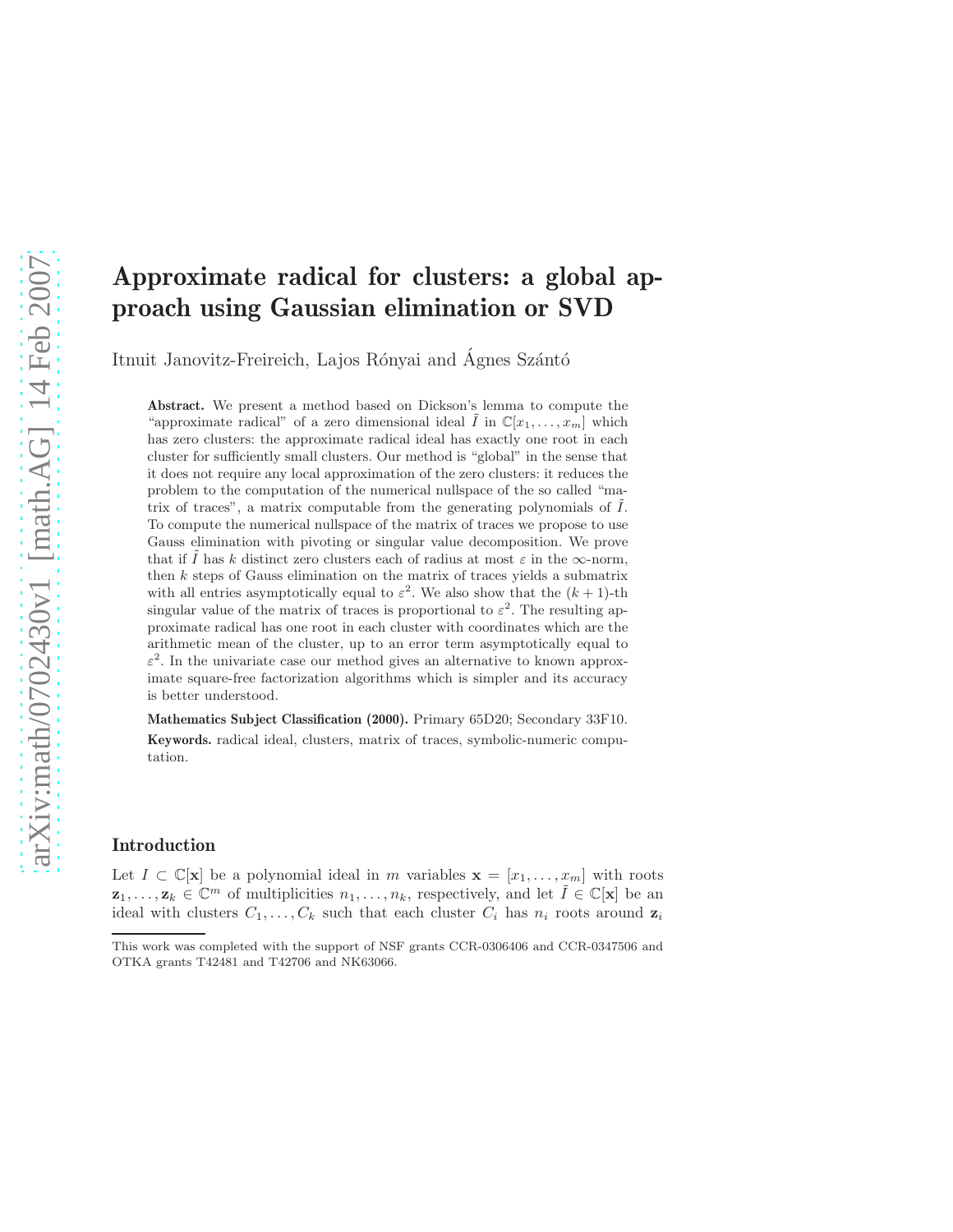within radius  $\varepsilon$  in the  $\infty$ -norm for  $i = 1, \ldots, k$ . We present an algorithm which computes an *approximate radical* of  $\tilde{I}$ , denoted by  $\sqrt{I}$ , which has exactly one root for each cluster, and we show that such root corresponds to the arithmetic mean of the cluster.

The method we present in the paper is "global" in the sense that we do not use any local information about the roots in the clusters, only the coefficients of the system of polynomials defining  $\tilde{I}$ , and we return another system of polynomials where all near multiplicities are eliminated. In the univariate case such global algorithms are used for example in approximate factoring (see [\[25\]](#page-29-0)), where the input polynomial needs to be "square-free" in the approximate sense. Previous global methods which handle univariate polynomials with clusters use approximate gcd computation and approximate polynomial division in order to either factor out the near multiplicities or to compute the approximate multiplicity structure and find the roots of the nearest polynomial with the given multiplicity structure [\[44,](#page-31-0) [21,](#page-29-1) [25,](#page-29-0) [51\]](#page-31-1). The method we propose here offers an alternative algorithm to factor out near multiplicities, which is simpler, and the relation between the accuracy of the output and the size of the clusters is better understood. We describe separately our method applied to the univariate case, and illustrate its simplicity and accuracy.

Our method is based on Dickson's lemma, which gives the Jacobson radical of a finite dimensional associative algebra over a field of characteristic 0 via the vanishing of traces of elements in the algebra. An immediate application of Dickson's lemma to the algebra  $\mathbb{C}[\mathbf{x}]/I$  finds a basis for  $\sqrt{I}/I$  by finding the nullspace of the *matrix of traces* R, a matrix computable from the generating polynomials of I using either multiplication matrices or other trace computation methods, as described below.

The main focus of the paper is to adapt the method based on Dickson's lemma to the case when the ideal  $\tilde{I}$  has clusters of roots. In the paper we assume that both  $\mathbb{C}[\mathbf{x}]/I$  and  $\mathbb{C}[\mathbf{x}]/\tilde{I}$  are finite dimensional over  $\mathbb{C}$  and have the same basis  $B \subset \mathbb{C}[\mathbf{x}]$ . Note that if I is generated by a well-constrained system, then "almost all" perturbations  $\tilde{I}$  of I will satisfy our assumption, however our results are not limited to well-constrained systems only. On the other hand, the results we prove in this paper measure the accuracy of the output in terms of the size of the clusters, as opposed to the size of the perturbation of the generating polynomials of the ideal I. The extension of our method to handle perturbations which change the structure of the factor algebra and to understand the accuracy of the output in terms of the size of the coefficient perturbation is the subject of future research. The results in this paper can be summarized as follows:

Given the basis B and the matrix of traces R associated to  $\tilde{I}$  and B, using Gaussian elimination with complete pivoting (GECP) we give asymptotic estimates of order  $\varepsilon^2$  for the "almost vanishing" entries in  $U_k$ , the partially row reduced matrix of R, as well as upper bounds for the coefficients of  $\varepsilon^2$ , where  $\varepsilon$ is the radius of the clusters in the  $\infty$ -norm. These bounds can be used to give a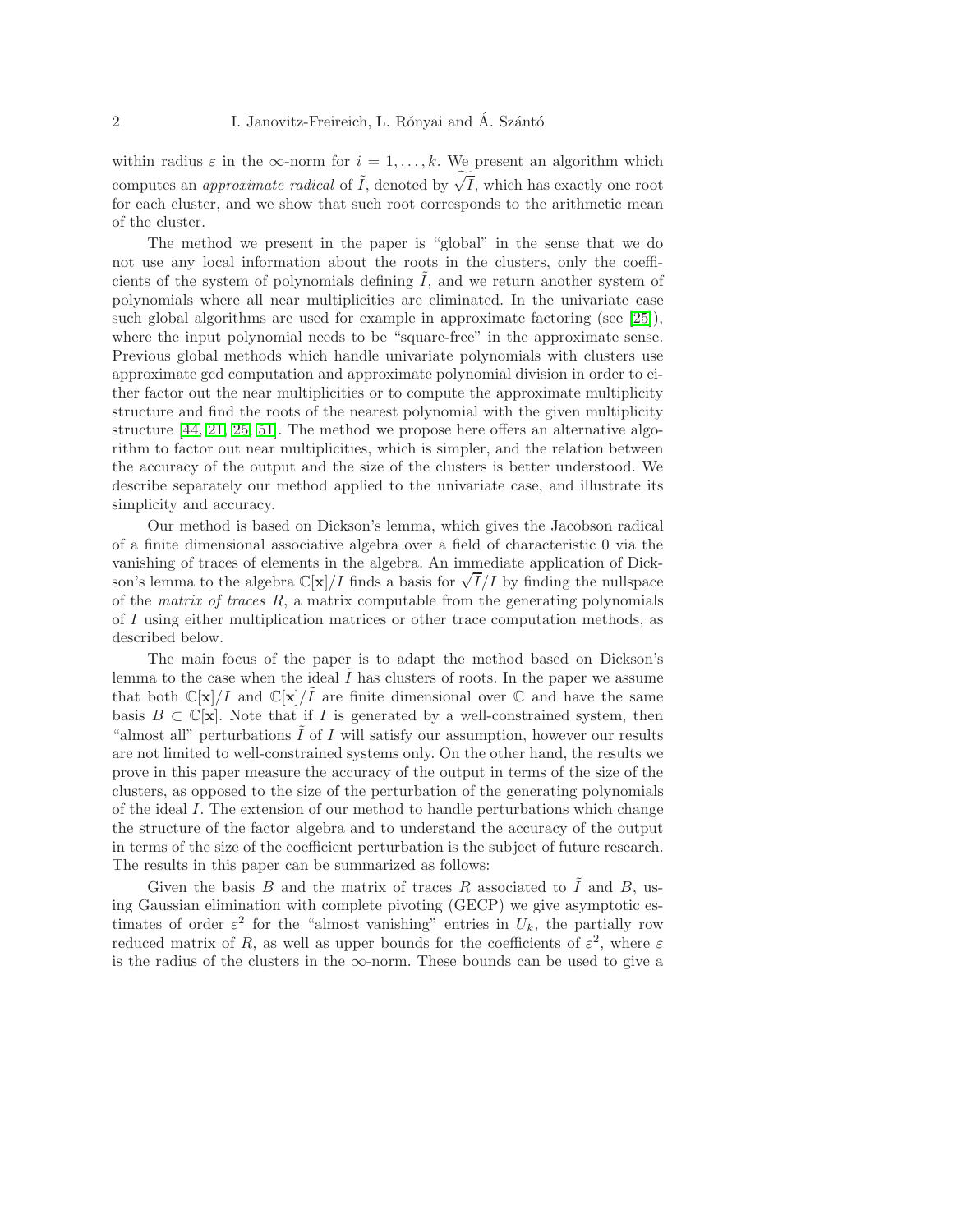threshold to decide on the numerical rank of  $R$ , and to indicate the relationship between the numerical rank and the size of the clusters.

Alternatively, we show how our results for the GECP of the matrix of traces  $R$  imply asymptotic bounds on the singular values of  $R$ . We also obtain in this case that the "almost vanishing" singular values are proportional to the square of the size of the clusters. This implies that for the numerical rank determination of R, computing its  $SVD$  works similarly as using GECP.

Using a basis of the numerical nullspace of  $R$  (or possibly an extended version of it), we define a set of generating polynomials for the approximate radical ideal  $\widetilde{\sqrt{I}}$ , or similarly, define a system of multiplication matrices  $M'_{x_1}, \ldots, M'_{x_m}$ of  $\mathbb{C}[\mathbf{x}]/\widetilde{\sqrt{I}}$  with respect to a basis B'. We prove that modulo  $\varepsilon^2$  the generating polynomials of  $\sqrt{I}$  are consistent and have roots with coordinates which are the arithmetic means of the coordinates of the roots in the clusters, which implies that the matrices  $M'_{x_1}, \ldots, M'_{x_m}$  commute and their eigenvalues are the arithmetic means of the coordinates of the roots in the clusters, all modulo  $\varepsilon^2$ . In other words, our algorithm finds the coefficients of a polynomial system with roots which are the means of the clusters up to a precision of about twice as many digits as the radius of the clusters, assuming that the clusters are sufficiently small.

Let us briefly mention some of the possible methods to compute the matrix of traces R, although in the paper we do not elaborate on this aspect. As we shall demonstrate in the paper, the matrix of traces  $R$  is readily computable from a system of multiplication matrices of  $\mathbb{C}[\mathbf{x}]/\tilde{I}$ , for example from  $M_{x_1}, \ldots, M_{x_m}$ , where  $M_{x_i}$  denotes the matrix of the multiplication map by  $x_i$  in  $\mathbb{C}[\mathbf{x}]/\tilde{I}$  written in terms of the basis B. One can compute  $M_{x_i}$  using Gröbner bases (see for example [\[9\]](#page-29-2)), resultant and subresultant matrices [\[30,](#page-30-0) [8,](#page-29-3) [49\]](#page-31-2), Lazard's algorithm [\[27,](#page-30-1) [11\]](#page-29-4), or by methods that combine these [\[38\]](#page-30-2). Thus, our algorithm reduces the problem of finding the eigenvalues of matrices  $M_{x_1}, \ldots, M_{x_m}$  which have clustered eigenvalues to finding eigenvalues of the smaller matrices  $M'_{x_1}, \ldots, M'_{x_m}$  with well separated eigenvalues.

In certain cases, the matrix of traces can be computed directly from the generating polynomials of  $\tilde{I}$ , without using multiplication matrices. We refer to the papers [\[4,](#page-28-0) [17,](#page-29-5) [6,](#page-28-1) [7,](#page-29-6) [5\]](#page-28-2) for the computation of traces using residues and Newton sums, or [\[13\]](#page-29-7) using resultants.

Also, fast computation techniques like the "baby steps-giant steps" method [\[24,](#page-29-8) [46,](#page-31-3) [45\]](#page-31-4) can be implemented to speed up the computation of all  $n^2$  entries of the matrix of traces. As we prove in the paper, the entries of the matrix of traces R are continuous in the size  $\varepsilon$  of the root perturbation around  $\varepsilon = 0$ , unlike the entries of multiplication matrices which may have many accumulation points as  $\varepsilon$  approaches zero. Therefore, avoiding the computation of the multiplication matrices has the advantage of staying away from the possible large computational errors caused by the discontinuity of their entries.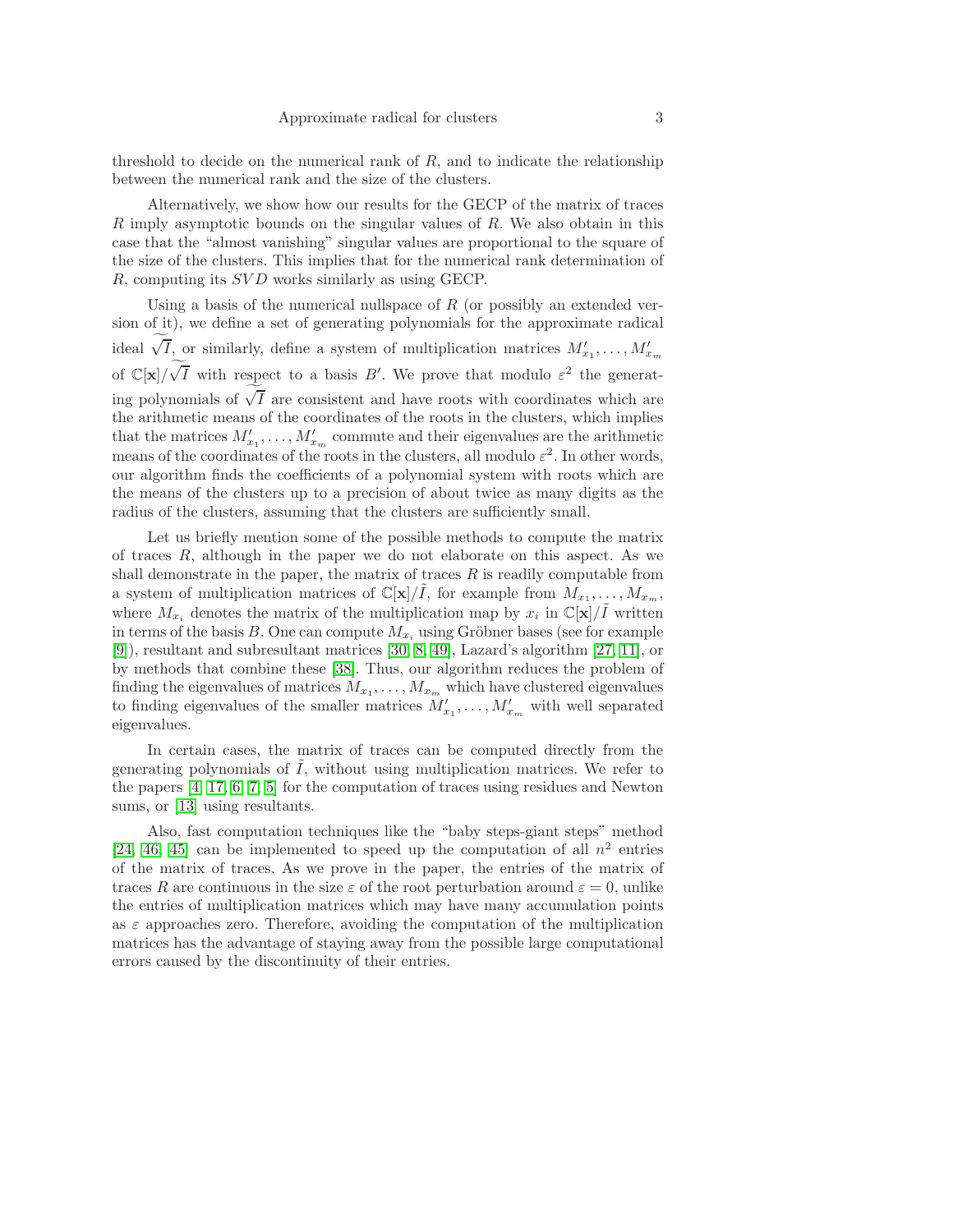In the multivariate case, most of the methods handling clusters of roots in the literature are "local" in that they assume sufficiently close approximations for the clusters in question. Our algorithm, viewed as having the multiplication matrices as input, is closest to the approach in [\[30,](#page-30-0) [10\]](#page-29-9) in that these papers also reduce the problem to the computation of the eigenvalues of a system of approximate multiplication matrices. Both of these papers propose to reorder the eigenvalues of the multiplication matrices to group the clusters together. For the reordering of the eigenvalues these papers compute approximations of the eigenvalues by either using the approach in [\[2\]](#page-28-3) or using the univariate method of [\[21\]](#page-29-1). In contrast, our method reorders the eigenvalues of all multiplication matrices simultaneously without approximating the eigenvalues, grouping one eigenvalue from each of the clusters together in a way which facilitates the computation of the means of the clusters and the elimination of the rest of the nearly repeated eigenvalues. Another local method to handle near multiple roots is the "deflation" algorithm, studied in the works [\[41,](#page-30-3) [39,](#page-30-4) [40,](#page-30-5) [28,](#page-30-6) [29\]](#page-30-7), to replace the original system which had a near multiple root with another one which has the same root with multiplicity one, using an approximation of the root in question. Related to the deflation algorithm, in [\[47,](#page-31-5) [48,](#page-31-6) [14\]](#page-29-10) methods are proposed to compute the multiplicity structure of a root locally in terms of the so called dual basis, and then computing good approximations for the individual roots in the cluster, assuming that either a near system with multiple roots is known, or a sufficient approximation of the multiple root is given. Additionally, methods for computing singular solutions of both polynomials and analytic functions using homotopy continuation can be found in [\[33,](#page-30-8) [34,](#page-30-9) [35\]](#page-30-10).

We also include here reference to some of the related methods for solving systems of polynomial equations with exact multiplicities: involving the computation of dual bases [\[32,](#page-30-11) [31,](#page-30-12) [48\]](#page-31-6), or in the univariate (or bivariate) case, using Gauss maps [\[26\]](#page-30-13), or analyzing the structure of the multiplication matrices by transforming them to an upper triangular form [\[50,](#page-31-7) [36,](#page-30-14) [37\]](#page-30-15). Previous work using Dickson's Lemma to compute radical ideals in the exact case includes [\[1,](#page-28-4) [3\]](#page-28-5). Also, [\[43\]](#page-31-8) uses trace matrices in order to find separating linear forms deterministically.

The present paper is the extended and unabridged version of the paper that appeared in [\[22\]](#page-29-11).

## Acknowledgements:

We would like to thank Erich Kaltofen for suggesting the problem.

## 1. Preliminaries

Let  $A$  be an associative algebra over a field  $F$  of characteristic 0. (See definition and basic properties of associative algebras in [\[19,](#page-29-12) [42\]](#page-30-16).)

An element  $x \in A$  is *nilpotent* if  $x^m = 0$  for some positive integer m.

An element  $x \in A$  is *properly nilpotent* if  $xy$  is nilpotent for every  $y \in A$ .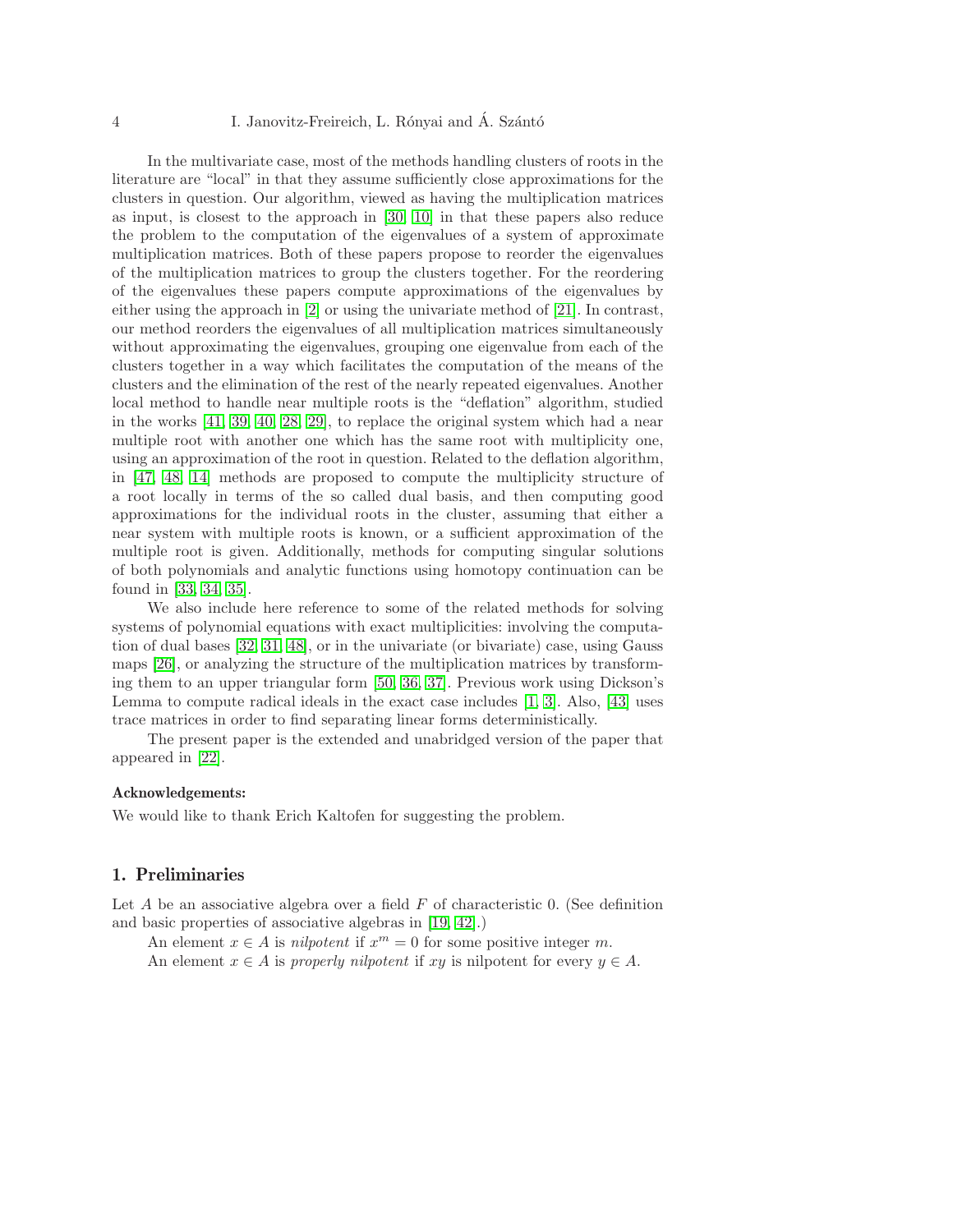The *radical* of  $A$ , denoted  $Rad(A)$ , is the set of properly nilpotent elements of A. The radical  $Rad(A)$  is an ideal of A. In commutative algebras nilpotent elements are properly nilpotent, hence for a commutative A the radical  $Rad(A)$  is simply the set of nilpotent elements in A.

Throughout the paper we assume that  $A$  is finite dimensional over  $F$ . Fix a basis  $B = [b_1, \ldots, b_n]$  of A (note that later we will need to fix the order of the elements in B, that is why we use vector notation). We call the *multiplication matrix*  $M_x$  of  $x \in A$  the matrix of the multiplication map

$$
m_x: A \longrightarrow A
$$

$$
[g] \longmapsto [xg]
$$

written in the basis B. It is easy to verify (cf. Page 8 in [\[42\]](#page-30-16)) that the map  $x \mapsto M_x$ is an algebra homomorphism, called *regular representation* from A to  $M_n(F)$ .

The *trace of x*, denoted  $Tr(x)$ , is the trace of the matrix  $M_x$ . It is independent of the choice of the basis.

## 2. Matrix Traces and the Radical

Our main construction is based on the following results describing the elements of the radical of an associative algebra A using traces of elements:

Theorem 2.1 (Dickson [\[18\]](#page-29-13) pp.106-107). *An element* x *of an associative algebra* A *over a field* F *of characteristic* 0 *is properly nilpotent if and only if*  $Tr(xy) = 0$ *for every*  $y \in A$ *.* 

<span id="page-4-0"></span>Corollary 2.2 (Friedl and R´onyai [\[19\]](#page-29-12) p.156). *Let* F *be a field of characteristic* 0 and A a matrix algebra over F. Let  $B = [b_1, \ldots, b_n]$  be a linear basis of A over the *field* F. Then  $x \in Rad(A)$  *if and only if*  $Tr(xb_i) = 0$ ,  $i = 1, ..., n$ .

We apply the above results to the special case of commutative algebras which are quotients of polynomial rings. Consider the system of polynomial equations

$$
\mathbf{f}(\mathbf{x}) = 0
$$

where  $\mathbf{f} = \{f_1, \ldots, f_l\}$  and each  $f_i$  is a polynomial in the variables  $\mathbf{x} = [x_1, \ldots, x_m]$ . Assume that the polynomials  $f_1, \ldots, f_l$  have finitely many roots in  $\mathbb{C}^m$ , which implies that the algebra  $A = \mathbb{C}[\mathbf{x}]/I$  is finite dimensional, where I is the ideal generated by the polynomials in f. Denote the dimension of A over  $\mathbb C$  by n and let  $B = [b_1, \ldots, b_n]$  be a basis of A. By slight abuse of notation we denote the elements of the basis  $B$  which are in  $A$  and some fixed preimages of them in  $\mathbb{C}[x_1,\ldots,x_m]$  both by  $b_1,\ldots,b_n$ . Let  $\{z_1,\ldots,z_n\}\subset\mathbb{C}^m$  be the set of common roots (not necessarily all distinct) of the polynomials in f. Using the multiplication matrices  $M_f$  associated to the elements  $f \in A$  and the fact that

$$
Rad(A) = \sqrt{I}/I \subseteq \mathbb{C}[\mathbf{x}]/I = A,
$$

<span id="page-4-1"></span>we can reword Corollary [2.2](#page-4-0) in the following way: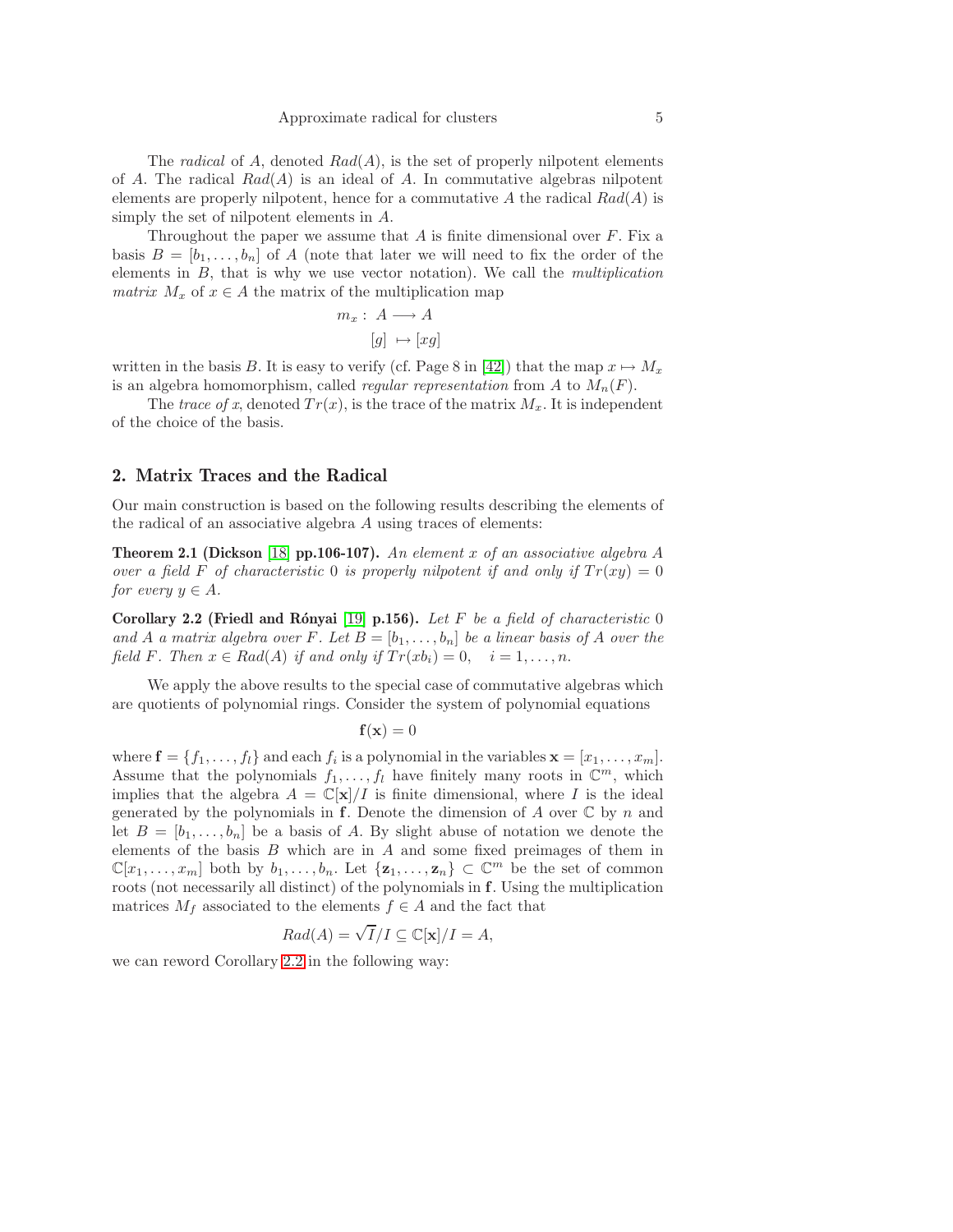**Corollary 2.3.** *Let*  $p \in \mathbb{C}[\mathbf{x}]$  *and*  $\bar{p}$  *be the image of* p *in* A. Using the above notation, *the following statements are equivalent:*

 $(i)$   $p \in \sqrt{I}$  $(ii) \ \bar{p} \in Rad(A)$  $(iii)$   $Tr(M_{\bar{p}b_j}) = 0$  *for all*  $j = 1, ..., n$ .

<span id="page-5-0"></span>We can now use the previous corollary to characterize the radical of A as the nullspace of a matrix defined as follows:

**Definition 2.4.** *The* matrix of traces *is the*  $n \times n$  *symmetric matrix:* 

$$
R = \left[Tr(M_{b_i b_j})\right]_{i,j=1}^n
$$

where  $M_{b_i b_j}$  is the multiplication matrix of  $b_i b_j$  as an element in A in terms of the *basis*  $B = [b_1, \ldots, b_n]$  *and*  $Tr$  *indicates the trace of a matrix.* 

<span id="page-5-2"></span>Corollary 2.5. *An element*

$$
r = \sum_{k=1}^{n} c_k b_k
$$

*of the quotient ring* A *with basis*  $B = [b_1, \ldots, b_n]$  *is in the radical of* A *if and only if*  $[c_1, \ldots, c_n]$  *is in the nullspace of the matrix of traces* R.

*Proof.* Corollary [2.3](#page-4-1) states that an element  $r = \sum_{k=1}^{n} c_k b_k \in A$  belongs to  $Rad(A)$ if and only if  $Tr(M_{rb_j}) = 0$ , for all  $j = 1, \ldots, n$ . From the linearity of both the multiplication map (see Proposition  $(4.2)$  in Chapter 2 of  $[12]$ ) and the traces of matrices we have that

$$
Tr(M_{rb_j}) = \sum_{k=1}^{n} c_k Tr(M_{b_k b_j})
$$
  
= [c<sub>1</sub>,...,c<sub>n</sub>]R[j]

where  $R[j]$  is the j<sup>th</sup> column of the matrix of traces R. Therefore,  $Tr(M_{rb_j})=0$ for all  $j = 1, \ldots, n$  is equivalent to  $[c_1, \ldots, c_n]R = 0$ .

 $\Box$ 

<span id="page-5-1"></span>**Remark 2.6.** Methods in the literature for computing the matrix of traces  $R$  are mentioned in the Introduction. One way to compute it is from the multiplication matrices  $M_{b_i b_j}$ . Note that in order to compute the matrices  $M_{b_i b_j}$ ,  $i, j = 1, \ldots, n$ , it is sufficient to have  $M_{x_k}$ ,  $k = 1, ..., m$ , since if  $h \in \mathbb{C}[x_1, ..., x_m]$  is a preimage of  $b_i b_j \in A$ , then we have

$$
M_{b_i b_j} = M_{h(x_1,\ldots,x_m)}
$$
  
=  $h(M_{x_1},\ldots,M_{x_m}).$ 

<span id="page-5-3"></span>This is because the regular representation is a homomorphism of C-algebras, see also Corollary (4.3) in Chapter 2 of [\[12\]](#page-29-14).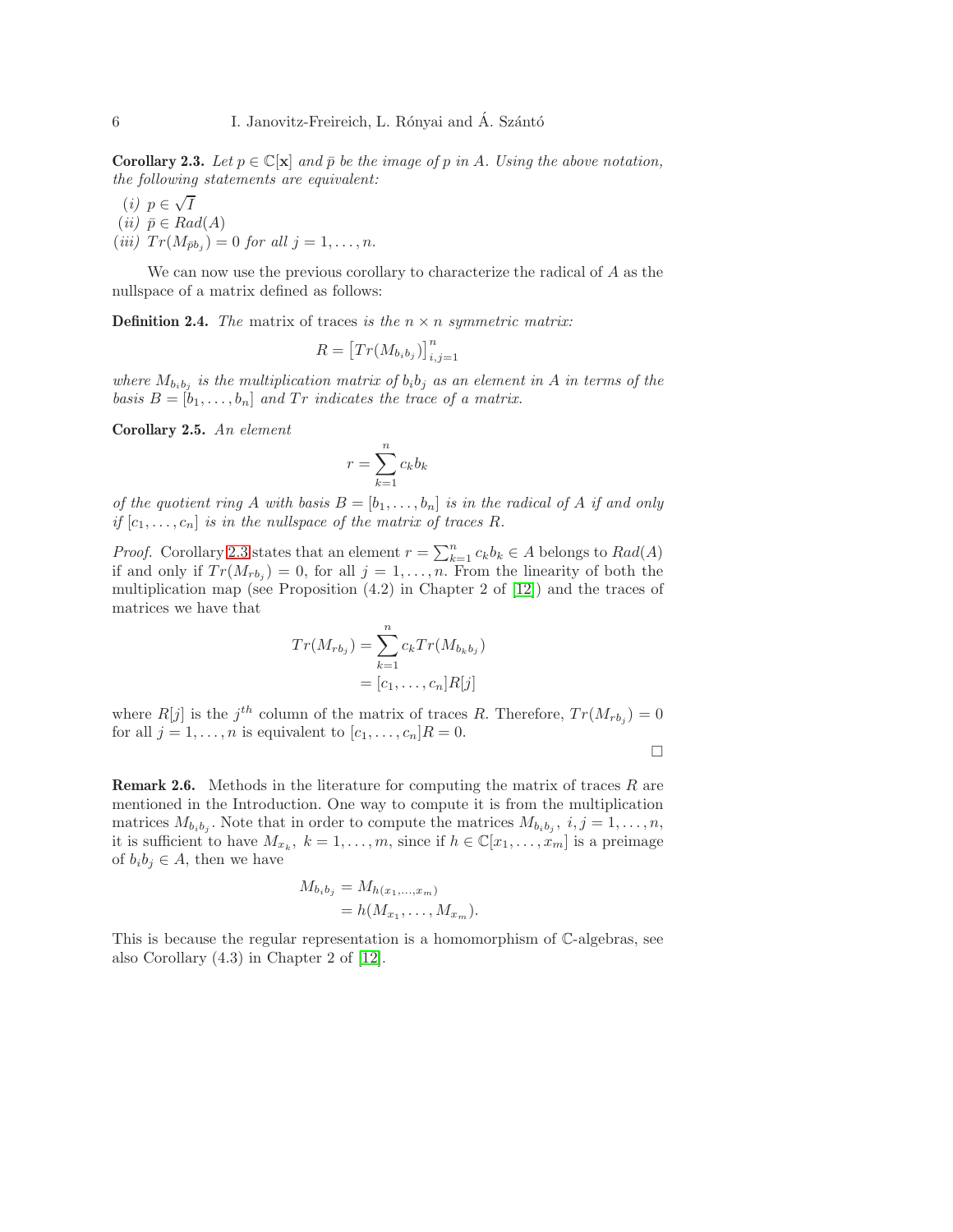**Example 2.7.** We consider the polynomial system  $f_1 = f_2 = f_3 = 0$ , with

$$
f_1 = x_1^2 + 4x_1x_2 - 6x_1 + 6x_2^2 - 18x_2 + 13
$$
  
\n
$$
f_2 = x_1^3 + 16x_1^2x_2 - 7x_1^2 + 118x_1x_2^2 - 286x_1x_2
$$
  
\n
$$
+ 147x_1 - x_2^3 + 6x_2^2 + x_2 + 5
$$
  
\n
$$
f_3 = x_1^3 + 10x_1^2x_2 - 5x_1^2 + 72x_1x_2^2 - 176x_1x_2
$$
  
\n
$$
+ 91x_1 - x_2^3 + 4x_2^2 + x_2 + 3
$$

*These polynomials have two common roots:* [1, 1] *of multiplicity 3 and* [−1, 2] *of multiplicity 2.*

*We compute the multiplication matrices*  $M_{x_1}$  *and*  $M_{x_2}$  *with respect to the basis*  $B = [1, x_1, x_2, x_1x_2, x_1^2]$ *, which are respectively* 

<span id="page-6-1"></span>
$$
\begin{bmatrix}\n0 & 1 & 0 & 0 & 0 \\
0 & 0 & 0 & 0 & 1 \\
0 & 0 & 0 & 1 & 0 \\
\frac{5}{3} & -2 & -1 & \frac{2}{3} & \frac{5}{3} \\
-\frac{17}{3} & 1 & 4 & \frac{4}{3} & \frac{1}{3}\n\end{bmatrix}, \begin{bmatrix}\n0 & 0 & 1 & 0 & 0 \\
0 & 0 & 0 & 1 & 0 \\
-\frac{13}{6} & 1 & 3 & -\frac{2}{3} & -\frac{1}{6} \\
-\frac{1}{6} & -1 & 0 & \frac{7}{3} & -\frac{1}{6} \\
\frac{5}{3} & -2 & -1 & \frac{2}{3} & \frac{5}{3}\n\end{bmatrix}.
$$
\n(1)

*Here we used Chardin's subresultant construction to compute the multiplication matrices. (See* [\[8\]](#page-29-3) *and* [\[49\]](#page-31-2)*.)*

*We now compute the matrix* R *using Definition [2.4](#page-5-0) and Remark [2.6:](#page-5-1)*

<span id="page-6-2"></span>
$$
R = \begin{bmatrix} 5 & 1 & 7 & -1 & 5 \\ 1 & 5 & -1 & 7 & 1 \\ 7 & -1 & 11 & -5 & 7 \\ -1 & 7 & -5 & 11 & -1 \\ 5 & 1 & 7 & -1 & 5 \end{bmatrix}.
$$
 (2)

*The nullspace of R is generated by the vectors*

 $[1, -3, 0, 2, 0], [0, -4, 1, 3, 0], [0, -3, 0, 2, 1].$ 

*By Corollary* [2.5](#page-5-2) *we have that the radical of*  $I = \langle f_1, f_2, f_3 \rangle$  *modulo* I *is* 

$$
\sqrt{I}/I = \left\langle 1 - 3x_1 + 2x_1x_2, -4x_1 + x_2 + 3x_1x_2, -3x_1 + 2x_1x_2 + x_1^2 \right\rangle.
$$

*Note that the polynomials on the right hand side are in*  $\sqrt{I}$ *.* 

Assume that rank  $R = k$ . Once we know the  $n-k$  generators  $\{r_{k+1}, \ldots, r_n\}$  of the radical, we can obtain the multiplication matrices of the elements of  $A/Rad(A)$  $\mathbb{C}[\mathbf{x}]/\sqrt{I}$  by performing a change of basis on the multiplication matrices  $M_{x_1}, \ldots, M_{x_m}$ to the basis  $\{r_1, \ldots, r_k, r_{k+1}, \ldots, r_n\}$  of A, where  $r_1, \ldots, r_k$  can be chosen arbitrarily as long as  $\{r_1, \ldots, r_k, r_{k+1}, \ldots, r_n\}$  is linearly independent. Let  $M_{x_s}$  be the multiplication matrix of the coordinate  $x_s$  in the basis  $[r_1, \ldots, r_n]$ . Then the  $k \times k$ principal submatrix

$$
M'_{x_s} := [M_{x_s}(i,j)]_{i,j=1}^k
$$

<span id="page-6-0"></span>is the multiplication matrix of  $x_s$  in  $A/Rad(A) = \mathbb{C}[\mathbf{x}]/\sqrt{I}$  with respect to the basis  $[r_1, \ldots, r_k]$ .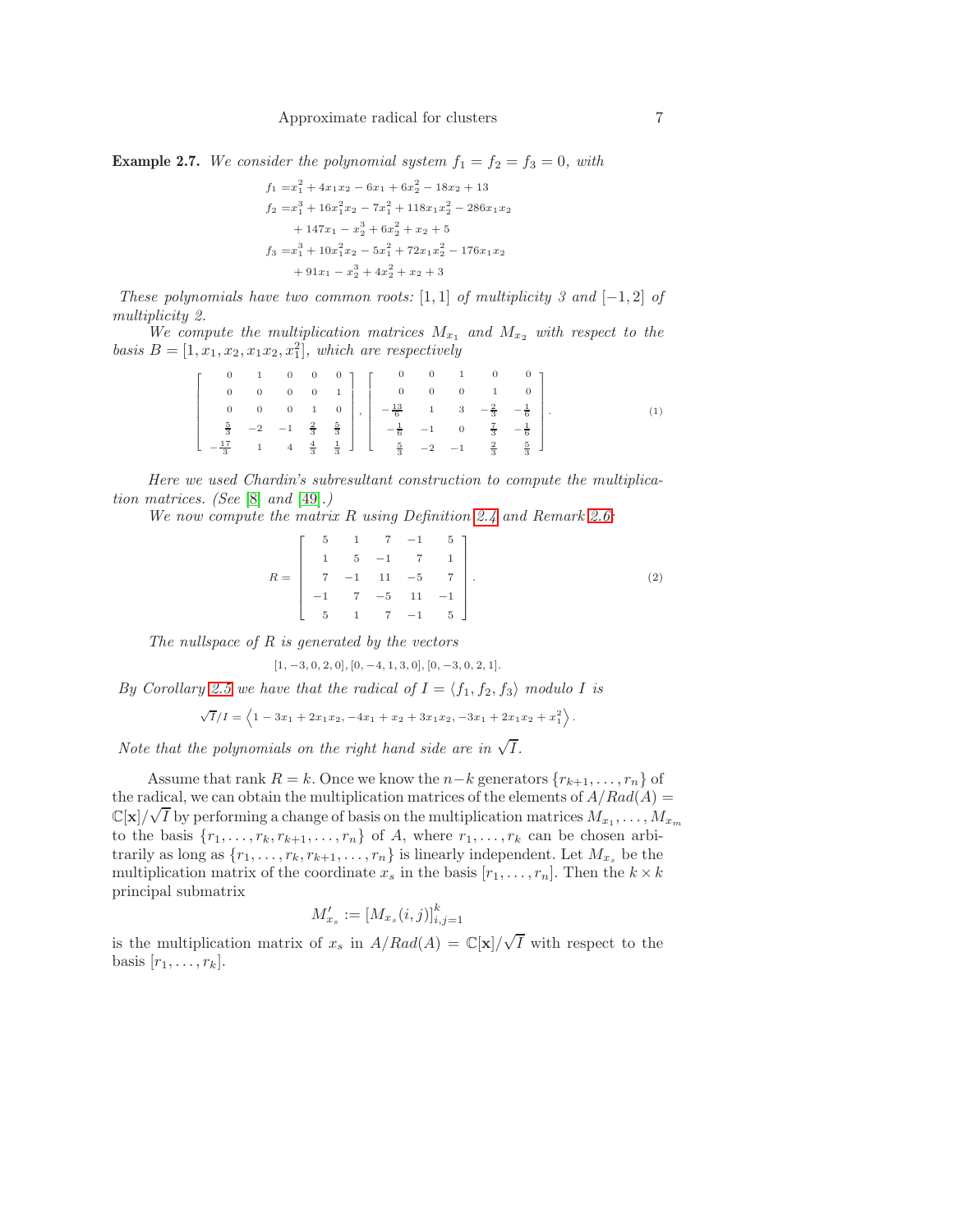Example 2.8. *Continuing Example [2.7,](#page-5-3) we have that the generators of the radical* Rad(A) *have coordinates*

 $r_3 = [1, -3, 0, 2, 0], r_4 = [0, -4, 1, 3, 0], r_5 = [0, -3, 0, 2, 1]$ 

*in the basis*  $B = [1, x_1, x_2, x_1x_2, x_1^2].$ *We set*  $r_1 = [1, 0, 0, 0, 0], r_2 = [0, 1, 0, 0, 0].$ 

We perform the change of basis to the two multiplication matrices  $M_{x_1}$  and  $M_{x_2}$  *and obtain:* 

|  | $\begin{bmatrix} 0 & 1 & 0 & 0 & 0 \end{bmatrix}$      |  | $\begin{bmatrix} 3/2 & -1/2 & -3/2 & 1 & 0 \end{bmatrix}$ |  |                          |  |
|--|--------------------------------------------------------|--|-----------------------------------------------------------|--|--------------------------|--|
|  | $J \qquad -1 \qquad 0$                                 |  | $-1/2$ $3/2$ $1/2$ 0                                      |  |                          |  |
|  | $0 \t 0 \t 10/3 \t -2 \t 1/3$                          |  |                                                           |  | $0 \t -1/3 \t 1 \t -1/3$ |  |
|  | $0 \t 0 \t 5 \t -3 \t 1$                               |  |                                                           |  | $0 \t -8/3 \t 3 \t -2/3$ |  |
|  | $\begin{bmatrix} 0 & 0 & -7/3 & 2 & 2/3 \end{bmatrix}$ |  | 0                                                         |  | 0 $4/3$ -1 $4/3$         |  |

*respectively.*

We then have that the multiplication matrices for  $x_1$  and  $x_2$  in  $A/Rad(A)$  in *the basis*  $[1, x_1]$  *are* 

$$
\mathcal{M}_{x_1}=\left[\begin{array}{cc}0&1\\1&0\end{array}\right]\quad and\quad \mathcal{M}_{x_2}=\left[\begin{array}{cc}3/2&-1/2\\-1/2&3/2\end{array}\right].
$$

*The eigenvalues of these matrices give the solutions to the system.*

## 3. Clustered roots

In this section we consider systems with clustered roots instead of systems with root multiplicities. We can think of these systems with clustered roots as being obtained from systems with multiplicities via one of the following two ways:

- 1. by perturbing the coefficients of the system with multiple roots,
- 2. by perturbing the multiple roots to obtain clusters.

Let  $f$  be the system with multiple roots and  $\hat{f}$  be the system with clustered roots obtained from **f** by any of the above methods. Denote by  $\tilde{A} = \mathbb{C}[\mathbf{x}]/\tilde{I}$  the algebra corresponding to the ideal  $\tilde{I}$  generated by the polynomials in  $\tilde{f}$ .

Assumption 3.1. *Throughout this paper we make the assumption that the basis* B *for* A *also forms a basis for* A˜*. Note that if* f *is a well constrained system then for "almost all" perturbations* ˜f *our assumption is satisfied, i.e. the set of perturbed systems for which it doesn't hold has measure zero in the space of all systems of given degrees.*

If we assume that the basis  $B$  for  $A$  also forms a basis for  $A$  then both the multiplication matrices and the matrix of traces are continuous functions of the coefficients of the polynomials. Therefore, small perturbations in the coefficients of f will result in small changes in the entries of the multiplication matrices and the matrix of traces.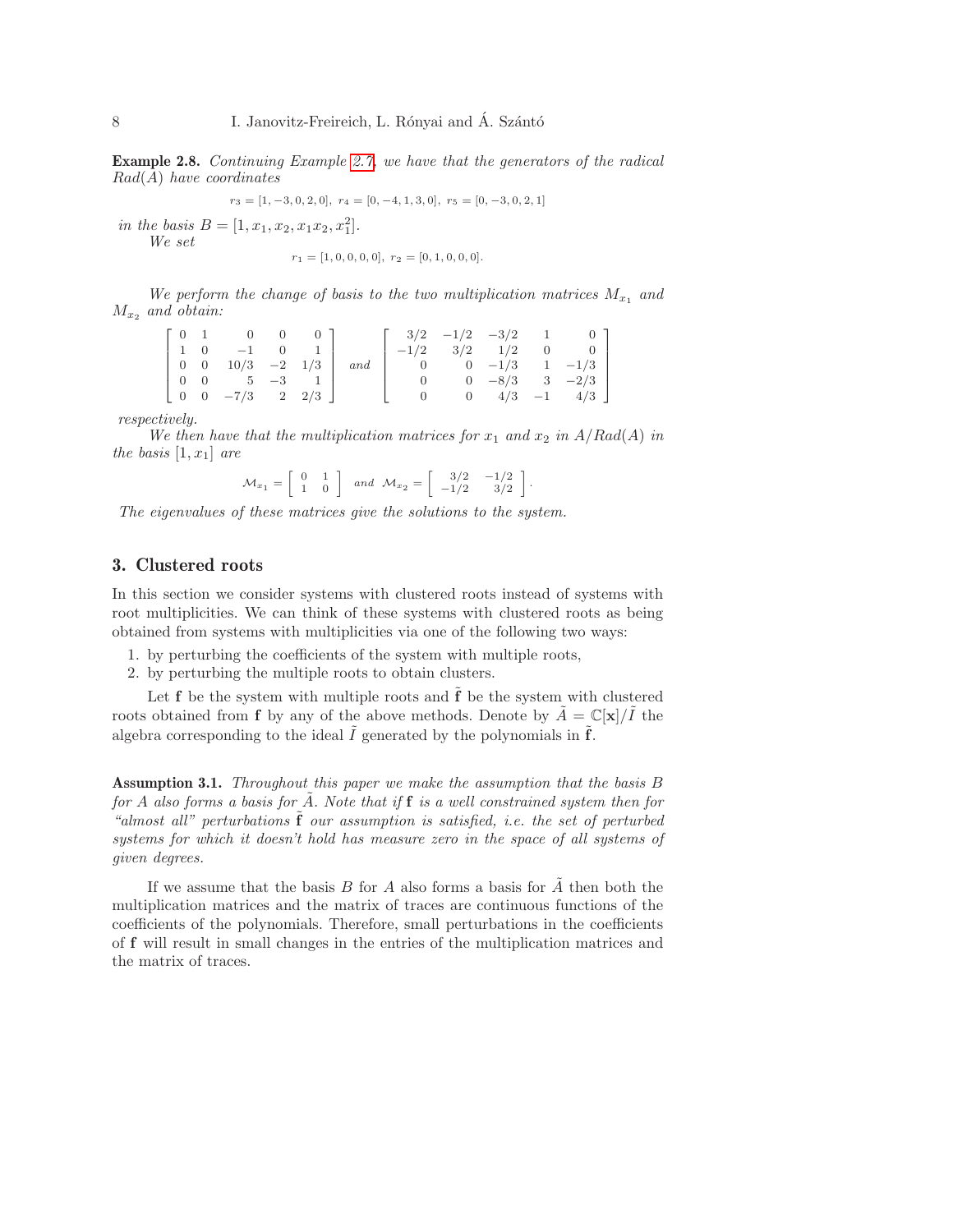However, in case 2, when the roots are perturbed, the polynomials corresponding to the clustered system might end up having coefficients very different to those of the original system, even if the radii of the clusters were small. In this case, if we compute the multiplication matrices for the clustered system, the entries might not be continuous functions of the perturbation of the roots. They not only depend on the magnitude of the perturbation of the roots but also on the *direction* of the perturbation. However, as we shall show in Proposition [3.4,](#page-9-0) the matrix of traces is always continuous in the roots. The following examples illustrates this phenomenon.

<span id="page-8-0"></span>Example 3.2. *We consider three examples of a single cluster of size proportional to*  $\varepsilon$  *around the origin*  $(0,0)$  *in*  $\mathbb{C}^2$  *consisting of three roots. The first two examples demonstrate that the defining equations and the multiplication matrices can have different accumulation points as* ε *approaches* 0*, depending on the direction. The third example demonstrate that generally the defining equations and the multiplication matrices are not continuous at*  $\varepsilon = 0$ *.* 

• *First, the roots of the cluster are*  $(0,0)$ ,  $(\varepsilon,\varepsilon)$ ,  $(2\varepsilon,2\varepsilon)$ *. The defining equations of these points in*  $\mathbb{C}[x, y]$  *are given by*  $x^3 - 3\varepsilon x^2 + 2\varepsilon^2 x = 0$  *and*  $y = x$ *, and the multiplication matrices in the basis*  $B = \{1, x, x^2\}$  *are given by* 

$$
M_x = M_y = \begin{bmatrix} 0 & 1 & 0 \\ 0 & 0 & 1 \\ 0 & -2\varepsilon^2 & 3\varepsilon \end{bmatrix} \quad \text{and} \quad \lim_{\varepsilon \to 0} M_y = \begin{bmatrix} 0 & 1 & 0 \\ 0 & 0 & 1 \\ 0 & 0 & 0 \end{bmatrix},
$$

and the primary ideal defining the multiple root is  $\langle x^3, x - y \rangle$ .

• The next example has cluster  $(0,0)$ ,  $(\varepsilon,2\varepsilon)$ ,  $(2\varepsilon,4\varepsilon)$ . The defining equations  $\int \arctan x^3 - 3\varepsilon x^2 + 2\varepsilon^2 x = 0$  and  $y = 2x$ . Then  $M_x$  *is the same as above, but* 

$$
M_y = \begin{bmatrix} 0 & 2 & 0 \\ 0 & 0 & 2 \\ 0 & -4\varepsilon^2 & 6\varepsilon \end{bmatrix} \quad \text{and} \quad \lim_{\varepsilon \to 0} M_y = \begin{bmatrix} 0 & 2 & 0 \\ 0 & 0 & 2 \\ 0 & 0 & 0 \end{bmatrix},
$$

and the primary ideal defining the multiple root is  $\langle x^3, x - 2y \rangle$ .

• *More generally, the third example has cluster*  $(0,0)$ ,  $(\varepsilon, c\varepsilon)$ ,  $(2\varepsilon, d\varepsilon)$  *for some*  $c, d \in \mathbb{R}$ . Then the first defining equation is the same as above, and the second *equation is*  $y = -\frac{2c-d}{2\varepsilon}x^2 + (2c - \frac{d}{2})x$  *which is not continuous in*  $\varepsilon = 0$ *, unless* d = 2c*. Similarly for the multiplication matrix* My*. However, the matrix of traces*

$$
R = \begin{bmatrix} 3 & c\epsilon + d\varepsilon & c^2\varepsilon^2 + d^2\varepsilon^2 \\ c\varepsilon + d\varepsilon & c^2\varepsilon^2 + d^2\varepsilon^2 & c^3\varepsilon^3 + d^3\varepsilon^3 \\ c^2\varepsilon^2 + d^2\varepsilon^2 & c^3\varepsilon^3 + d^3\varepsilon^3 & c^4\varepsilon^4 + d^4\varepsilon^4 \end{bmatrix}
$$

*(with respect to the basis*  $\{1, y, y^2\}$ *) is continuous in*  $\varepsilon = 0$  *and has the same limit for every choices of* c *and* d*.*

<span id="page-8-1"></span>Example 3.3. *Continuing with Example [2.8,](#page-6-0) suppose now that instead of having a system with common roots* [1, 1] *of multiplicity 3 and* [−1, 2] *of multiplicity 2 we*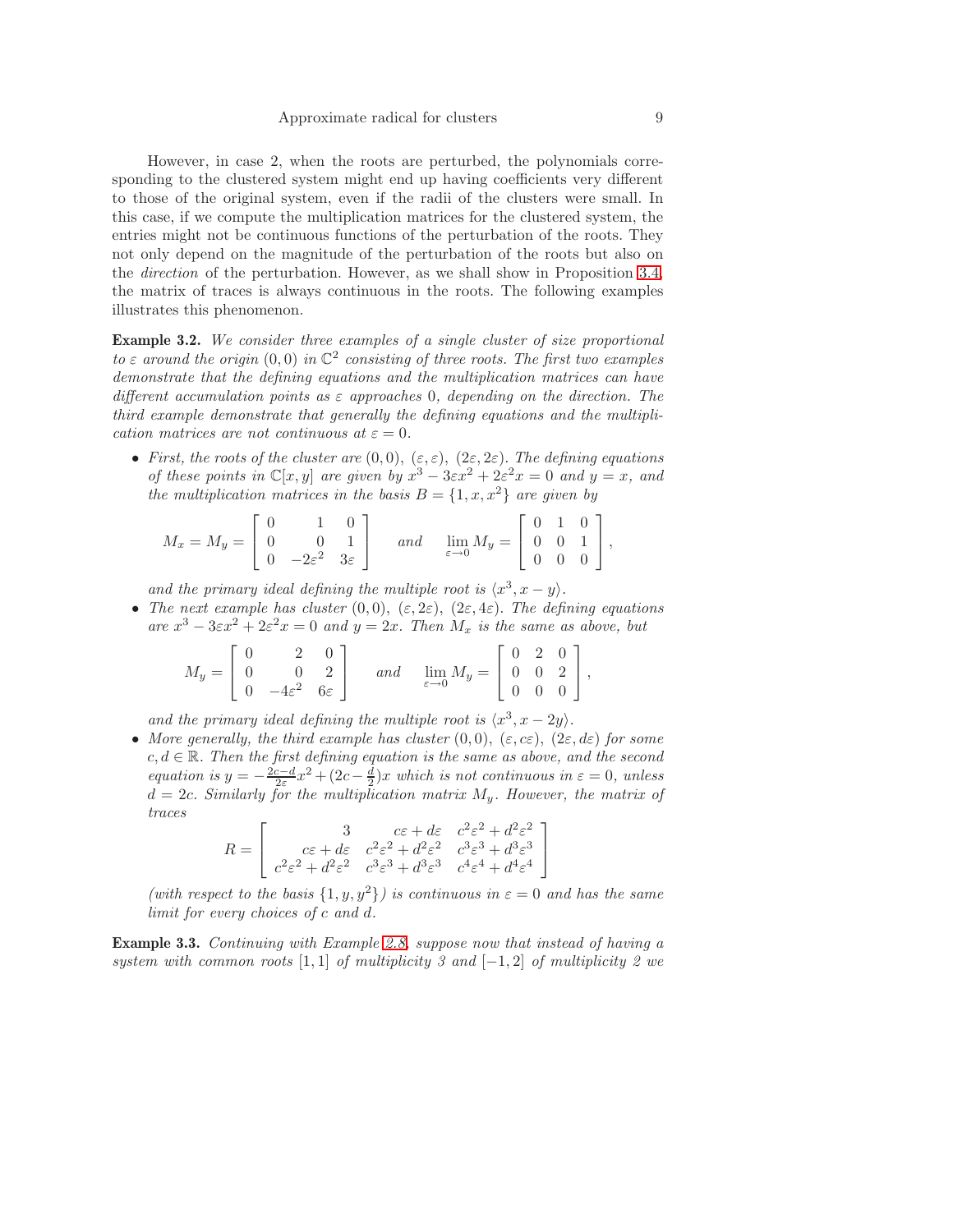*have a polynomial system with a cluster of three common roots:*

$$
\lbrack\lbrack 1, 1\rbrack, \lbrack 0.9924, 1.0027\rbrack, \lbrack 1.0076, 0.9973\rbrack\rbrack
$$

*around* [1, 1] *and a cluster of two common roots:*

$$
[[-1,2], [-1.0076, 2.0027]]
$$

*around* [−1, 2]*.*

*Using the multivariate Vandermonde construction (see for example* [\[32\]](#page-30-11)*), we obtained the following multiplication matrices for this system, with respect to the same basis as for the system with multiple roots:*  $B = [1, x_1, x_2, x_1x_2, x_1^2]$ .

| $\tilde{M}_{x_1} =$ | $3.8328 \times 10^{-6}$<br>$3.7919 \times 10^{-6}$<br>$3.8527 \times 10^{-6}$<br>7.73947<br>$-17.94136$ | $9.9997 \times 10^{-1}$<br>$-2.7338 \times 10^{-5}$<br>$-2.7463 \times 10^{-5}$<br>21.69983<br>$-54.43008$                                          | $3.0830 \times 10^{-8}$<br>$1.2303 \times 10^{-7}$<br>$-1.5183 \times 10^{-8}$<br>$-5.97279$<br>13.97610 | $8.2891 \times 10^{-7}$<br>1.00000<br>$-16.79084$<br>41.61207                             | $4.1421 \times 10^{-7}$ $3.9951 \times 10^{-5}$ ]<br>1.00004<br>$3.9969 \times 10^{-5}$<br>$-5.67565$<br>17.78328 |  |
|---------------------|---------------------------------------------------------------------------------------------------------|-----------------------------------------------------------------------------------------------------------------------------------------------------|----------------------------------------------------------------------------------------------------------|-------------------------------------------------------------------------------------------|-------------------------------------------------------------------------------------------------------------------|--|
| $\tilde{M}_{x_2} =$ | $3.7831 \times 10^{-6}$<br>$-2.22905$<br>$-3.23468$<br>7.73947                                          | $-2.7103 \times 10^{-5}$ 1.00000<br>$3.8527 \times 10^{-6}$ $-2.7464 \times 10^{-5}$ $-1.5183 \times 10^{-8}$<br>1.06576<br>$-10.77768$<br>21.69983 | 3.00000<br>2.47988<br>$-5.97279$                                                                         | $-1.4715 \times 10^{-7}$<br>1.00000<br>$-7.1053 \times 10^{-1}$<br>9.67839<br>$-16.79084$ | $4.0017 \times 10^{-5}$ ]<br>$3.9969 \times 10^{-5}$<br>$-1.2617 \times 10^{-1}$<br>2.85410<br>$-5.67565$         |  |

*The norm of the difference between these matrices and the multiplication matrices [\(1\)](#page-6-1) for the system with multiple roots are very large:* 135.41 *for the matrices of*  $x_1$  *and* 59.54 *for the matrices of*  $x_2$ *. Entrywise, the largest absolute value of the difference of the entries of the matrices is* 55.40 *for*  $x_1$  *and* 21.70 *for*  $x_2$ *.* 

*However, the matrix of traces associated to the system with clusters is*

<span id="page-9-1"></span>

*and the 2-norm of the difference between this matrix and the multiplication matrix* R *in [\(2\)](#page-6-2) for the system with multiple roots is* 0.147*.*

<span id="page-9-0"></span>We have the following result for the entries of the matrix of traces  $R$  expressed in terms of the roots of the polynomial system.

**Proposition 3.4.** *The matrix of traces* R *of the system*  $f(x) = 0$  *with respect to*  $B = [b_1, \ldots, b_n]$  *can be expressed in terms of the common roots*  $\{z_1, \ldots, z_n\}$  *as* 

$$
R = \left[\sum_{k=1}^{n} b_i b_j(\mathbf{z}_k)\right]_{i,j=1}^{n}
$$

*where*  $b_i b_j(\mathbf{z}_k)$  *indicates the evaluation of the polynomial*  $b_i b_j$  *at the point*  $\mathbf{z}_k$ *.* 

*Proof.* Assume that  $\{z_1, \ldots, z_k\}$  are the distinct elements among  $\{z_1, \ldots, z_n\}$  in  $V(I)$  and let  $n_i$  be the multiplicity of  $z_i$ . Let  $Q_i$  be the (unique) primary component of I in  $\mathbb{C}[\mathbf{x}]$  whose radical  $P_i$  is the ideal of all polynomials vanishing at  $\mathbf{z}_i$ ,  $i =$ 1, 2, ..., k. Set  $A_i = \mathbb{C}[\mathbf{x}]/Q_i$ . We have then  $n_i = \dim_{\mathbb{C}} A_i$  and  $I = Q_1 \cap Q_2 \cap \cdots Q_k$ .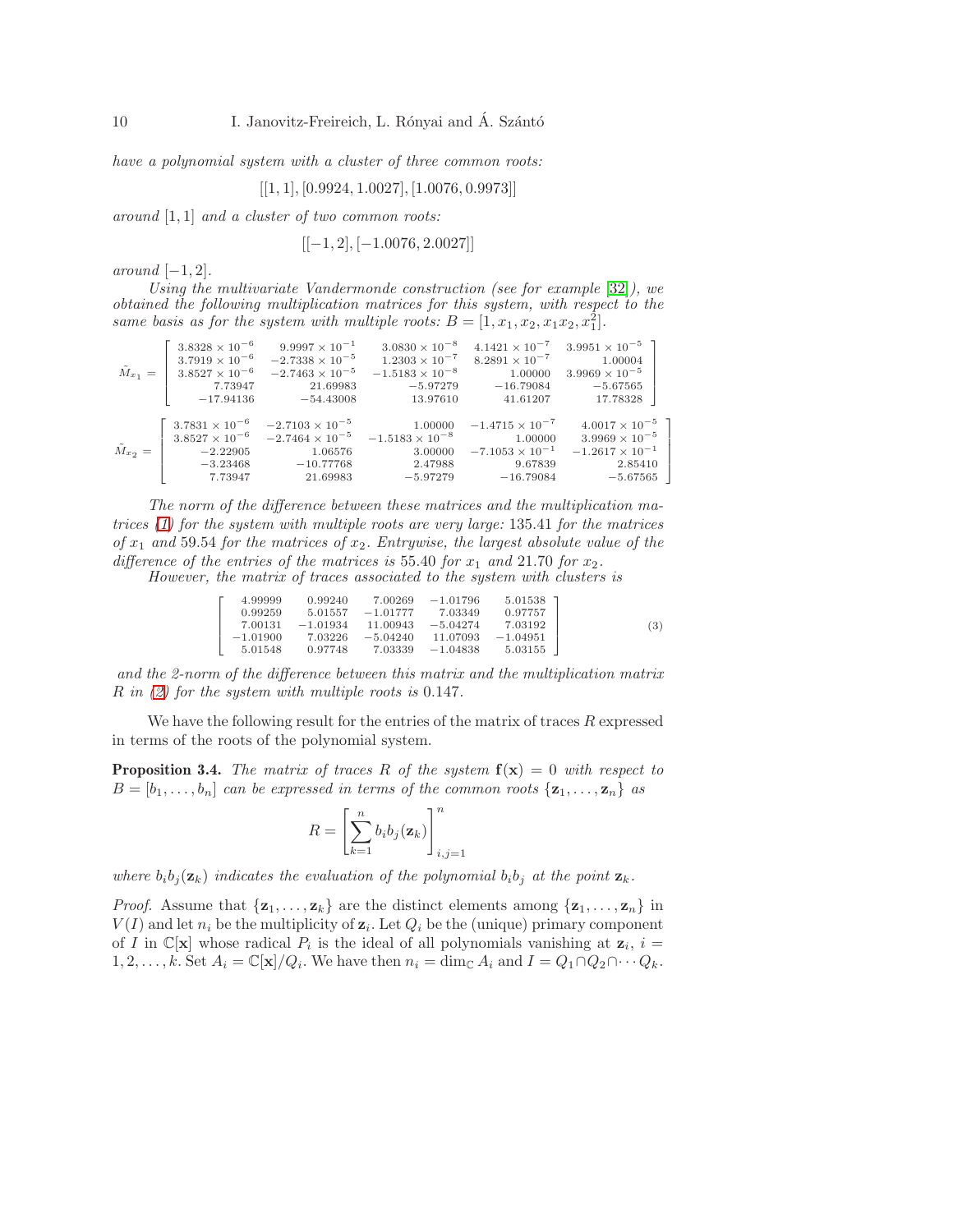Also the ideals  $Q_i$  are pairwise relatively prime, hence by the Chinese Remainder Theorem we have

$$
A \cong A_1 \oplus A_2 \oplus \cdots \oplus A_k.
$$

We denote also by  $A_i$  the image of  $A_i$  in A at this isomorphism. Given any polynomial g, it is immediate that  $A_i$  is an invariant subspace of the multiplication map  $M_g$  and that the characteristic polynomial of  $M_g$  on  $A_i$  is  $(t - g(\mathbf{z}_i))^{n_i}$ . This implies that the characteristic polynomial of  $M_g$  is  $\prod_{i=1}^k (t - g(\mathbf{z}_i))^{n_i} = \prod_{i=1}^n (t - g(\mathbf{z}_i)).$ So the trace of  $M_g$  is  $\sum_{i=1}^n g(\mathbf{z}_i)$ . Therefore

$$
Tr(M_{b_ib_j}) = \sum_{k=1}^{n} b_i b_j(\mathbf{z}_k)
$$

which proves the lemma.  $\Box$ 

Note: An alternative proof can be given for Proposition [3.4](#page-9-0) using the fact that the multiplication matrix  $M_q$  is similar to a block diagonal matrix where the *i*-th diagonal block is an  $n_i \times n_i$  upper triangular matrix, with diagonal entries  $g(\mathbf{z}_i), i = 1, ..., k$  (cf. [\[32,](#page-30-11) Theorem 2]).

The previous result shows that the entries of the matrix of traces are continuous functions of the roots, even when the roots coincide. In particular, a system with multiple roots and a system with clusters obtained by perturbing the roots of a system with multiplicities will have comparable matrices of traces.

#### 4. Univariate Case

Before we give our method in full generality we would like to describe our algorithm in the univariate case. The purpose of this section is to demonstrate the simplicity and the accuracy of our technique to compute the approximate squarefree factorization of a univariate polynomial. As we mentioned in the Introduction, our method offers a new alternative to other approximate square-free factorization algorithms, such as the one in [\[25\]](#page-29-0).

The following is a description of the steps of our algorithm. Let

$$
f(x) = x^{d} + a_1 x^{d-1} + \dots + a_{d-1} x + a_d \in \mathbb{C}[x]
$$

be a given polynomial of degree d with clusters of roots of size at most  $\varepsilon$ . The output of our algorithm is a polynomial  $g(x) \in \mathbb{C}[x]$  such that its roots are the arithmetic means of the roots in each cluster, with a precision of order of magnitude  $\varepsilon^2$ .

1. Compute the matrix of traces R w.r.t. the basis  $B = [1, x, x^2, \dots, x^{d-1}]$  using the Newton-Girard formulas. In this case we have  $R = [s_{i+j}]_{i,j=0}^{d-1}$  where  $s_t$ is the sum of the t-th power of the roots of f. We set  $s_0 = d$  and we find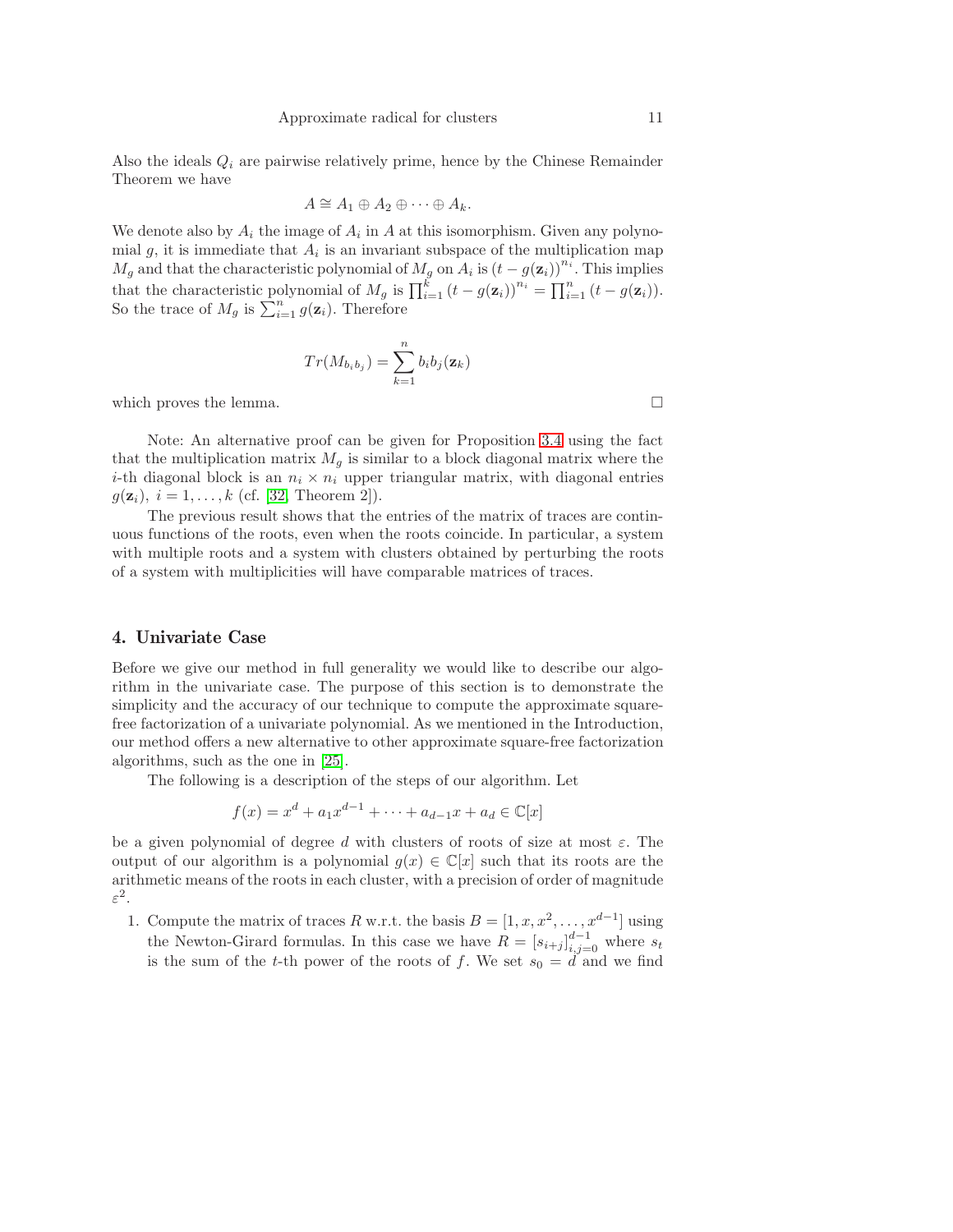$s_1, \ldots, s_{2d-2}$  from the coefficients of f using the Newton-Girard formulas as follows:

$$
s_1 + a_1 = 0
$$
  
\n
$$
s_2 + a_1 s_1 + 2a_2 = 0
$$
  
\n
$$
\vdots
$$
  
\n
$$
s_d + a_1 s_{d-1} + \dots + a_{d-1} s_1 + da_d = 0
$$
  
\n
$$
s_{d+1} + a_1 s_d + \dots + a_d s_1 = 0
$$
  
\n
$$
\vdots
$$
  
\n
$$
s_{2d-2} + a_1 s_{2d-3} + \dots + a_d s_{d-3} = 0.
$$

- 2. Gaussian elimination with complete pivoting (GECP) is used on the matrix R until the remaining entries in the partially row reduced matrix  $U_k$  are smaller than a preset threshold (see Propositions [5.7](#page-16-0) and [5.8\)](#page-17-0). The number of iterations performed,  $k$ , is the numerical rank of the matrix  $R$ .
- 3. Compute a basis of the nullspace N of the first k rows of the matrix  $U_k$ obtained after  $k$  steps of the GECP. We identify the vectors in  $N$  by polynomials, by combining their coordinates with the corresponding basis elements of B.
- 4. The smallest degree polynomial in  $N$  is the approximate square-free factor  $g(x)$  of  $f(x)$ . Its roots are the arithmetic means of the roots in each cluster modulo  $\varepsilon^2$  (see Proposition [7.5\)](#page-25-0). In the case when the matrix R has numerical rank d then we take  $g(x) = f(x)$  as the square-free factor.

Example 4.1. *(1) Consider the approximate polynomial*

$$
f = (x - (z + \delta_1 \varepsilon))(x - (z + \delta_2 \varepsilon))(x - (z + \delta_3 \varepsilon))
$$

*obtained by perturbing the roots of the polynomial*

$$
(x-z)^3 = x^3 - 3x^2z + 3xz^2 - z^3.
$$

Using the basis  $B = [1, x, x^2]$  we obtained the matrix of traces R, for which *the* U *matrix in the* LU *factorization obtained by GECP is*

$$
\left(\begin{array}{ccc} 3 & 3z+\varepsilon\left(\delta_3+\delta_2+\delta_1\right) & 3z^2+\varepsilon\left(2z\delta_3+2\delta_2z+2\delta_1z+\right)+\varepsilon^2\left(\delta_3^2+\delta_2^2+\delta_1^2\right) \\ 0 & \frac{\varepsilon^2\left(-2\delta_1\delta_3-2\delta_2\delta_3-2\delta_1\delta_2+2\delta_1^2+2\delta_2^2+2\delta_3^2\right)}{3} & \frac{\varepsilon^2\Phi_{2,2}+\varepsilon^3\Phi_{2,3}}{\varepsilon^4\Phi_{3,3}} \\ 0 & 0 & \frac{\varepsilon^4\delta_{3,3}}{2\left(-\delta_1\delta_3-\delta_2\delta_3-\delta_1\delta_2+\delta_1^2+\delta_2^2+\delta_3^2\right)} \end{array}\right)
$$

*where*  $\Phi_{i,j}$  *are polynomials in the*  $\delta$ *'s and*  $z$ *'s.* 

*Using the bound from Proposition [5.8](#page-17-0) for the numerical rank, we have that the approximate radical will be defined using the nullspace of the first row of* R*. We obtain the following basis of the approximate radical,*

$$
{x^2 - z^2 - \frac{2z\varepsilon(\delta_3 + \delta_2 + \delta_1) + \varepsilon^2(\delta_3^2 + \delta_2^2 + \delta_1^2)}{3}, x - z - \frac{\varepsilon(\delta_3 + \delta_2 + \delta_1)}{3}}
$$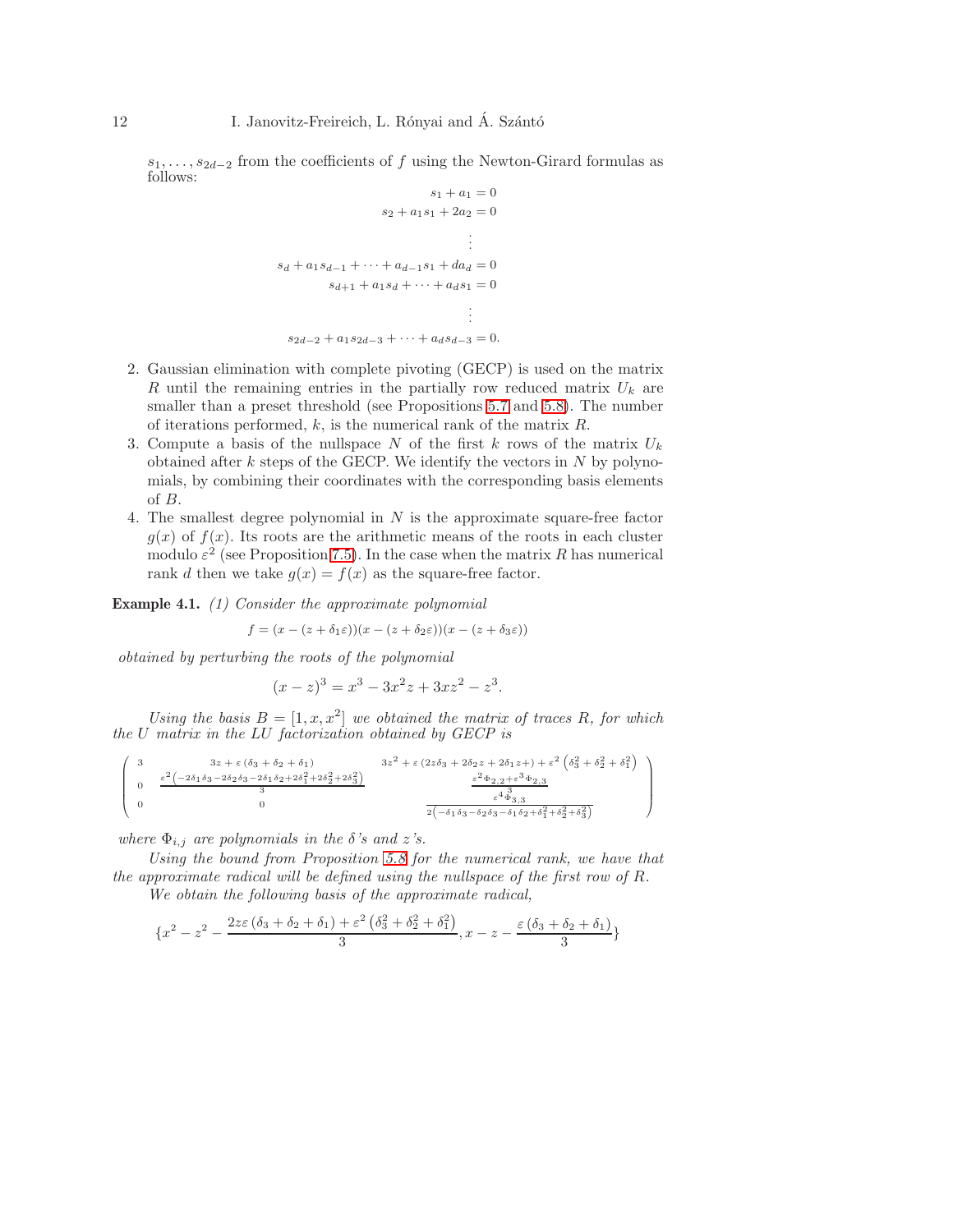*We choose the element of smallest degree to be the approximate square-free factor of* f*, which is here*

$$
x-z-\frac{\varepsilon(\delta_3+\delta_2+\delta_1)}{3}.
$$

*We can see that in this case the roots of this polynomial correspond precisely to the arithmetic mean of the three clustered roots.*

*(2) Consider the approximate polynomial*

 $f(x) = (x + (-0.98816 + 0.01847I))(x + (-0.98816 - 0.01847I))$  $(x - 1.02390)(x - 1.98603)(x - 2.01375)$ 

*which is a perturbation of the polynomial*

 $x^5 - 7x^4 + 19x^3 - 25x^2 + 16x - 4 = (x - 1)^3 (x - 2)^2$ .

*The matrix of traces corresponding to* f *is*

|       | Ð.          | 7.00001  | 11.00013  | 19.00089  | 35.00425  |  |
|-------|-------------|----------|-----------|-----------|-----------|--|
|       | 7.00001     | 11.00013 | 19.00089  | 35.00425  | 67.01631  |  |
| $R =$ | 11.00013    | 19.00089 | 35.00425  | 67.01631  | 131.05456 |  |
|       | 19.00089    | 35.00425 | 67.01631  | 131.05456 | 259.16598 |  |
|       | 1, 35.00425 | 67.01631 | 131.05456 | 259.16598 | 515.47172 |  |

*The* U<sup>k</sup> *matrix obtained after 2 steps of GECP on* R *is*

|         | 515.47172 | 35.00425 | 131.05456 | 259.16598 | 67.01631   |  |
|---------|-----------|----------|-----------|-----------|------------|--|
|         | O         | 2.62296  | 2.10058   | 1.40165   | 2.44912    |  |
| $U_2 =$ | $\theta$  |          | 0.0024342 | 0.0029279 | 0.0011698  |  |
|         | 0         |          | 0.0029279 | 0.0035326 | 0.0014044  |  |
|         | 0         |          | 0.0011698 | 0.0014044 | 0.00056307 |  |

*By taking the nullspace of the first two rows of the matrix*  $U_2$ *, we obtain the following basis of the approximate radical,*

 ${x<sup>4</sup> - 15.01431x + 14.01921, x<sup>3</sup> - 7.00397x + 6.00539,}$ 

 $x^2 - 3.00074x + 2.00102$ .

*The approximate square-free factor of* f *is then*

 $x^{2} - 3.00074x + 2.00102 = (x - 1.00028)(x - 2.00047).$ 

*We can see that the roots of the output are close to the means of the clusters, and the differences are* 0.00058 *and* 0.000200 *respectively, which are of the order of the square of the cluster size (bounded here by* 0.03*).*

We refer to the papers of [\[44,](#page-31-0) [21,](#page-29-1) [25,](#page-29-0) [51\]](#page-31-1) for other methods that study approximate square-free factorization using approximate gcd computation.

## 5. LU decomposition of the matrix of traces

Since the polynomial system with clusters, obtained by perturbing the system with multiplicities, has only simple roots, the matrix of traces has full rank. However, we can try to find its numerical rank. We will argue below that we can define the numerical rank in such a way that it will be equal to the rank of the matrix of traces of the corresponding system with multiplicities.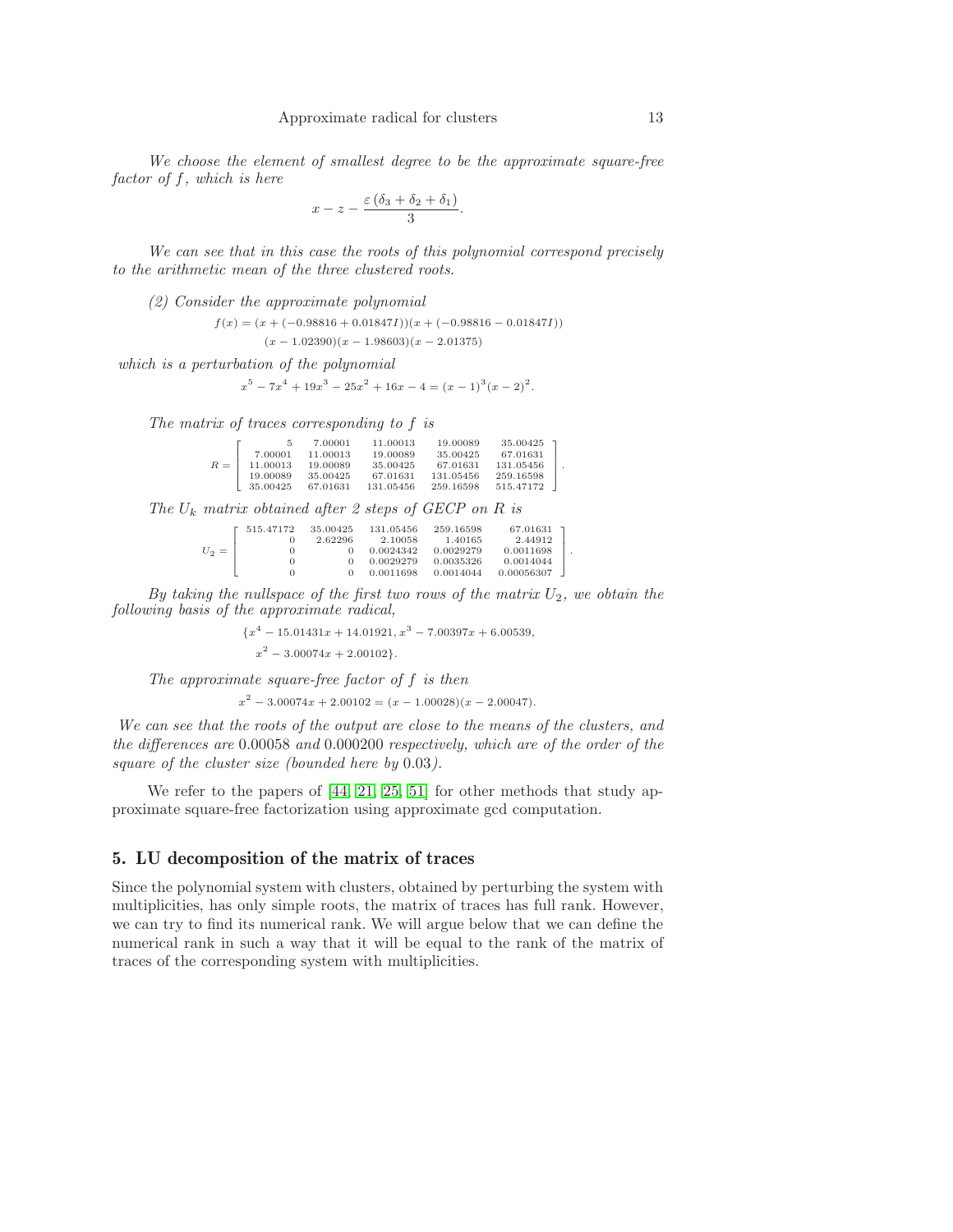In this paper we primarily study the Gaussian elimination with complete pivoting (GECP) [\[20\]](#page-29-15) in order to estimate the numerical rank and find the numerical nullspace of the matrix of traces. However we we will also infer that the singular value decomposition (SVD) in our case works similarly to the GECP.

We would like to note that rounding errors can sometimes result in a matrix which is close to a singular one, but where all the pivots are large (see Kahan's Example 5 in [\[23\]](#page-29-16)). This example shows that GECP can be a poor choice for numerical rank computations in the presence of rounding errors. On the other hand, algorithms for the accurate computations of the SVD of certain structured matrices, including Vandermonde matrices, use improved versions of GECP as subroutines [\[15,](#page-29-17) [16\]](#page-29-18). In our case we prove that the structure of the matrix of traces guarantees that we will obtain small pivots which are proportional to the square of the size of the clusters and can therefore use GECP for rank determination.

We will also show how our results for the GECP of the matrix of traces  $R$ relate to the singular values of R. In particular we will obtain asymptotic bounds for the singular values of the matrix  $R$ . Such bounds are similar to the ones for the entries of the  $U_k$  matrix obtained after k steps of GECP on R, more precisely, we also obtain in this case that the "almost zero" singular values are proportional to the square of the size of the clusters.

First we study the properties of the Gaussian elimination in the approximate setting. We use the following notation for different versions of the Gaussian elimination algorithm:

Definition 5.1. *The version of Gaussian elimination in which at the* i*-th step we always select the entry at position*  $(i, i)$  *for pivoting will be referred to as regular. We call an*  $m \times n$  *matrix* M regular *if for*  $k := \text{rank}(M)$  *the first* k *steps of the regular Gaussian elimination on* M *do not encounter zero pivots.*

*Note that GECP on the matrix* M *computes two permutation matrices* P and Q of sizes  $m \times m$  and  $n \times n$ , respectively, such that for the matrix P M Q the *regular Gaussian elimination works as GECP.*

In the rest of this section we give results which compare the GECP applied to the matrices of traces of the perturbed system and to the system with multiple roots. Let  $R_0$  be the matrix of traces of the system with multiple roots and let  $R$ denote the matrix of traces of some perturbation of it. Assume that  $rank(R_0) = k$ . Our next result guarantees that for sufficiently small clusters, the first  $k$  steps of the GECP applied to R computes permutation matrices  $P$  and  $Q$  which make the matrix  $P R_0 Q$  regular.

<span id="page-13-0"></span>**Proposition 5.2.** Let M be an  $n \times n$  matrix with entries polynomials in  $x =$  $[x_1, \ldots, x_N]$  *over*  $\mathbb{C}$ *. Fix*  $\mathbf{z} = [z_1, \ldots, z_N] \in \mathbb{C}^N$ *, denote*  $M_0 := M|_{\mathbf{x} = \mathbf{z}}$ *, and assume that*  $rank(M_0) = k$ . Then there exists an open neighborhood  $V$  of **z** in  $\mathbb{C}^N$ *such that for all points*  $\tilde{\mathbf{z}} = [\tilde{z}_1, \dots, \tilde{z}_N] \in \mathcal{V}$  *if* P and Q are the permutation ma*trices corresponding to the first* k *steps of the GECP on the matrix*  $M := M|_{\mathbf{x} = \tilde{\mathbf{z}}}$ *, then the matrix* P M<sup>0</sup> Q *is regular.*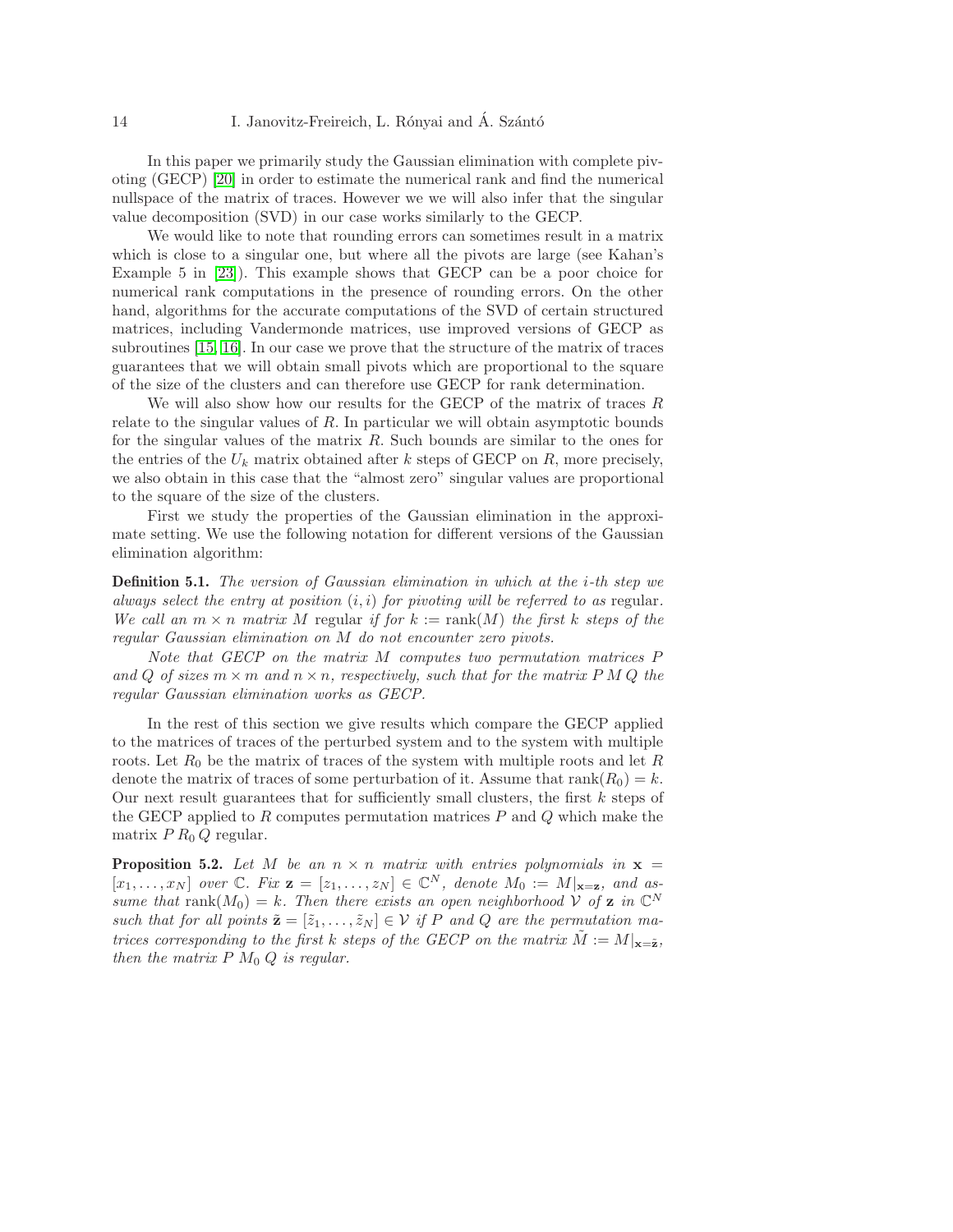*Proof.* We call a pair  $(P,Q)$  of n by n permutation matrices good if  $P M_0 Q$  is regular, otherwise the pair is called *bad*. For each bad pair we define an open neighborhood  $V_{P,Q}$  of  $\mathbf{z} \in \mathbb{C}^N$  as follows: For some  $i \leq k$  assume that the regular Gaussian elimination on  $P M_0 Q$  encounters a zero pivot for the first time in the *i*-th step, causing  $(P, Q)$  to be a bad pair. Denote by  $U_0$  the partially reduced form of  $P M_0 Q$  after the i -1-th step of the regular Gaussian elimination. Denote by S the set of indices  $(s, t)$  such that  $s, t \geq i$  and the  $(s, t)$  entry of  $U_0$  is non-zero, and by T the set of indices  $(s, t)$  such that  $s, t \geq i$  and the  $(s, t)$  entry of  $U_0$  is zero. Since the rank of  $P M_0 Q$  is k, S is non empty.

Let U be the partially reduced matrix obtained from  $P M Q$  via the first  $i-1$  steps of regular Gaussian elimination. Note that the entries of U are rational functions of the entries of  $M$  and the denominators of these are non zero at  $z$ , hence are continuous functions of the points  $[\tilde{z}_1, \ldots, \tilde{z}_N]$  in a sufficiently small neighborhood of **z**. In particular, in an open neighborhood  $U$  of **z** the first  $i - 1$ steps of regular elimination can be carried out.

Let the open neighborhood  $\mathcal{V}_{P,Q} \subset \mathcal{U} \subsetneq \mathbb{C}^N$  of **z** be selected such that for all  $[\tilde{z}_1, \ldots, \tilde{z}_N] \in \mathcal{V}_{P,Q}$  the entries in T of  $\tilde{U} := U|_{\mathbf{x} = \tilde{\mathbf{z}}}$  are all strictly smaller in absolute value than any of the entries in  $S$  of  $\tilde{U}$ . By continuity, such open neighborhood of **z** exists, since the required inequalities hold for  $U_0$ .

Finally define  $\mathcal{V} :=$ (P,Q) is bad  $\Box$   $V_{P,Q}$ . This is also an open neighborhood of **z** 

since the set of permutations is finite. We claim that for any fixed  $[\tilde{z}_1, \ldots, \tilde{z}_N] \in \mathcal{V}$ , if  $(P,Q)$  is the pair of permutation matrices corresponding to the first k steps of the Gaussian elimination with complete pivoting on the matrix  $M$  then  $(P, Q)$  is a good pair. This is true since  $\widehat{PMQ}$  has the property that for each  $i \leq k$  after  $i-1$  steps of the Gauss elimination the  $(i, i)$ -th entry of the corresponding matrix is maximal in absolute value among the entries indexed by  $(s, t) \neq (i, i)$  such that  $s, t \geq i$ . But then the  $(i, i)$ -th entry in the matrix  $U_0$  defined above cannot be 0 because of the definition of  $\mathcal V$ . This proves the claim. because of the definition of  $V$ . This proves the claim.

In the rest of the paper we will assume that the size of the clusters is a parameter  $\varepsilon$ . More precisely, in the following definition we formally explain the mathematical setting where our results will hold:

<span id="page-14-0"></span>**Definition 5.3.** Let  $\mathbf{z}_i = [z_{i,1}, \ldots, z_{i,m}] \in \mathbb{C}^m$  for  $i = 1, \ldots, k$ , and consider k clus $ters C_1, \ldots, C_k$  of size  $|C_i| = n_i$  such that  $\sum_{i=1}^k n_i = n$ , each of radius proportional *to the parameter*  $\varepsilon$  *in the*  $\infty$ *-norm around*  $\mathbf{z}_1, \ldots, \mathbf{z}_k$ *:* 

<span id="page-14-1"></span>
$$
C_i = \{ [z_{i,1} + \delta_{i,1,1}\varepsilon, \dots, z_{i,m} + \delta_{i,1,m}\varepsilon], \dots, \n\dots [z_{i,1} + \delta_{i,n_i,1}\varepsilon, \dots, z_{i,m} + \delta_{i,n_i,m}\varepsilon] \}
$$
\n
$$
= \{ \mathbf{z}_i + \vec{\delta}_{i,1}\varepsilon, \dots, \mathbf{z}_i + \vec{\delta}_{i,n_i}\varepsilon \},
$$
\n
$$
(4)
$$

*where*  $|\delta_{i,j,r}| < 1$  *for all*  $i = 1, \ldots, k$ ,  $j = 1, \ldots, n_i$ ,  $r = 1, \ldots, m$ . Let  $U_k$  be the *partially row reduced form obtained by applying* k *steps of the GECP to the matrix of traces* R *corresponding to*  $C_1 \cup \cdots \cup C_k$ *. Then* R *and*  $U_k$  *have entries from the field*  $\mathbb{C}(\varepsilon)$ *.*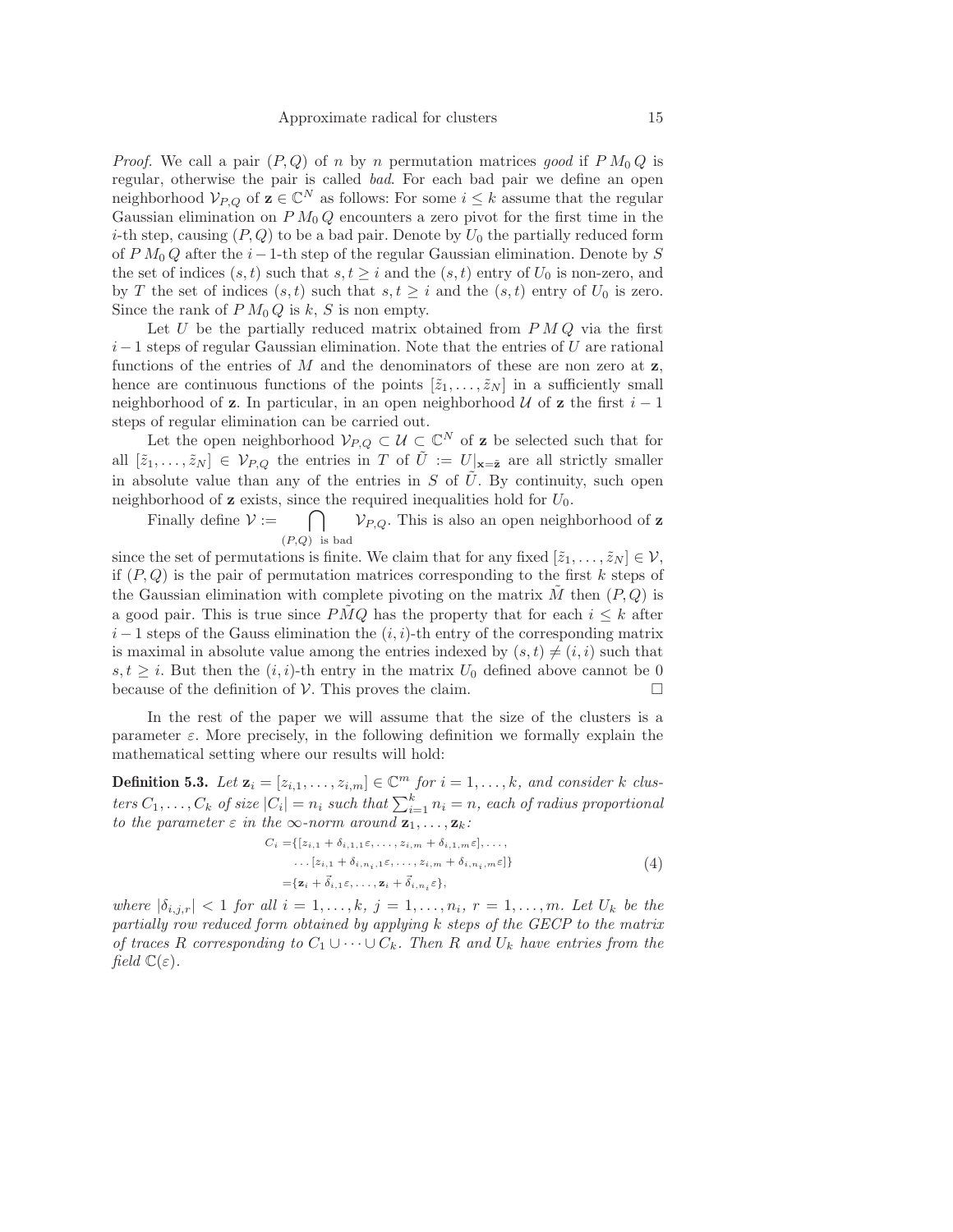<span id="page-15-0"></span>Assumption 5.4. *Based on Proposition [5.2,](#page-13-0) we will assume that if the GECP applied to* R *produces the permutation matrices* P and Q then the matrix  $PR_0Q$  is *regular, where*  $R_0 = R|_{\varepsilon=0}$ . To simplify the notation for the rest of the paper we *will assume that*  $Q = id$ , *i.e. the rows and columns of*  $PRQ = PR$  *correspond to the bases*

<span id="page-15-1"></span>
$$
\sigma B = [b_{\sigma(1)}, \dots, b_{\sigma(n)}] \quad and \quad B = [b_1, \dots, b_n], \tag{5}
$$

*respectively, where* σ *is the permutation corresponding to the matrix* P*. This assumption does not constrain the generality since we may rename* B *in the definition of* R*.*

With the assumption that  $PR_0$  has rank k and is regular, we can assume that all the denominators appearing in the entries of  $U_k$  are minors of R which are non-zero at  $\varepsilon = 0$ . Therefore we can take their Taylor expansion around  $\varepsilon = 0$  and consider them as elements of the formal power series ring  $\mathbb{C}[[\varepsilon]]$ . In this ring we shall work with residue classes modulo  $\varepsilon^2$ , i.e., in some considerations we factor out the ideal  $\langle \varepsilon^2 \rangle$  of  $\mathbb{C}[[\varepsilon]].$ 

The results in the rest of the paper are all valid modulo  $\varepsilon^2$  in the formal power series setting described above. In practice what this means is that the method we propose works up to a precision which is the double of the original size of the clusters.

<span id="page-15-2"></span>Remark 5.5. In Definition [5.3](#page-14-0) we assume that the clusters are linear perturbations of a set of multiple roots. Note that not all multiplicity structures can be obtained as a limit of such clusters with linear perturbation of fixed directions  $\vec{\delta}_{i,j}$  as  $\varepsilon$ approaches 0. However, as we have seen in Proposition [3.4,](#page-9-0) the matrix of traces at  $\varepsilon = 0$  is independent of the directions  $\vec{\delta}_{i,j}$ , and in fact does not depend on the multiplicity structure of the roots. Since all the subsequent results in the paper only depend on the matrix of traces and are only valid modulo  $\varepsilon^2$ , we do not limit the generality by considering only linear perturbations. This is not true however for the multiplication matrices, which depend on the multiplicity structure of the roots at  $\varepsilon = 0$ , as seen in Example [3.2.](#page-8-0)

In order to describe the structure of the matrices in the LU decomposition of the matrix of traces obtained by GECP in terms of the elements in the clusters, we need the following definition:

**Definition 5.6.** Let  $B = [b_1, \ldots, b_n] \in \mathbb{C}[x_1, \ldots, x_m]^n$ , and let  $\mathbf{z}_1, \ldots, \mathbf{z}_r \in \mathbb{C}^m$  be not necessary distinct points. We call the  $n \times r$  matrix

$$
V := [b_i(\mathbf{z}_j)]_{i,j=1}^{n,r}
$$

*the Vandermonde matrix of*  $z_1, \ldots, z_r$  *w.r.t.* B. Note that if  $r = n$  then the matrix *of traces in Definition [2](#page-6-2) and the Vandermonde matrix are closely related:*

$$
R = VV^T.
$$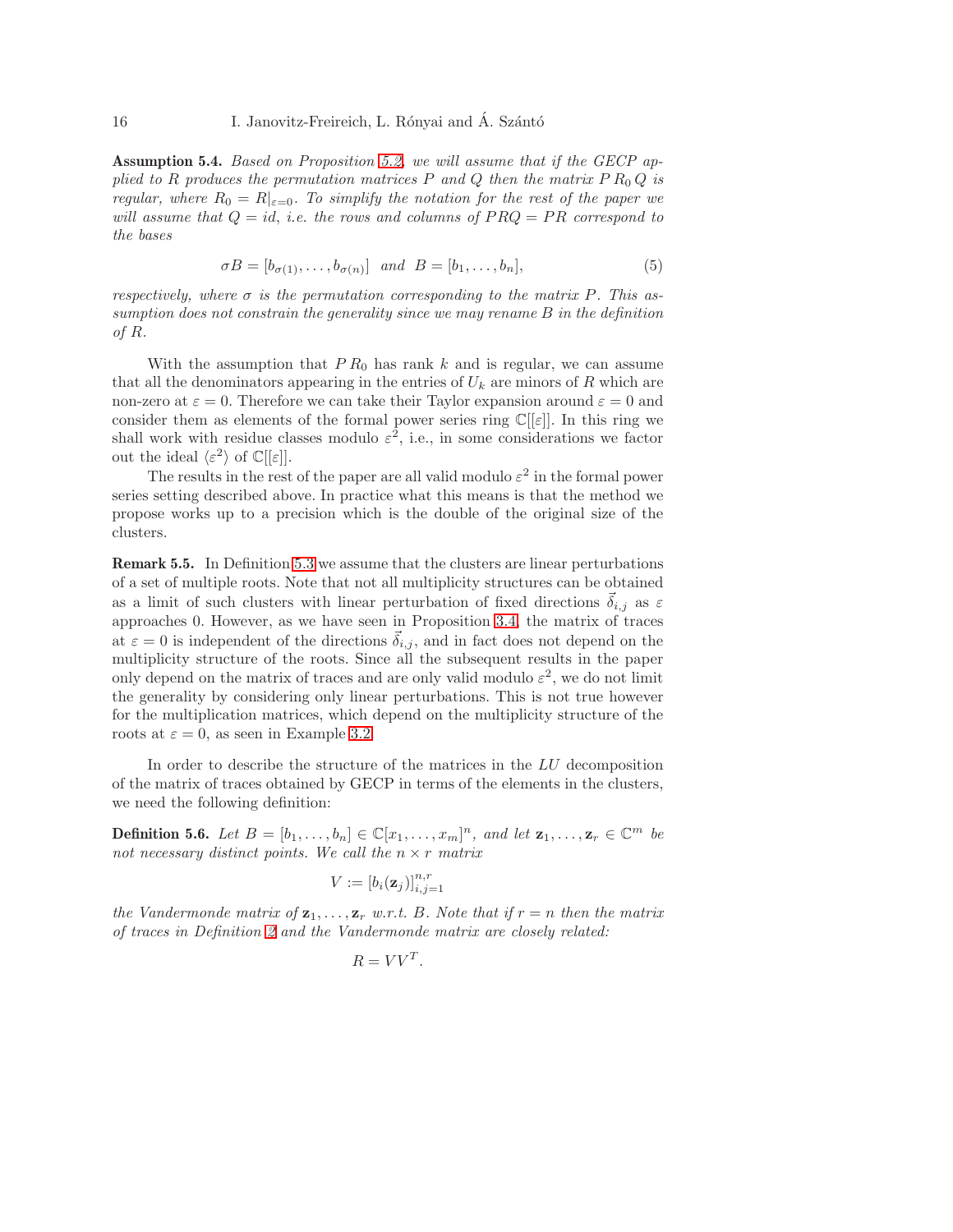The following proposition gives asymptotic bounds for the entries of the matrix obtained from a partial Gauss elimination with complete pivoting on the matrix of traces  $R$  for the case where the  $n$  roots of the system correspond to  $k$ clusters, each of them with  $n_i$  roots  $(i = 1, \ldots, k)$  and radius proportional to  $\varepsilon$  in the max-norm.

<span id="page-16-0"></span>**Proposition 5.7.** Let  $B = [b_1, \ldots, b_n] \in \mathbb{C}[x_1, \ldots, x_m]^n$ . Let  $\{z_1, \ldots, z_k\} \in \mathbb{C}^m$  and *the clusters*  $C_1, \ldots, C_k$  *around*  $\{z_1, \ldots, z_k\}$  *be as in Definition [5.3.](#page-14-0)* 

Let R be the matrix of traces associated to  $C_1 \cup \cdots \cup C_k$  and B *(see Definition*) [2.4](#page-5-0) *and Proposition* [3.4\)](#page-9-0)*.* Let P *and*  $R_0 := R|_{\epsilon=0}$  *be as in Assumption* [5.4](#page-15-0) *and assume that*  $PR_0$  *has rank* k and *is regular. Then, after* k *steps of the regular Gaussian elimination on* P R *we get a partially row reduced matrix* Uk*, such that its last* n − k *rows satisfy*

<span id="page-16-1"></span>
$$
[U_k]_{i,j} = \begin{cases} 0, & if j \le k \\ c_{i,j}\varepsilon^2 + h.o.t.(\varepsilon) \in \mathbb{C}[[\varepsilon]] & if j > k \end{cases} \quad for \quad i = k+1,\ldots,n. \tag{6}
$$

*The values of*  $c_{i,j} \in \mathbb{C}$  *depends on* n,  $\{z_1, \ldots, z_k\}$ ,  $\{\vec{\delta}_{s,t}\}\$  *and* B *(we will give a bound for*  $c_{i,j}$  *in Proposition [5.8\)](#page-17-0). Here h.o.t.*( $\varepsilon$ ) *denotes the higher order terms in* ε*. Moreover, the formal power series in [\(6\)](#page-16-1) are convergent in a sufficiently small neighborhood* of  $\varepsilon = 0$ .

*Proof.* To simplify the notation, denote  $\tilde{R} = PR$ . The proof is based on the fact that after  $k$  steps of the regular Gaussian elimination on  $R$ , the partially reduced  $U_k$  matrix has elements  $(i, j)$ , for  $i, j = k+1, \ldots, n$ , of the form

$$
\frac{\det\left(\tilde{R}_{i,j}^{(k+1)}\right)}{\det\left(\tilde{R}^{(k)}\right)}\tag{7}
$$

where  $\tilde{R}^{(k)}$  is the  $k \times k$  principal submatrix of  $\tilde{R}$  and  $\tilde{R}^{(k+1)}_{i,j}$  is the  $(k+1) \times (k+1)$ submatrix of  $\tilde{R}$  corresponding to rows  $\{1, \ldots, k, i\}$  and columns  $\{1, \ldots, k, j\}$ . This follows at once from the facts that both the numerator and the denominator of (8) stay the same during the row operations performed, and the reduced form of  $R_{i,j}^{(k+1)}$  is upper triangular.

Let V be the  $n \times n$  Vandermonde matrix of  $C_1 \cup \cdots \cup C_k$  with respect to B and recall that  $R = V V^T$ , thus  $\tilde{R} = (PV)(V^T)$ . Let  $\sigma$  be the permutation corresponding to P and let  $\sigma B$  be as in [\(5\)](#page-15-1). Observe that

$$
\tilde{R}_{i,j}^{(k+1)} = V_{\sigma B_i} V_{B_j}^T,
$$

where  $V_{\sigma B_i}$  and  $V_{B_j}$  are the  $(k + 1) \times n$  Vandermonde matrices corresponding to  $C_1 \cup \cdots \cup C_k$  and respectively to  $\sigma B_i := [b_{\sigma(1)}, \ldots, b_{\sigma(k)}, b_{\sigma(i)}]$ , and  $B_j :=$  $[b_1, \ldots, b_k, b_j]$ . Therefore, by the Cauchy-Binet formula we have

<span id="page-16-2"></span>
$$
\det(\tilde{R}_{i,j}^{(k+1)}) = \sum_{|I|=k+1} \det(V_{\sigma B_i,I}) \det(V_{B_j,I}),\tag{8}
$$

where  $V_{\sigma B_i,I}$  denotes the  $(k+1) \times (k+1)$  submatrix of  $V_{\sigma B_i}$  with columns corresponding to the points in  $I \subset C_1 \cup \cdots \cup C_k$ , and the summation is taken for all  $I \subset$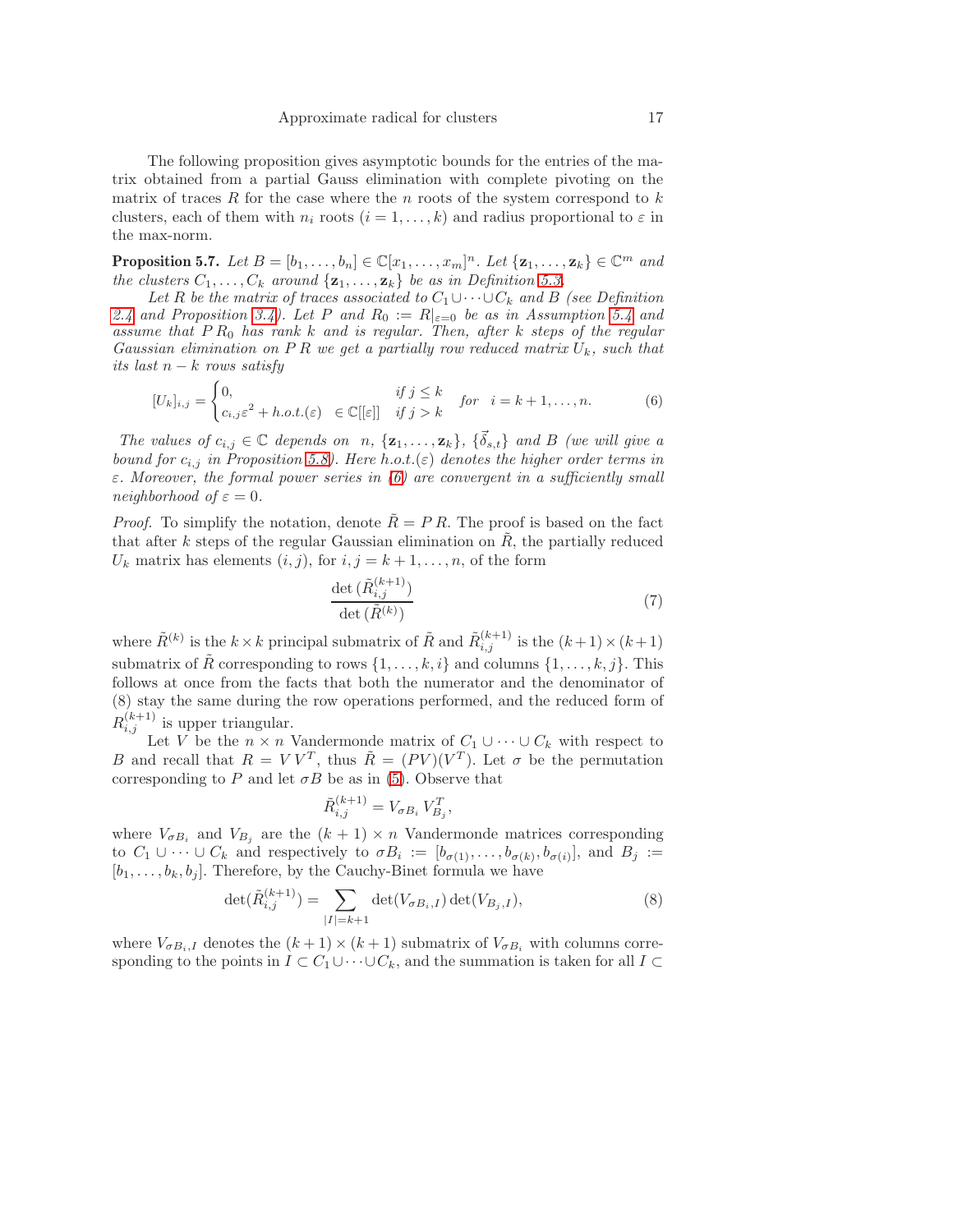$C_1 \cup \cdots \cup C_k$  such that  $|I| = k+1$ . Note that all the determinants in [\(8\)](#page-16-2) are polynomials in  $\varepsilon$ . Since rank  $(V|_{\varepsilon=0}) = k$ , we have det  $(V_{\sigma B_i,I})|_{\varepsilon=0} = \det(V_{B_j,I})|_{\varepsilon=0} = 0$ , thus they are divisible by  $\varepsilon$  for all  $i = k+1, \ldots n$  and  $I \subset C_1 \cup \cdots \cup C_k$  with  $|I| = k + 1$ . Therefore we get that  $\det(\tilde{R}_{i,j}^{(k+1)})$  is divisible by  $\varepsilon^2$ .

Finally we note that the assumption that  $PR_0$  has rank k and is regular implies that

$$
\det(\tilde{R}^{(k)}|_{\varepsilon=0})\neq 0,
$$

which proves that the Taylor expansion of the ratio in [\(11\)](#page-18-0) around  $\varepsilon = 0$  has zero constant and linear terms, as was claimed. The formal power series in [\(6\)](#page-16-1) are convergent in a sufficiently small neighborhood of  $\varepsilon = 0$ , since they are the Taylor series of rational functions with non-zero denominators at  $\varepsilon = 0$ .

From the previous results it follows that if we have  $k$  clusters of size  $n_i$ , with  $i = 1, \ldots, k, \sum_{i=1}^{k} n_i = n$ , then after k steps of GECP on the matrix of traces R, we get the matrix

<span id="page-17-1"></span>
$$
U_k = \begin{bmatrix} [U_k]_{1,1} & \cdots & \cdots & \cdots & [U_k]_{1,n} \\ 0 & \ddots & \cdots & \cdots & \cdots & \vdots \\ 0 & \ddots & \cdots & \cdots & [U_k]_{k,n} \\ \vdots & & 0 & c_{k+1,k+1}\varepsilon^2 & \cdots & c_{k+1,n}\varepsilon^2 \\ \vdots & & \vdots & \ddots & \vdots \\ 0 & 0 & c_{n,k+1}\varepsilon^2 & \cdots & c_{n,n}\varepsilon^2 \end{bmatrix} + h.o.t. (\varepsilon) \tag{9}
$$

where the constant term in  $\varepsilon$  of  $[U_k]_{i,i}$  is non-zero for  $i \leq k$ .

The next proposition gives a bound for the coefficient  $c_{i,j}$  of  $\varepsilon^2$  in [\(9\)](#page-17-1). It also gives an idea of the magnitude of the threshold one can use to decide on the numerical rank which would additionally indicate how small the size of the clusters need to be for our method to work.

<span id="page-17-0"></span>**Proposition 5.8.** *Let*  $B = [b_1, ..., b_n] \in \mathbb{C}[x_1, ..., x_m]^n$ . *Let*  $\{z_1, ..., z_k\} \in \mathbb{C}^m$ . *Let the clusters*  $C_1, \ldots, C_k$  *around*  $\{z_1, \ldots, z_k\}$  *be as in*  $(4)$  *with*  $|\delta_{i,j,r}| \leq 1$  *for all*  $i = 1, \ldots, k, j = 1, \ldots, n_i, r = 1, \ldots, m$ . Let R be the matrix of traces associated *to*  $C_1 \cup \cdots \cup C_k$  *and B*.

*Let* b ′ *be such that*

<span id="page-17-2"></span>
$$
\mathbf{b}' \ge \max_{\{l,i,r\}} \left\{ \left| \frac{\partial b_l}{\partial x_r}(\mathbf{z}_i) \right| \right\}.
$$
 (10)

*Assume that the GECP applied to* R *also implies complete pivoting on*  $R|_{\varepsilon=0}$ . *Then the bound for the coefficients*  $c_{i,j}$  *of*  $\varepsilon^2$  *in the*  $U_k$  *matrix, obtained after* k *steps of the GECP applied to the matrix of traces* R*, is given by*

$$
|c_{i,j}| \leq \alpha \cdot (\mathbf{b}')^2,
$$

*where*  $\alpha = 4(n-k)(k+1)^2m^2$ .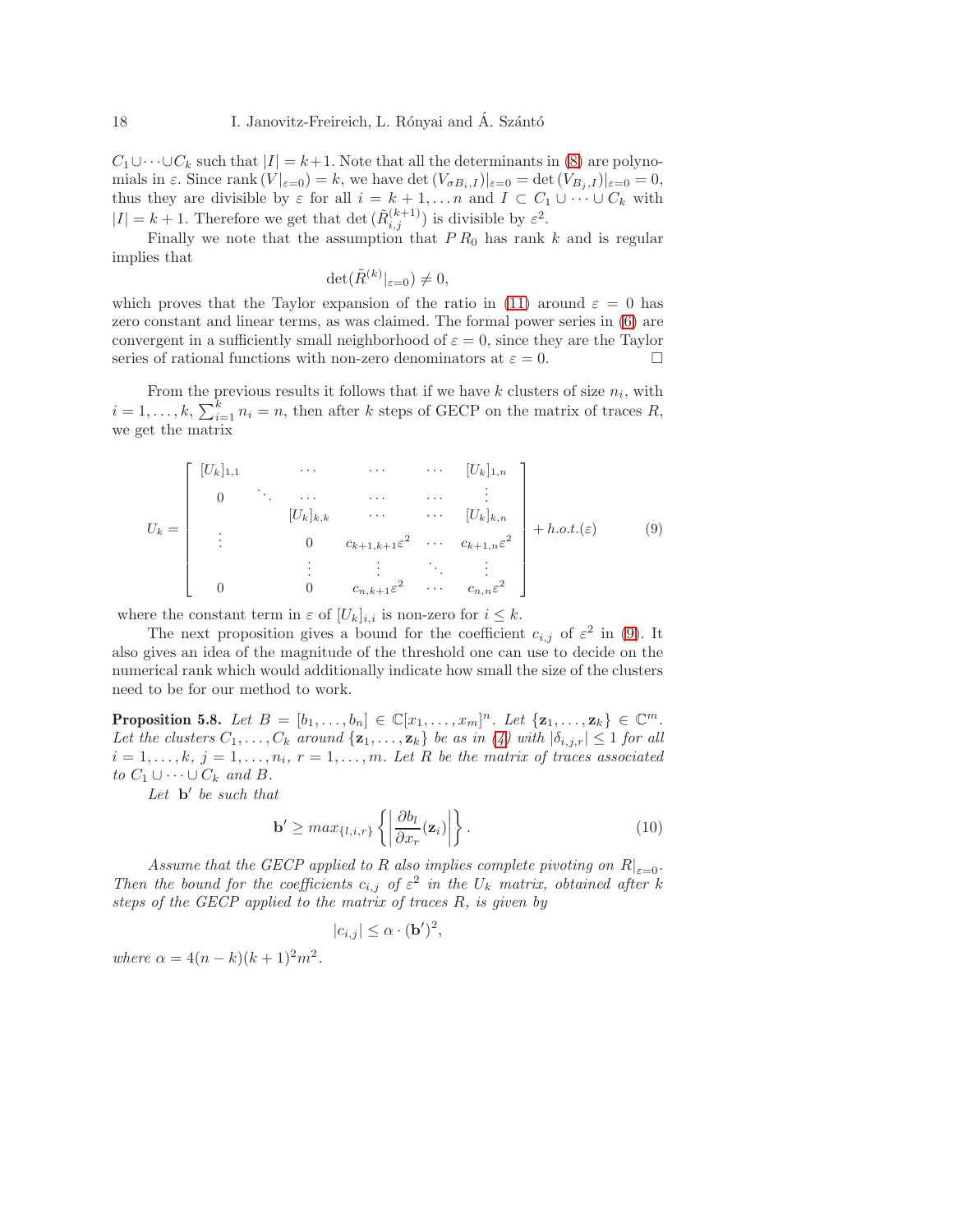*Proof.* We denote  $\tilde{R} := PR$ , where P is a permutation matrix such that the first k steps of GECP applied to both P R and  $PR|_{\varepsilon=0}$  is well defined and the same as regular Gaussian elimination. Note that we need the assumption that GECP applied to R also implies complete pivoting on  $R|_{\varepsilon=0}$  since Proposition [5.2](#page-13-0) only implies that  $PR|_{\varepsilon=0}$  is regular, but below we will also need the pivots in  $PR|_{\epsilon=0}$  to have maximal absolute values. One can achieve this by making the right selection among equal possible pivots while performing GECP on R. We will use this assumption at the end of the proof.

Denote the bases corresponding to the rows and columns of  $\tilde{R}$  by  $\sigma B =$  $[b_{\sigma(1)}, \ldots, b_{\sigma(n)}]$  and  $B = [b_1, \ldots, b_n]$  as in [\(5\)](#page-15-1).

The partially reduced  $U_k$  matrix has elements  $(i, j)$ , for  $i, j = k+1, \ldots, n$ , of the form

<span id="page-18-0"></span>
$$
\frac{\det\left(\tilde{R}_{B',B''}^{(k+1)}\right)}{\det\left(\tilde{R}^{(k)}\right)}\tag{11}
$$

where  $\tilde{R}^{(k)}$  is the k-th principal submatrix of  $\tilde{R}$  and  $\tilde{R}_{B',B''}^{(k+1)}$  is the  $(k+1)\times(k+1)$ submatrix of  $\tilde{R}$  corresponding to rows  $B' := [b_{\sigma(1)}, \ldots, b_{\sigma(k)}, b_{\sigma(i)}]$  and columns  $B'' := [b_1, \ldots, b_k, b_j]$ . In order to get an upper bound for  $|c_{i,j}|$ , we will get an upper bound for the coefficient of  $\varepsilon^2$  in det  $(\tilde{R}_{B',B''}^{(k+1)})$  and divide it by the constant term of  $|\det(\tilde{R}^{(k)})|$ .

Fix  $i, j \in \{1, \ldots, n\}$ . We will use the Cauchy-Binet formula

$$
\det(\tilde{R}_{B',B''}^{(k+1)}) = \sum_{|I|=k+1} \det(V_{B',I}) \det(V_{B'',I}),
$$

where the summation is for  $I \subset C_1 \cup \cdots \cup C_k$  of cardinality  $k + 1$ , and  $V_{B', I}$ and  $V_{B'',I}$  are the Vandermonde matrices corresponding to I w.r.t. B' and B'', respectively. Since the derivative of the determinant of a matrix is the sum of determinants obtained by replacing one by one the columns by the derivative of that column, after expanding the determinants in the sum by their columns containing the derivatives, we get

$$
\left.\frac{\partial \det\left(V_{B',I}\right)}{\partial \varepsilon}\right|_{\varepsilon=0} = \sum_{b'\in B'} \sum_{\mathbf{z}\in I} \pm \left(\sum_{t=1}^m \delta_{\mathbf{z},t} \frac{\partial b'}{\partial x_t}(\mathbf{z})|_{\varepsilon=0}\right) \det\left(V_{B'-\{b'\},I-\{\mathbf{z}\}}\right)\Big|_{\varepsilon=0},
$$

where  $\delta_{\mathbf{z},t}$  is the coefficient of  $\varepsilon$  in the t-th coordinate of  $\mathbf{z} \in I$ . We can obtain a similar expression for  $\frac{\partial \det(V_{B'',I})}{\partial \varepsilon}$  $\Big|_{\varepsilon=0}$ .

Note that det  $(V_{B'-\{b\},I-\{\mathbf{z}\})}\Big|_{\varepsilon=0}^{\infty}$  is non-zero only if  $I|_{\varepsilon=0} = {\mathbf{z}_1,\ldots,\mathbf{z}_k}$  ∪  $\{\mathbf z_i\}$  for some  $i = 1, \ldots, k$  and  $\mathbf z|_{\varepsilon=0} = \mathbf z_i$ . In that case  $I - \{\mathbf z\}|_{\varepsilon=0} = \{\mathbf z_1, \ldots, \mathbf z_k\},\$ which we denote by

$$
\mathfrak{Z}:=\{\mathbf{z}_1,\ldots,\mathbf{z}_k\}
$$

for simplicity.

Thus we have that if  $I|_{\varepsilon=0} = {\mathbf{z}_1, \ldots, \mathbf{z}_k} \cup {\mathbf{z}_i}$  then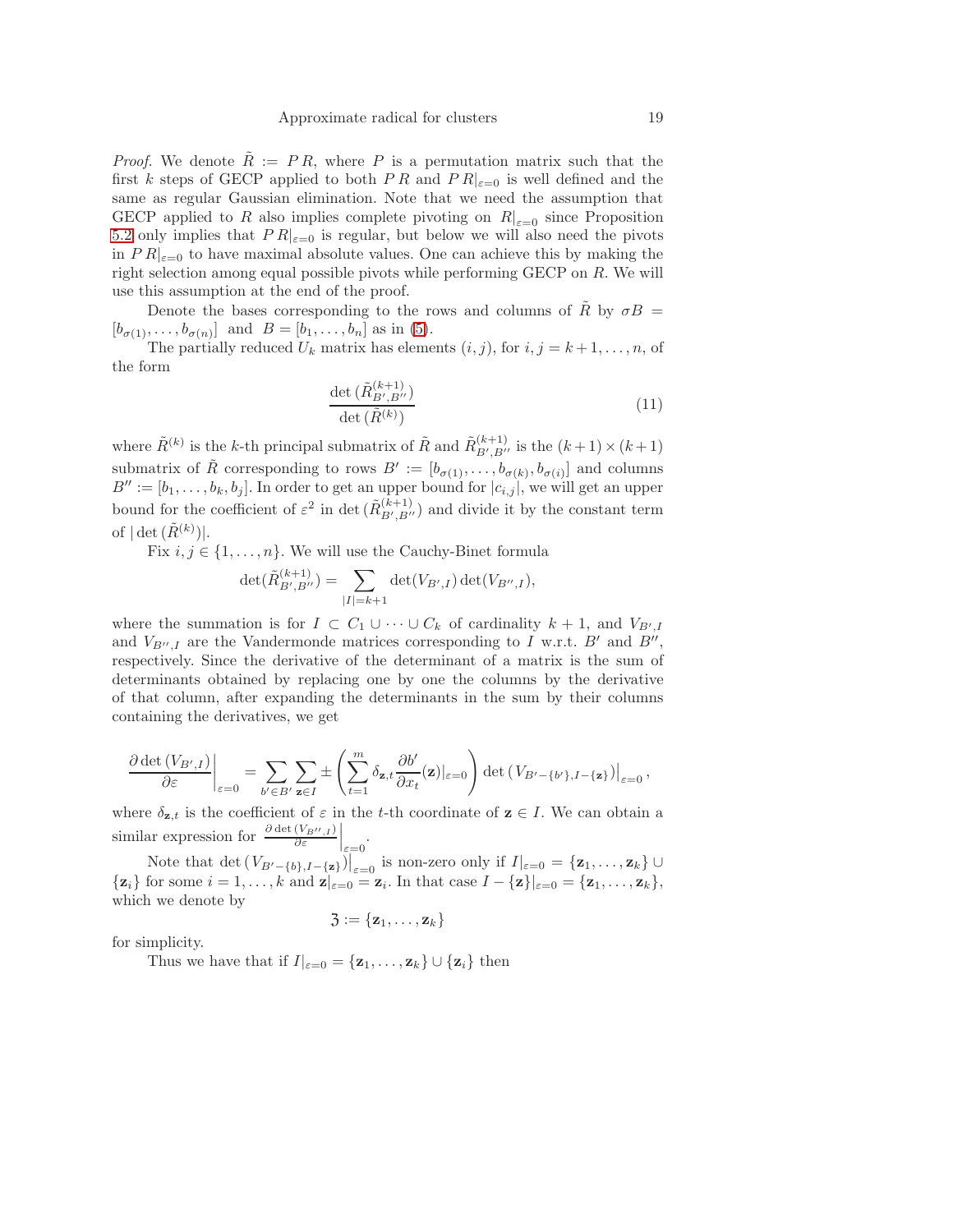$$
\left|\frac{\partial\det\left(V_{B',I}\right)}{\partial\varepsilon}\right|_{\varepsilon=0}\leq\sum_{b'\in B'}\sum_{\mathbf{z}\in I\atop\mathbf{z}|_{\varepsilon=0}=\mathbf{z}_i}\left|\det\left(V_{B'-\{b'\},\mathfrak{Z}}\right)\right|\sum_{t=1}^m\left|\frac{\partial b'}{\partial x_t}(\mathbf{z})\right|_{\varepsilon=0}
$$

using that  $|\delta_{\mathbf{z},t}| \leq 1$ . Therefore, we get that the coefficient of  $\varepsilon^2$  in det  $(\tilde{R}_{B',B''}^{(k+1)})$  is bounded by

4 
$$
\sum_{\substack{b' \in B' \\ b'' \in B''}} \left| \det (V_{B'-\{b'\}, \mathfrak{Z}}) \det (V_{B''-\{b''\}, \mathfrak{Z}}) \right|
$$
  

$$
\left( \sum_{\substack{I|_{\varepsilon=0}=\{\mathbf{z}_1,\ldots,\mathbf{z}_k\} \cup \{\mathbf{z}_i\}}} \left( \sum_{t=1}^m \left| \frac{\partial b'}{\partial x_t}(\mathbf{z}_i) \right| \right) \left( \sum_{t=1}^m \left| \frac{\partial b''}{\partial x_t}(\mathbf{z}_i) \right| \right) \right).
$$

using the fact that there are two possible ways to pick  $z \in I$  with  $z|_{\varepsilon=0} = z_i$  from  $I|_{\varepsilon=0} = {\mathbf{z}_1,\ldots,\mathbf{z}_k} \cup {\mathbf{z}_i}.$ 

Using the upper bound  $\mathbf{b}'$  and counting the number of times we can choose  $I \subset C_1 \cup \cdots \cup C_k$  such that  $|I| = k + 1$  and  $I|_{\varepsilon=0} = {\mathbf{z}_1, \ldots, \mathbf{z}_k} \cup {\mathbf{z}_i}$ , we get

$$
4m^2{\bf b'}^2(n-k)\left(\prod_{j=1}^k n_j\right)\left(\sum_{\substack{b' \in B' \\ b'' \in B''}} \left|\det\left(V_{B'-\{b'\},3}\right) \det\left(V_{B''-\{b''\},3}\right)\right|\right).
$$

On the other hand, we have that if  $\tilde{R}_{B'-\{b'\},B''-\{b''\}}$  is the matrix of traces with rows corresponding to the  $B' - \{b'\}$  and columns corresponding to  $B'' - \{b''\}$ then

$$
\det\left(\tilde{R}_{B'-\{b'\},B''-\{b''\}}\right)\Big|_{\varepsilon=0} = \left(\prod_{i=1}^k n_i\right) \det\left(V_{B'-\{b'\},\mathfrak{Z}}\right) \det\left(V_{B''-\{b''\},\mathfrak{Z}}\right).
$$

Therefore, the bound for the coefficient of  $\varepsilon^2$  in det  $(\tilde{R}_{B',B''}^{(k+1)})$  is

<span id="page-19-1"></span>
$$
4m^{2}b'^{2}(n-k)\sum_{\substack{b' \in B' \\ b'' \in B''}} \left| \det\left(\tilde{R}_{B'-\{b'\},B''-\{b''\}}\right)\right|_{\varepsilon=0}.\tag{12}
$$

Next we use the assumption above on  $\tilde{R}|_{\varepsilon=0} = PR|_{\varepsilon=0}$  to have maximal pivots in the first  $k$  diagonal entries to get

<span id="page-19-0"></span>
$$
|\det(\tilde{R}^{(k)})|_{\varepsilon=0} \ge |\det(\tilde{R}_{B'-\{b'\},B''-\{b''\}}|_{\varepsilon=0})
$$
\n(13)

which is true since the left and right hand side of [\(13\)](#page-19-0) divided by  $|\det(\tilde{R}^{(k-1)})|_{\varepsilon=0}$ give the absolute values of the entries of the partially row reduced matrix after  $k-1$  steps of GECP. Therefore we can replace  $|\det(\tilde{R}_{B'-\{b'\},B''-\{b''\}})|_{\varepsilon=0}$  by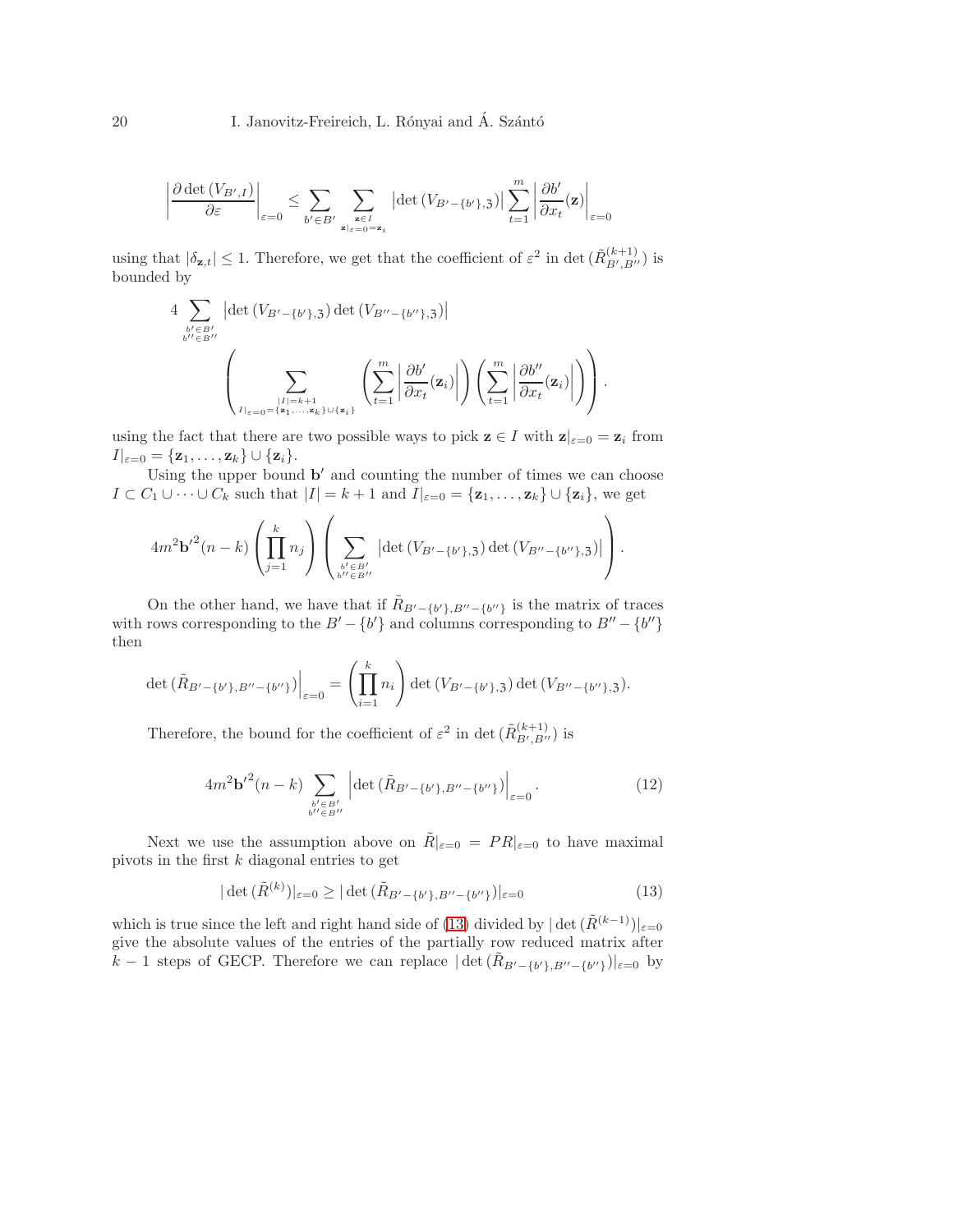$|\det(\tilde{R}^{(k)})|_{\varepsilon=0}$  in [\(12\)](#page-19-1) and divide the expression (12) by  $|\det(\tilde{R}^{(k)})|_{\varepsilon=0}$ , thus we get the following bound for the coefficient  $c_{i,j}$  of  $\varepsilon^2$  in the  $U_k$  matrix:

$$
4m^2b'^2(n-k)(k+1)^2.
$$

**Remark 5.9.** The above proposition gives estimates in terms of  $\{z_1, \ldots, z_k\}$ , which we do not assume to know a priori. The following heuristic methods can be used to check whether the estimated numerical rank is correct, given a required precision  $\varepsilon$ . Assuming that we know the magnitude of the coordinates of the roots, we may compute the matrix of traces corresponding to n randomly chosen distinct roots which have the same order of magnitude as the original roots. Then comparing the diagonal entries of the U-matrices obtained by applying the GECP for the matrices of traces, we can set the numerical rank to be the first entry where the discrepancy is of order  $\varepsilon^2$ . Another heuristics is to increase k one by one, compute the approximate radical ideal (see Definition [7.1\)](#page-22-0) corresponding to the case when the numerical rank of R is k. Compute the roots of the approximate radical ideal, and substitute them back into the original system. If the error is of order of magnitude  $\varepsilon$ , accept k and the computed approximate radical as the output.

Example 5.10. *Continuing Example [3.3,](#page-8-1) we apply the GECP to the matrix* R *defined in [\(3\)](#page-9-1). After two steps of GECP we obtain the following matrix:*

|         | $-11.07093$ | $-5.04240$<br>8.71265 | 7.03226<br>2.18381        | $-1.01900$<br>6.53716    | $-1.04951$<br>6.55387     |  |
|---------|-------------|-----------------------|---------------------------|--------------------------|---------------------------|--|
| $U_2 =$ |             |                       | $0.454213 \times 10^{-4}$ | $0.7407 \times 10^{-5}$  | $0.178036 \times 10^{-3}$ |  |
|         |             |                       | $0.7397 \times 10^{-5}$   | $0.728 \times 10^{-6}$   | $0.41955 \times 10^{-4}$  |  |
|         |             |                       | $0.188071 \times 10^{-3}$ | $0.52002 \times 10^{-4}$ | $0.657084 \times 10^{-3}$ |  |

with columns permuted so that they correspond to the basis  $[x_1x_2, x_2, x_1, 1, x_1^2]$ . *Note that the largest entry in the*  $3 \times 3$  *bottom right corner of*  $U_2$  *is between*  $\varepsilon$  *and*  $\varepsilon^2$  (here  $\varepsilon \approx 0.01$  in this example). Thus we consider the numerical rank of R to *be* 2. From the nullspace of the first two rows of  $U_2$  we can obtain the following *approximate multiplication matrices:*

$$
\mathcal{M}'_{x_1} = \left[ \begin{array}{cc} 0 & 1 \\ 1.00382 & -0.37849 \times 10^{-3} \end{array} \right] \quad \mathcal{M}'_{x_2} = \left[ \begin{array}{cc} 1.49973 & -0.49972 \\ -0.5016325 & 1.50162 \end{array} \right]
$$

*(see Section [7](#page-22-1) below for more details on approximate multiplication matrices).* The eigenvalues of  $\mathcal{M}'_{x_1}$  and  $\mathcal{M}'_{x_2}$  are respectively

$$
\{1.000018, -1.003803\} \quad and \quad \{0.9999943, 2.001349\}.
$$

*Note that these eigenvalues are close to the avarages of the coordinates of the roots in the two clusters.*

#### 6. Singular Values of R

Using the previous results we will now study the singular values of the matrix of traces R of a system with clusters of roots. We denote  $\tilde{R} := P R$ , where P is a permutation matrix obtained by k steps of GECP applied to  $R$  and we assume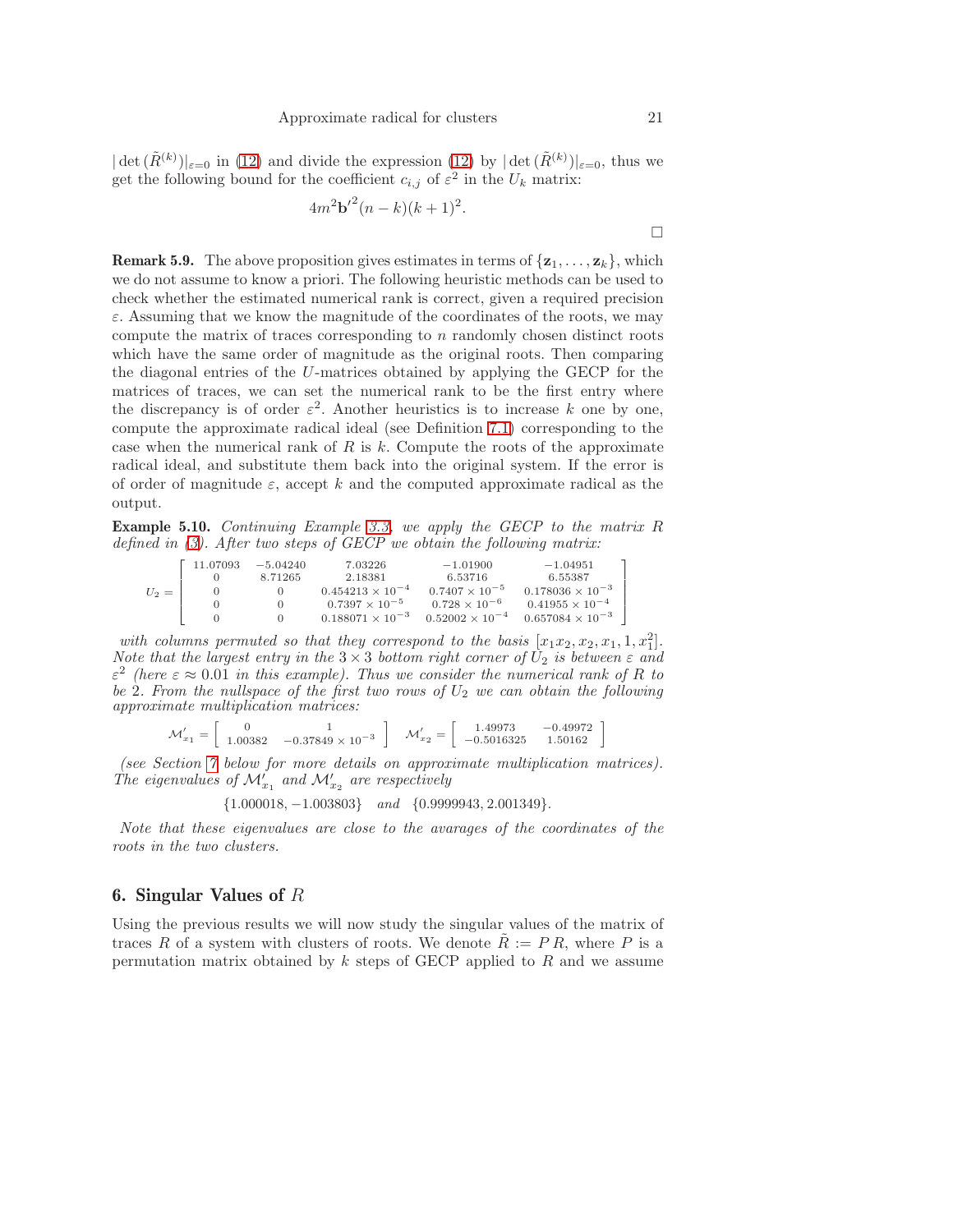that  $PR|_{\varepsilon=0}$  is regular, as in Assumption [5.4.](#page-15-0) Let  $U_k$  be the matrix obtained after k steps of GECP on the matrix  $\tilde{R}$ , as in [\(9\)](#page-17-1). Let  $\hat{U}_k$  be the matrix obtained after replacing the last  $n - k$  rows of  $U_k$  by zeros. Let  $L_k$  be such that  $\tilde{R} = L_k U_k$  (in other words  $L_k$  is the transformation matrix obtained after k steps of GECP on  $\tilde{R}$ ). Let  $\hat{R} = L_k\hat{U}_k$ . Using the submultiplicative property of matrix norms, we have that

$$
\|\tilde{R} - \hat{R}\|_{F} = \|L_{k}U_{k} - L_{k}\hat{U}_{k}\|_{F} \le \|L_{k}\|_{F}\|U_{k} - \hat{U}_{k}\|_{F}
$$

where  $\|\cdot\|_F$  denotes the Frobenius matrix norm.

Let  $\sigma_1 \geq \cdots \geq \sigma_n$  be the singular values of R, which are also the singular values of  $\tilde{R}$ . Since by definition  $\sigma_i$  is the 2-norm distance from  $\tilde{R}$  to the nearest rank i matrix, and  $\widehat{R}$  is an n by n matrix of rank k, we have that

$$
\sigma_n \leq \cdots \sigma_{k+1} \leq \|\tilde{R} - \hat{R}\|_2.
$$

Given that the 2-norm of a matrix is smaller than or equal to its Frobenius norm, we have

$$
\sigma_n \leq \cdots \sigma_{k+1} \leq ||L_k||_F ||U_k - \widehat{U}_k||_F.
$$

Since we are using GECP it is easy to see that

$$
[L_k]_{i,j} \le 1 \text{ for all } j = 1, \dots, k, i > j
$$

and the matrix  $L_k$  obtained after k steps of GECP is of the form

$$
L_{k} = \left[\begin{array}{ccccccccc} 1 & 0 & \cdots & \cdots & \cdots & \cdots & 0 \\ [L_{k}]_{2,1} & \ddots & \ddots & \cdots & \cdots & \cdots & \vdots \\ \vdots & \ddots & 1 & 0 & \cdots & \cdots & \vdots \\ \vdots & \cdots & [L_{k}]_{k+1,k} & 1 & 0 & \cdots & \vdots \\ \vdots & \cdots & \vdots & 0 & \ddots & \ddots & \vdots \\ \vdots & \cdots & \vdots & \vdots & \ddots & \ddots & 0 \\ [L_{k}]_{n,1} & \cdots & [L_{k}]_{n,k} & 0 & \cdots & 0 & 1 \end{array}\right]
$$

.

Therefore we have

$$
||L_k||_F \le \sqrt{\frac{2n + 2nk - k^2 - k}{2}}.
$$

From Proposition [5.8](#page-17-0) we have that for  $i, j = k + 1 ... n$ , the elements of  $U_k$ are of the form

$$
[U_k]_{ij} = \omega \varepsilon^2 + h.o.t.(\varepsilon),
$$

where  $\omega = 4(n-k)(k+1)^2m^2b'^2$  and  $b'^2$  is defined in [\(10\)](#page-17-2).

We therefore have

$$
||U_k - \widehat{U}_k||_F = \sqrt{\sum_{i,j=k+1}^n ([U_k]_{ij})^2} \le (n-k)\omega \varepsilon^2 + h.o.t.(\varepsilon).
$$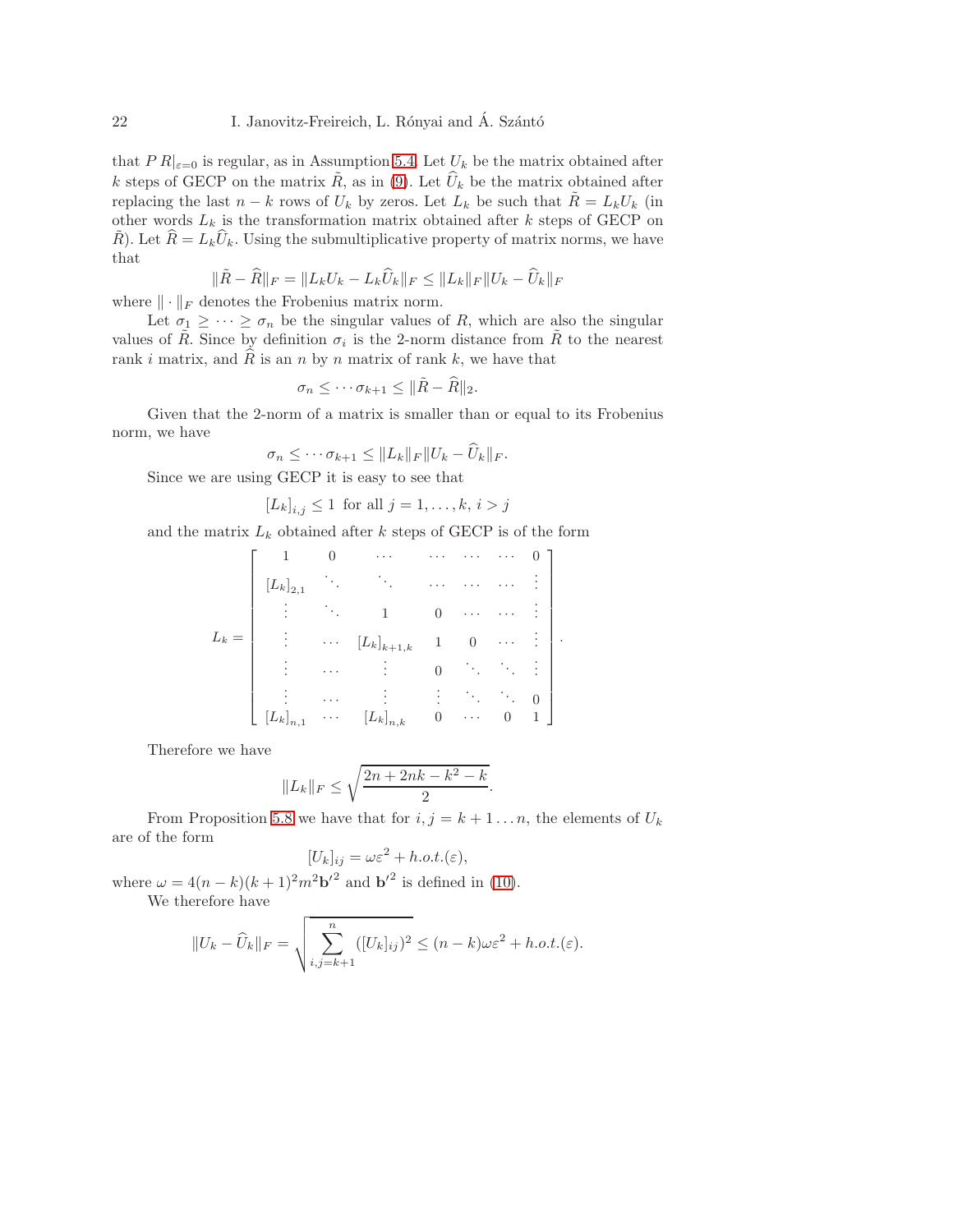We summarize the above argument in the next Proposition, showing that the  $k+1$ -th singular value of R is asymptotically equal to  $\varepsilon^2$ .

**Proposition 6.1.** *Let* R *be the matrix of traces associated to*  $C_1 \cup \cdots \cup C_k$  *and* B where the clusters  $C_1, \ldots, C_k$  around  $\mathbf{z}_1, \ldots, \mathbf{z}_k \in \mathbb{C}^m$  are as in [\(4\)](#page-14-1) and  $B =$  $[b_1, \ldots, b_n] \in \mathbb{C}[x_1, \ldots, x_m]^n$ . Let  $\sigma_1 \geq \cdots \geq \sigma_n$  be the singular values of R. Then

$$
\sigma_{k+1} = \Omega \varepsilon^2 + h.o.t. (\varepsilon)
$$

*where*

$$
\Omega \le 4(n-k)^2(k+1)^2 m^2 \sqrt{\frac{2n+2nk-k^2-k}{2}} (\mathbf{b}')^2
$$

*and* b ′ *is defined in [\(10\)](#page-17-2).*

Example 6.2. *Continuing Example [3.3,](#page-8-1) we compute the singular values of the matrix* R *defined in [\(3\)](#page-9-1):*

 $[22.8837, 14.2433, 0.448334 \times 10^{-3}, 0.174904 \times 10^{-4}, 0.594796 \times 10^{-5}]$ .

*We have that the third singular value is between*  $\varepsilon$  and  $\varepsilon^2$  (*in this example*  $\varepsilon \approx 0.01$ *), thus we can set the numerical rank of the matrix* R *to be 2. Note that the 2-norm distance of the matrix* R *from*  $R|_{\epsilon=0}$  *is not the same order of magnitude as the third singular value, it is* 0.147 *as was computed in Example [3.3.](#page-8-1) This is the reason why we used the partial LU-decomposition of* R *and not*  $R|_{\varepsilon=0}$  *to obtain a bound for*  $\sigma_{k+1}$ *.* 

## <span id="page-22-1"></span>7. Approximate Radical Ideal

<span id="page-22-0"></span>Using our previous results, we can now define the concept of an approximate radical ideal and describe its roots in terms of the elements of the clusters.

**Definition 7.1.** Let  $B = [b_1, \ldots, b_n] \in \mathbb{C}[x_1, \ldots, x_m]^n$  and the clusters  $C_1, \ldots, C_k$ *be as in Definition* [5.3.](#page-14-0) Let R *be the matrix of traces associated to*  $C_1 \cup \cdots \cup C_k$ *and* B. Let the permutation matrix P corresponding to the permutation  $\sigma$  obtained *after* k *steps of GECP on* R *as in Assumption [5.4,](#page-15-0) so that the rows and columns*  $of R := PR$  *correspond to*  $\sigma B$  *and*  $B$ *, respectively, as in* [\(5\)](#page-15-1)*. We define the vectors*  $\mathbf{v}_{i,j} \in \mathbb{C}(\varepsilon)^k$  for  $i = 1, \ldots m$  and  $j = 1, \ldots k$ , as the solutions of the following mk *linear systems:*

<span id="page-22-2"></span>
$$
\tilde{R}^{(k)}\mathbf{v}_{i,j} = \mathbf{r}_{i,j} \quad i = 1,\dots,m \quad j = 1,\dots,k,
$$
\n(14)

*where the left hand sides are always the*  $k \times k$  *principal submatrix of*  $\hat{R}$ *, while for any fixed* i *and* j *the right hand side of [\(14\)](#page-22-2) is defined as*

$$
\mathbf{r}_{i,j} := \begin{bmatrix} Tr(x_i b_j b_{\sigma(1)}) \\ \vdots \\ Tr(x_i b_j b_{\sigma(k)}) \end{bmatrix} \in \mathbb{C}^k.
$$
 (15)

*Note that one can compute the vectors*  $\mathbf{r}_{i,j}$  *the same way as the columns of the matrix of traces. Then we define the following* mk *polynomials:*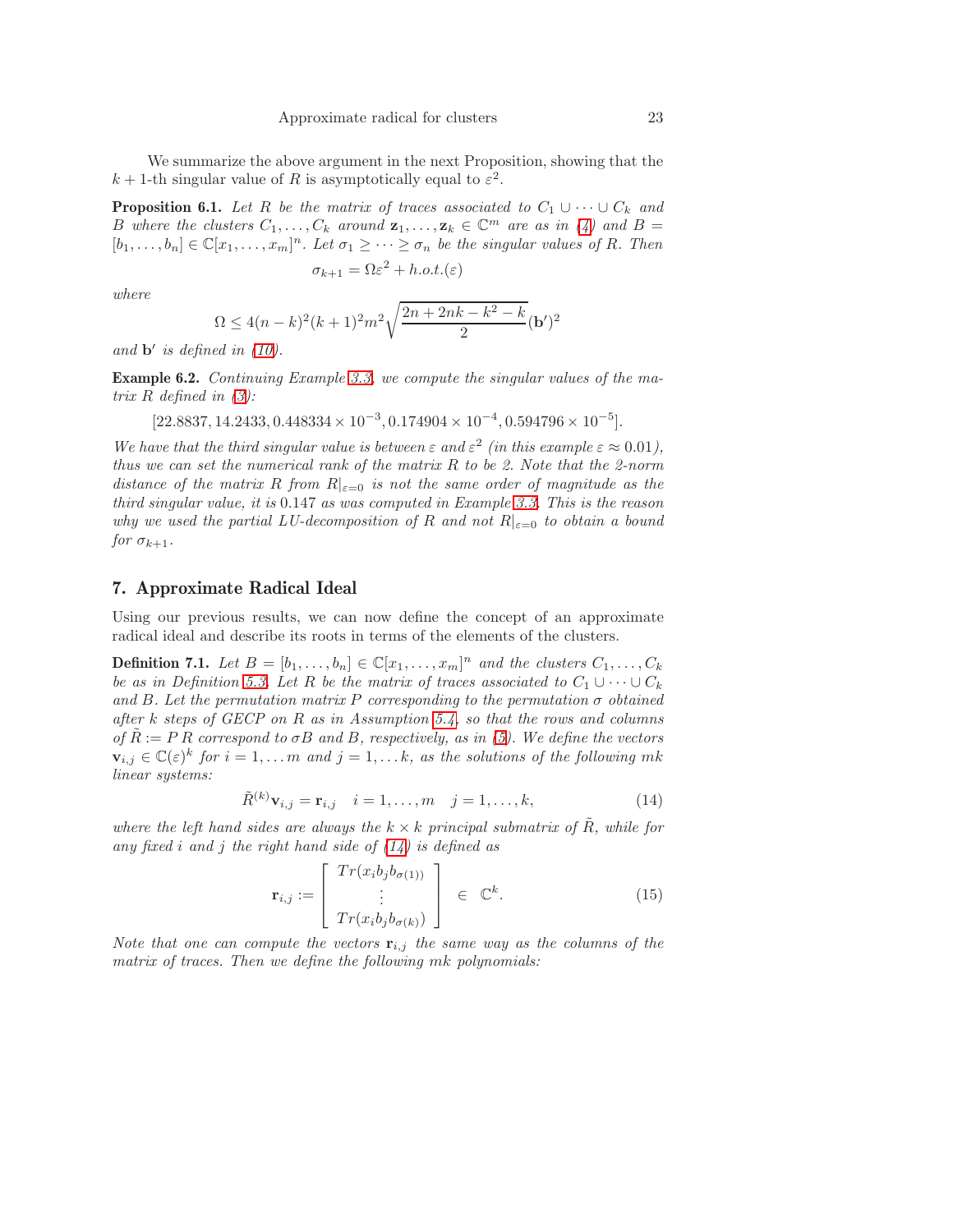$$
f_{i,j} := x_i b_j - \left(\sum_{s=1}^k [\mathbf{v}_{i,j}]_s b_s\right) \quad i = 1, \dots, m, \quad j = 1, \dots, k. \tag{16}
$$

*We will call the approximate radical ideal of the clusters*  $C_1 \cup \cdots \cup C_k$  *the ideal generated by*

$$
\widetilde{\sqrt{I}} := \langle f_{i,j} \; : \; i = 1, \ldots, m, \; j = 1, \ldots, k \rangle.
$$

*We also define the* approximate multiplication matrices of the radical *of*  $C_1 \cup \cdots \cup$  $C_k$  with respect to the basis  $[b_1, \ldots, b_k]$  to be the matrices  $M'_{x_1}, \ldots, M'_{x_m} \in \mathbb{C}(\varepsilon)^{k \times k}$ *where*

$$
[M'_{x_i}]_{j,s} := [\mathbf{v}_{i,j}]_s \quad i = 1,\ldots,m, \ j,s = 1,\ldots,k.
$$

Remark 7.2. We can also define the approximate multiplication matrices of the radical of  $C_1 \cup \cdots \cup C_k$  from a system of multiplication matrices of  $C_1 \cup \cdots \cup C_k$ with respect to B by changing the basis as follows: Let  $r_{k+1}, \ldots, r_n \in \mathbb{C}(\varepsilon)^n$  be a basis for the nullspace of the first k rows of P R. Let  $v_1, \ldots, v_k \in \mathbb{C}^n$  be such that  $B' := [v_1, \ldots, v_k, r_{k+1}, \ldots, r_n]$  forms a basis for  $\mathbb{C}(\varepsilon)^n$ . Let  $M_{x_1}, \ldots, M_{x_m} \in \mathbb{C}(\varepsilon)^n$ .  $\mathbb{C}(\varepsilon)^{n \times n}$  be the multiplication matrices of the clusters  $C_1 \cup \cdots \cup C_k$  with respect to the basis B′ . Then the approximate multiplication matrices of the radical of  $C_1\cup\cdots\cup C_k$  with respect to  $[v_1,\ldots,v_k]$  are the matrices  $M'_{x_1},\ldots,M'_{x_m}\in\mathbb{C}(\varepsilon)^{k\times k}$ obtained as the principal  $k \times k$  submatrices of  $M_{x_1}, \ldots, M_{x_m}$ , respectively. Note that the eigenvalues of  $M_{x_i}$  are the  $x_i$  coordinates of the elements of the clusters reordered in a way that the first k correspond to one eigenvalue from each cluster. However, we also remark that we have to be careful with the multiplication matrices  $M_{x_1}, \ldots, M_{x_m}$  since they are not always continuous at  $\varepsilon = 0$ , as noted in Remark [5.5,](#page-15-2) thus we cannot consider their entries as elements of  $\mathbb{C}[[\varepsilon]]$ . That is the reason we chose to define the approximate radical as in Definition [7.1.](#page-22-0)

<span id="page-23-0"></span>The next proposition asserts that when  $\varepsilon = 0$  our definition gives the multiplication matrices of the radical ideal.

Proposition 7.3. *Using the assumptions of Definition [7.1,](#page-22-0) the coordinates of the vectors*  $\mathbf{v}_{i,j} \in \mathbb{C}(\varepsilon)^k$  *defined in* [\(14\)](#page-22-2) *are continuous in*  $\varepsilon = 0$  *for all*  $i = 1, ..., m$ *and*  $j = 1, \ldots, k$ *. Furthermore, the points*  $z_1, \ldots, z_k$  *are common roots of the polynomials*  $\{f_{i,j}|_{\varepsilon=0} : i = 1, \ldots, m, j = 1, \ldots, k\}$ *, and the matrices* 

$$
M'_{x_1}|_{\varepsilon=0},\ldots,M'_{x_m}|_{\varepsilon=0}
$$

*form a system of multiplication matrices for the algebra*  $\mathbb{C}[\mathbf{x}]/\sqrt{I}$ .

*Proof.* Using Assumption [5.4,](#page-15-0) the continuity of the coordinates of the vectors  $\mathbf{v}_{i,j} \in \mathbb{C}(\varepsilon)^k$  follows from our assumption that the  $k \times k$  principal submatrix  $\tilde{R}^{(k)}$ of R is nonsingular at  $\varepsilon = 0$ .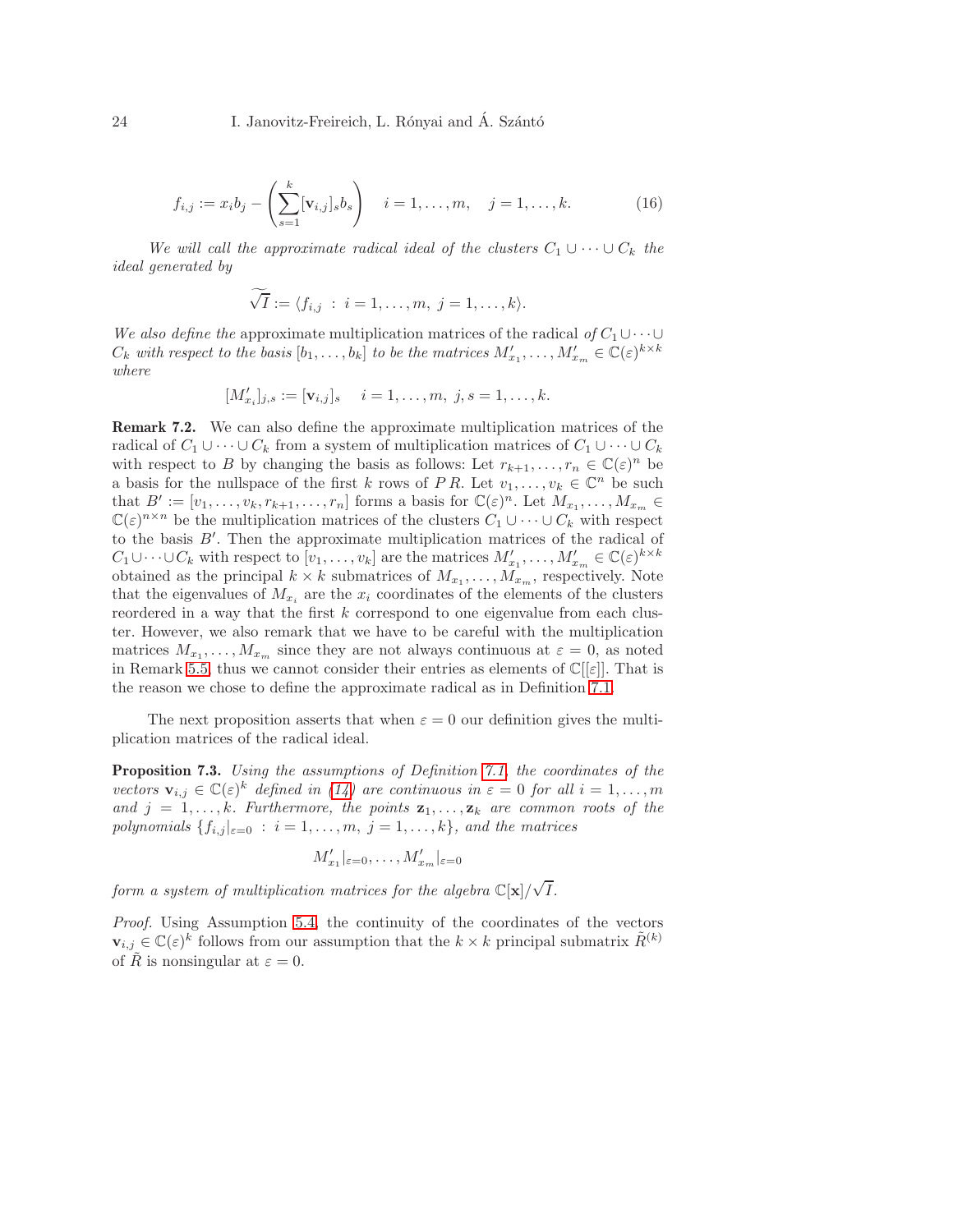Next we show that  $\mathbf{z}_1, \ldots, \mathbf{z}_k$  are roots of  $f_{i,j}|_{\varepsilon=0}$  for all  $i \in \{1, \ldots, m\}$  and  $j \in \{1, \ldots, k\}$ . Fix i and j. Assume that

$$
x_i b_j - \left(\sum_{s=1}^k w_{i,j,s} b_s\right) = 0\tag{17}
$$

is satisfied by  $z_1, \ldots, z_k$ , which is equivalent to the column vectors

$$
\mathbf{w}_{i,j} := [w_{i,j,1}, \dots, w_{i,j,k}, -1]^T
$$
\n(18)

satisfying the homogeneous linear system with coefficient matrix W defined to be the transpose of the  $(k+1) \times k$  Vandermonde matrix of  $z_1, \ldots, z_k$  with respect to  $[b_1, \ldots, b_k, x_i b_j].$ 

On the other hand, by [\(14\)](#page-22-2), the vector  $[v_{i,j}]-1]_{\varepsilon=0}$  is in the nullspace of the  $k \times (k+1)$  matrix  $[\tilde{R}^{(k)} | \mathbf{r}_{ij}]_{\varepsilon=0}$ . We have

$$
[\tilde{R}^{(k)}|\mathbf{r}_{ij}]_{\varepsilon=0} = V_1 V_2^T
$$

where  $V_1$  and  $V_2$  are the Vandermonde matrices of  $C_1, \ldots, C_k$  at  $\varepsilon = 0$  corresponding respectively to  $[b_{\sigma(1)}, \ldots, b_{\sigma(k)}]$  and  $[b_1, \ldots, b_k, x_i b_j]$ , thus  $V_2^T$  is the same as W except the row corresponding to  $z_s$  is repeated  $n_s$  times for  $s = 1, \ldots, k$ . This implies that the nullspace of W is a subset of the nullspace of  $[\tilde{R}^{(k)} | \mathbf{r}_{ij}]_{\varepsilon=0}$ . But since both nullspaces has dimension one, we must have  $\mathbf{w}_{i,j} = [\mathbf{v}_{i,j}]-1]_{\varepsilon=0}$ , i.e.  $f_{i,j}|_{\varepsilon=0} = 0$  is satisfied by  $\mathbf{z}_1, \ldots, \mathbf{z}_k$ .

Next we prove that the matrices  $M'_{x_1}|_{\varepsilon=0}, \ldots, M'_{x_d}|_{\varepsilon=0}$  form a system of multiplication matrices for  $\mathbb{C}[\mathbf{x}]/\sqrt{I}$ . First note that for any  $g \in \mathbb{C}[\mathbf{x}]$ , if **z** is a common root of the system

$$
gb_j - \sum_{s=1}^{k} c_{j,s}b_s = 0
$$
  $j = 1, ..., k$ 

and **z** is not a common root of  $b_1, \ldots, b_k$  then  $g(\mathbf{z})$  is an eigenvalue of the matrix  $M_g := [c_{j,s}]_{j,s=1}^s$  with corresponding eigenvector  $[b_1(\mathbf{z}), \ldots, b_k(\mathbf{z})]^T \neq 0$ . Our assumption that  $\tilde{R}^{(k)}|_{\varepsilon} = 0$  has rank k implies that the vectors  $[b_1(\mathbf{z}_s), \dots, b_k(\mathbf{z}_s)]^T$ for  $s = 1, \ldots, k$  are linearly independent, thus they form a common eigensystem for the matrices  $M'_{x_1}|_{\varepsilon=0}, \ldots, M'_{x_d}|_{\varepsilon=0}$ . Thus, they pairwise commute and their eigenvalues are the coordinates of  $z_1, \ldots, z_k$ , proving the claim.

 $\Box$ 

**Remark 7.4.** Without further assumptions on the polynomials  $b_1, \ldots, b_k$  we cannot guarantee that the polynomials  $f_{i,j}|_{\varepsilon=0}$  have no roots outside of  $\mathbf{z}_1, \ldots, \mathbf{z}_k$ . For example, if  $k = d = 1$  and  $\mathbf{z}_1 = c \neq 0$  but  $b_1 = x$ , then  $f_{11} = x^2 - cx$  which also have 0 as a root. However, if we assume that  $b_1, \ldots, b_k$  have no common roots in  $\mathbb{C}^m$  (e.g.  $1 \in \{b_1, \ldots, b_k\}$ ) then all common roots of the polynomials  $f_{i,j}|_{\varepsilon=0}$ correspond to eigenvalues and eigenvectors of  $M'_{x_i}|_{\varepsilon=0}$ . Since  $z_1, \ldots, z_k$  already provides a full system of eigenvectors for  $M'_{x_i}|_{\varepsilon=0}$ , the polynomials  $f_{i,j}|_{\varepsilon=0}$  cannot have any other distinct root.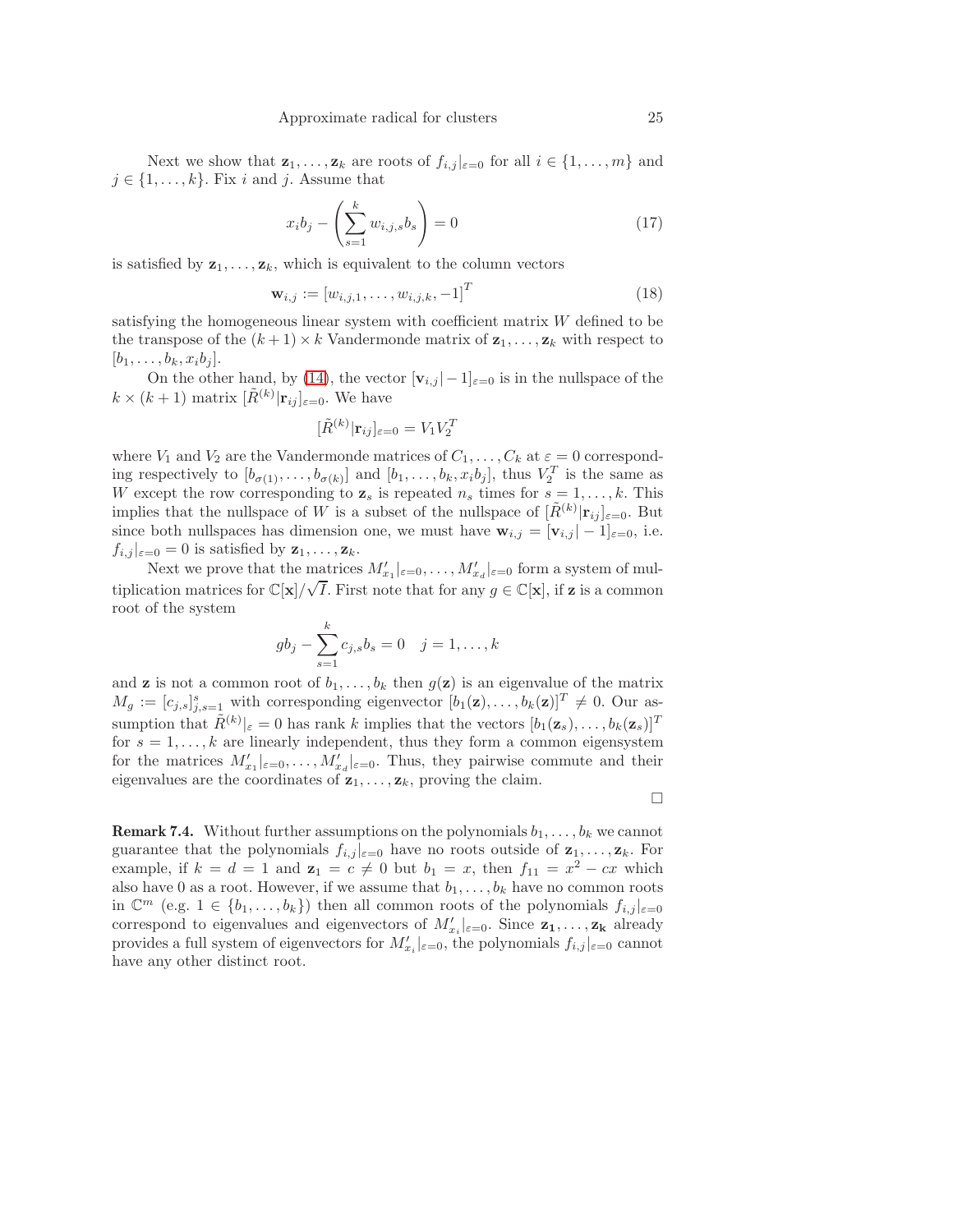## 26 I. Janovitz-Freireich, L. Rónyai and Á. Szántó

Our last result gives an asymptotic description of the roots of the polynomials  $\{f_{ij}\}\$ in the case when  $\varepsilon \neq 0$ . Since the coordinates of the vectors  $\mathbf{v}_{i,j}$  are continuous in  $\varepsilon = 0$  we can take their Taylor expansion around  $\varepsilon = 0$  and consider them as elements of the formal series ring  $\mathbb{C}[[\varepsilon]]$ , as described in Definition [5.3.](#page-14-0) In this setting we will show that the roots of the system  $\{f_{ij}\}\$ are the centers of gravity (or arithmetic means) of the clusters, modulo  $\varepsilon^2$ . Since the arithmetic mean of a cluster is known to be better conditioned than the individual roots in the clusters (c.f. [\[30,](#page-30-0) [10\]](#page-29-9)), our result is therefore stable for small enough values of ε.

<span id="page-25-0"></span>**Proposition 7.5.** *Let*  $B = [b_1, ..., b_n]$ ,  $\{z_1, ..., z_k\}$  *and for*  $i = 1, ..., k$  $C_i = \{ [z_{i,1} + \delta_{i,1,1}\varepsilon, \ldots, z_{i,m} + \delta_{i,1,m}\varepsilon], \ldots,$  $\ldots [z_{i,1} + \delta_{i,n_i,1} \varepsilon, \ldots, z_{i,m} + \delta_{i,n_i,m} \varepsilon]$ 

*be as in Definition* [5.3.](#page-14-0) Let  $\vec{\xi}_s = [\xi_{s_1}, \dots, \xi_{s_m}]$  for  $s = 1, \dots k$  be defined as

$$
\xi_{s,i} := z_{s,i} + \frac{\sum_{r=1}^{n_s} \delta_{s,r,i}}{n_s} \varepsilon \quad i = 1, \dots, m. \tag{19}
$$

.

*Then*  $\vec{\xi}_1, \ldots, \vec{\xi}_k$  *satisfy modulo*  $\varepsilon^2$  *the defining equations*  $\{f_{i,j}\}$  *of the approximate radical ideal of*  $C_1 \cup \cdots \cup C_k$  *defined in Definition [7.1.](#page-22-0)* 

*Proof.* Fix  $i \in \{1, ..., m\}$  and  $j \in \{1, ..., k\}$ . Define W to be the transpose of the  $(k+1) \times k$  Vandermonde matrix of  $\vec{\xi}_1, \ldots, \vec{\xi}_k$  with respect to  $[b_1, \ldots, b_k, x_i b_j]$ , i.e.

$$
W := \left[ b_t(\vec{\xi_s}) \left| (x_i b_j)(\vec{\xi_s}) \right]_{s,t=1}^k \right]
$$

Also define S to be the  $(k + 1) \times k$  augmented matrix

$$
S:=\left[\left.\tilde{R}^{(k)}\right|{\bf r}_{i,j}\right]
$$

where  $\tilde{R}^{(k)}$  and  $\mathbf{r}_{i,j}$  was defined in Definition [7.1.](#page-22-0) Assume that

$$
x_i b_j - \left(\sum_{s=1}^k w_{i,j,s} b_s\right) \equiv 0 \mod \varepsilon^2 \tag{20}
$$

is satisfied by  $\vec{\xi}_s = [\xi_{s,1}, \ldots, \xi_{s,m}]$  for  $s = 1, \ldots, k$ , which is equivalent for the column vector

$$
\mathbf{w}_{i,j} := [w_{i,j,1}, \dots, w_{i,j,k}, -1]^T
$$
\n(21)

to satisfy the homogeneous linear system with coefficient matrix W modulo  $\varepsilon^2$ . On the other hand, from the definition of the approximate radical ideal in Definition [7.1,](#page-22-0) we also have that the augmented vector  $[v_{i,j}]-1]$  is a solution of the homogeneous system corresponding to S. By our assumption that  $\det(\tilde{R}^{(k)}|_{\varepsilon=0}) \neq 0$ , we also have that  $\det(\tilde{R}^{(k)}) \neq 0 \mod \varepsilon^2$ , which implies that both S and W have nullspace of dimension 1 modulo  $\varepsilon^2$ . Thus it is enough to show that  $\mathbf{w}_{i,j}$  is in the nullspace of S modulo  $\varepsilon^2$ , that will imply that  $\mathbf{w}_{i,j} \equiv [\mathbf{v}_{i,j}|-1] \mod \varepsilon^2$ .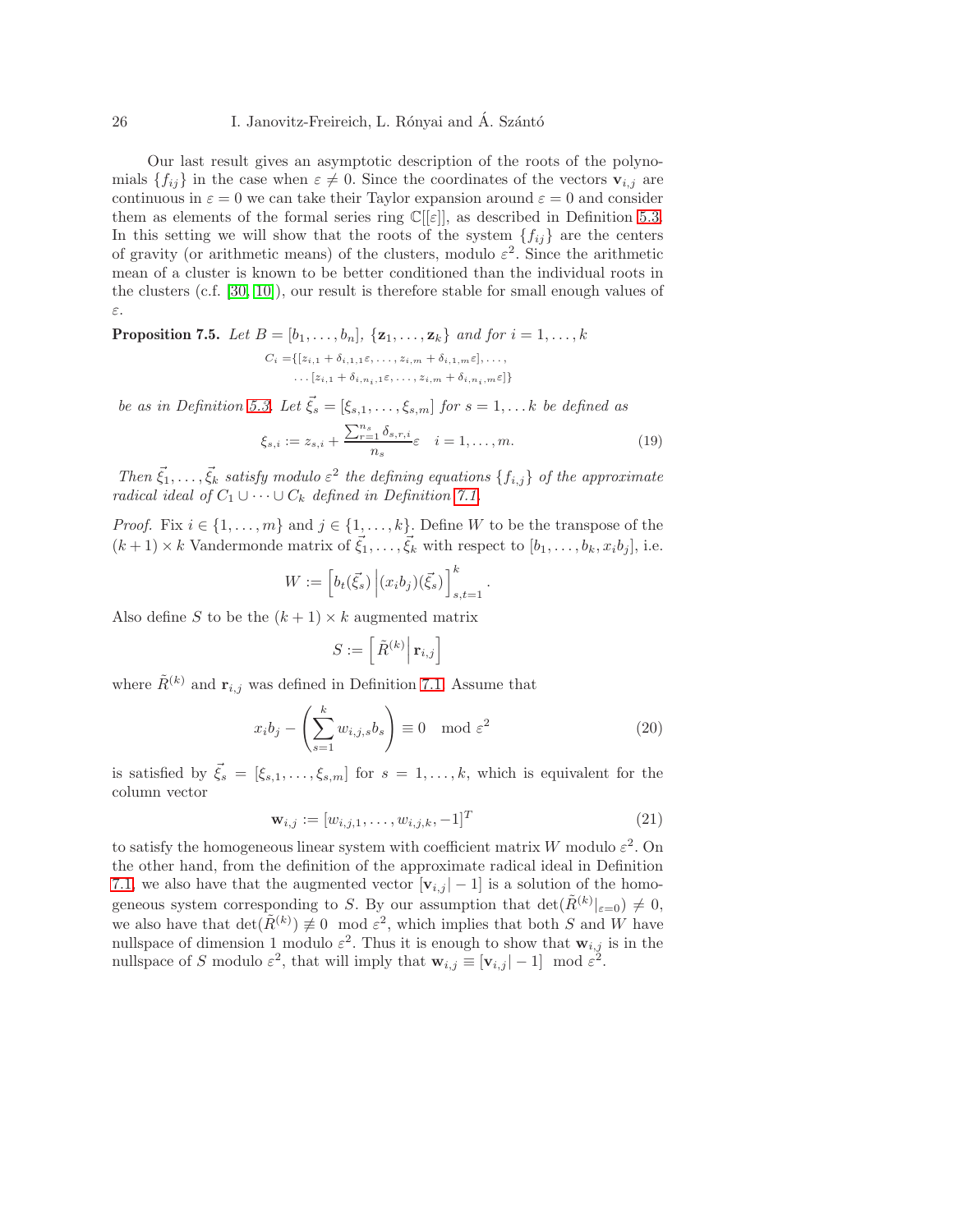Write

$$
\mathbf{w}_{i,j} \equiv \mathbf{w}_{i,j}^{(0)} + \mathbf{w}_{i,j}^{(1)} \varepsilon \quad W \equiv W^{(0)} + W^{(1)} \varepsilon \quad S \equiv S^{(0)} + S^{(1)} \varepsilon \mod \varepsilon^2.
$$

At  $\varepsilon = 0$  we showed in the proof of Proposition [7.3](#page-23-0) that if  $\mathbf{w}_{i,j}^{(0)}$  is in the nullspace of  $W^{(0)}$  then it is also in the nullspace of  $S^{(0)}$ .

It remains to prove that  $W^{(1)}\mathbf{w}_{i,j}^{(0)}+W^{(0)}\mathbf{w}_{i,j}^{(1)}=0$  implies  $S^{(1)}\mathbf{w}_{i,j}^{(0)}+S^{(0)}\mathbf{w}_{i,j}^{(1)}=0$ 0. We use the fact that

$$
S^{(0)} = V_1 V_2^T
$$
 and  $S^{(1)} = \bar{V}_1 W^{(1)} + (W_1^{(1)})^T \bar{V}_2^T$ 

where  $V_1$  and  $V_2$  are the Vandermonde matrices of  $C_1 \cup \cdots \cup C_k$  at  $\varepsilon = 0$  corresponding respectively to  $[b_{\sigma(1)}, \ldots, b_{\sigma(k)}]$  and  $[b_1, \ldots, b_k, x_i b_j]$ ,  $W_1$  is the Vandermonde matrix corresponding to  $\vec{\xi}_1,\ldots,\vec{\xi}_k$  with respect to  $(b_{\sigma(1)},\ldots,b_{\sigma(k)})$ , and  $\bar{V}_1$  and  $\bar{V}_2$ are the same as  $V_1$  and  $V_2$ , except the row corresponding to  $\mathbf{z}_s$  appears only once and it is multiplied by  $n_s$ . Since  $\mathbf{w}_{i,j}^{(0)}$  is in the nullspace of  $W^{(0)}$ , it is also in the nullspace of  $\bar{V}_2^T$ , thus it remains to prove that

<span id="page-26-0"></span>
$$
\bar{V}_1 W^{(1)} \mathbf{w}_{i,j}^{(0)} + V_1 V_2^T \mathbf{w}_{i,j}^{(1)} = 0.
$$
\n(22)

Since  $W^{(1)} \mathbf{w}_{i,j}^{(0)} = -W^{(0)} \mathbf{w}_{i,j}^{(1)}$  by assumption, [\(22\)](#page-26-0) is equivalent to

$$
\left[ -\bar{V}_1 W^{(0)} + V_1 V_2^T \right] \mathbf{w}_{i,j}^{(1)} = 0.
$$

But it is easy to see that  $\bar{V}_1 W^{(0)} = V_1 V_2^T$ , which proves the claim.

As a corollary of the previous proposition we get that modulo  $\varepsilon^2$  the approximate multiplication matrices  $M'_{x_1}, \ldots, M'_{x_d}$  form a pairwise commuting system of multiplication matrices for the roots  $\vec{\xi}_1, \ldots, \vec{\xi}_k$ .

<span id="page-26-1"></span>Corollary 7.6. *Using the notation of Definition [7.1](#page-22-0) and Proposition [7.5](#page-25-0) we have that for all*  $i = 1, \ldots, k$  *and*  $j = 1, \ldots, d$ 

$$
M'_{x_j} \mathbf{e}_{\vec{\xi}_i} \equiv \xi_{i,j} \mathbf{e}_{\vec{\xi}_i} \mod \varepsilon^2
$$

*where*

$$
\mathbf{e}_{\vec{\xi}_i} := \left[b_s(\vec{\xi}_i)\right]_{s=1}^k.
$$

*Thus the vectors*  $\{e_{\vec{\xi}_i}\}_{i=1}^k$  *form a common eigensystem for the approximate multi*plication matrices  $M'_{x_1}, \ldots, M'_{x_d}$  modulo  $\varepsilon^2$ , which also implies that they are pair*wise commuting modulo*  $\varepsilon^2$ , *i.e. the entries of the commutators*  $M'_{x_i}M'_{x_j}-M'_{x_j}M'_{x_i}$ *are all divisible by*  $\varepsilon^2$ .

**Remark 7.7.** In practice, for any particular choice of  $\varepsilon \in \mathbb{R}_+$  the system  $\{f_{i,j}\}$  is not necessary consistent. Also, the approximate multiplication matrices  $M'_{x_1}, \ldots, M'_{x_m}$ are not pairwise commuting, and therefore not simultaneously diagonalizable. However, one can take any consistent subsystem of  $\{f_{i,j}\}$  such that it defines each

 $\Box$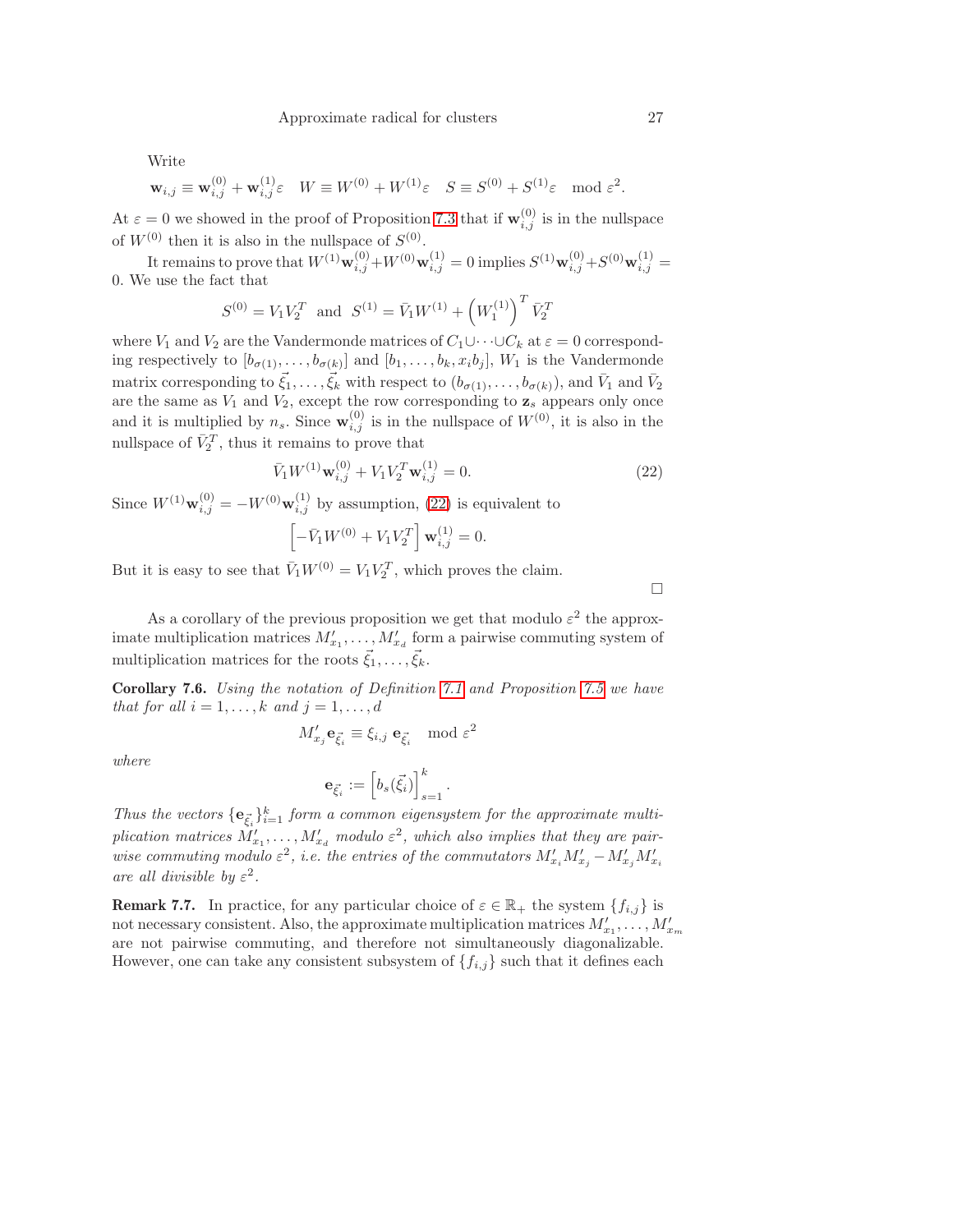of the coordinates and solve this subsystem in order to obtain the solutions. Another approach is the one described in [\[30,](#page-30-0) [10\]](#page-29-9): If the distance of the clusters from each other were order of magnitude larger than the size of the clusters then a random linear combination of the matrices  $M'_{x_1}, \ldots, M'_{x_d}$  will have all its eigenvalues distinct with high probablility. Using the eigensystem of this random combination one can approximately diagonalize all of the approximate multiplication matrices  $M'_{x_1}, \ldots, M'_{x_d}$ . Then by Corollary [7.6](#page-26-1) and [\[10,](#page-29-9) Proposition 8] the entries outside of the diagonal of the resulting matrices will be small, asymptotically  $\varepsilon^2$ . Taking the i-th diagonal entry of these nearly diagonal matrices will give the coordinates of the i-th root of the approximate radical, which by Proposition [7.5](#page-25-0) is approximately the arithmetic mean of a cluster.

Example 7.8. *Our last example is similar to Example [3.3](#page-8-1) but here we increased the size of the clusters. Consider the polynomial system given by*

$$
\tilde{f}_1 = x_1^2 + 3.99980x_1x_2 - 5.89970x_1 + 3.81765x_2^2 - 11.25296x_2
$$
  
+ 8.33521  

$$
\tilde{f}_2 = x_1^3 + 12.68721x_1^2x_2 - 2.36353x_1^2 + 81.54846x_1x_2^2 - 177.31082x_1x_2
$$
  
+ 73.43867x<sub>1</sub> - x<sub>2</sub><sup>3</sup> + 6x<sub>2</sub><sup>2</sup> + x<sub>2</sub> + 5  

$$
\tilde{f}_3 = x_1^3 + 8.04041x_1^2x_2 - 2.16167x_1^2 + 48.83937x_1x_2^2 - 106.72022x_1x_2
$$
  
+ 44.00210x<sub>1</sub> - x<sub>2</sub><sup>3</sup> + 4x<sub>2</sub><sup>2</sup> + x<sub>2</sub> + 3

*which has a cluster of three common roots,* [0.8999, 1], [1, 1], [1, 0.8999] *around* [1, 1] *and a cluster of two common roots*,  $[-1, 2]$ ,  $[-1.0999, 2]$  *around*  $[-1, 2]$ *. The clusters has size at most*  $\varepsilon = 0.1$ *. Using Chardin's subresultant method, we obtained the multiplication matrices for this system, with respect to the basis* B =  $[1, x_1, x_2, x_1x_2, x_1^2]$  and computed the matrix of traces associated to the system, *which is*

$$
R = \left[\begin{array}{cccc}5 & 0.79999 & 6.89990 & -1.40000 & 5.01960\\0.79999 & 5.01960 & -1.40000 & 7.12928 & 0.39812\\6.89990 & -1.40000 & 10.80982 & -5.68988 & 7.12928\\-1.40000 & 7.12928 & -5.68988 & 11.45876 & -2.03262\\5.01960 & 0.39812 & 7.12928 & -2.03262 & 5.11937\end{array}\right] \tag{23}
$$

*After 2 steps of GECP on the matrix of traces we find the partially reduced matrix*  $U_2$ :

|         | $\Gamma$ 11.45876 | $-5.68988$ | 7.12928 | $-1.40000$ | $-2.03262$ ]                                      |  |
|---------|-------------------|------------|---------|------------|---------------------------------------------------|--|
|         |                   | 7.98449    | 2.14006 | 6.20472    | 6.11998                                           |  |
| $U_2 =$ | $\Omega$          |            | 0.01039 | 0.00799    |                                                   |  |
|         |                   |            | 0.00799 | 0.00728    | $\begin{array}{c} 0.02243 \\ 0.01544 \end{array}$ |  |
|         |                   |            | 0.02243 | 0.01544    | 0.06796                                           |  |
|         |                   |            |         |            |                                                   |  |

with columns permuted to correspond to the basis  $[x_1x_2, x_2, x_1, 1, x_1^2]$ . *We also computed the singular values of* R*:*

[24.06746, 13.29215, 0.04397, 0.00362, 0.00035].

We indeed have that the entries in the last three rows of  $U_2$  and the third singular *value*  $\sigma_3$  *are of the order of*  $\varepsilon^2$ , *which would determine the numerical rank of* R *to be 2.*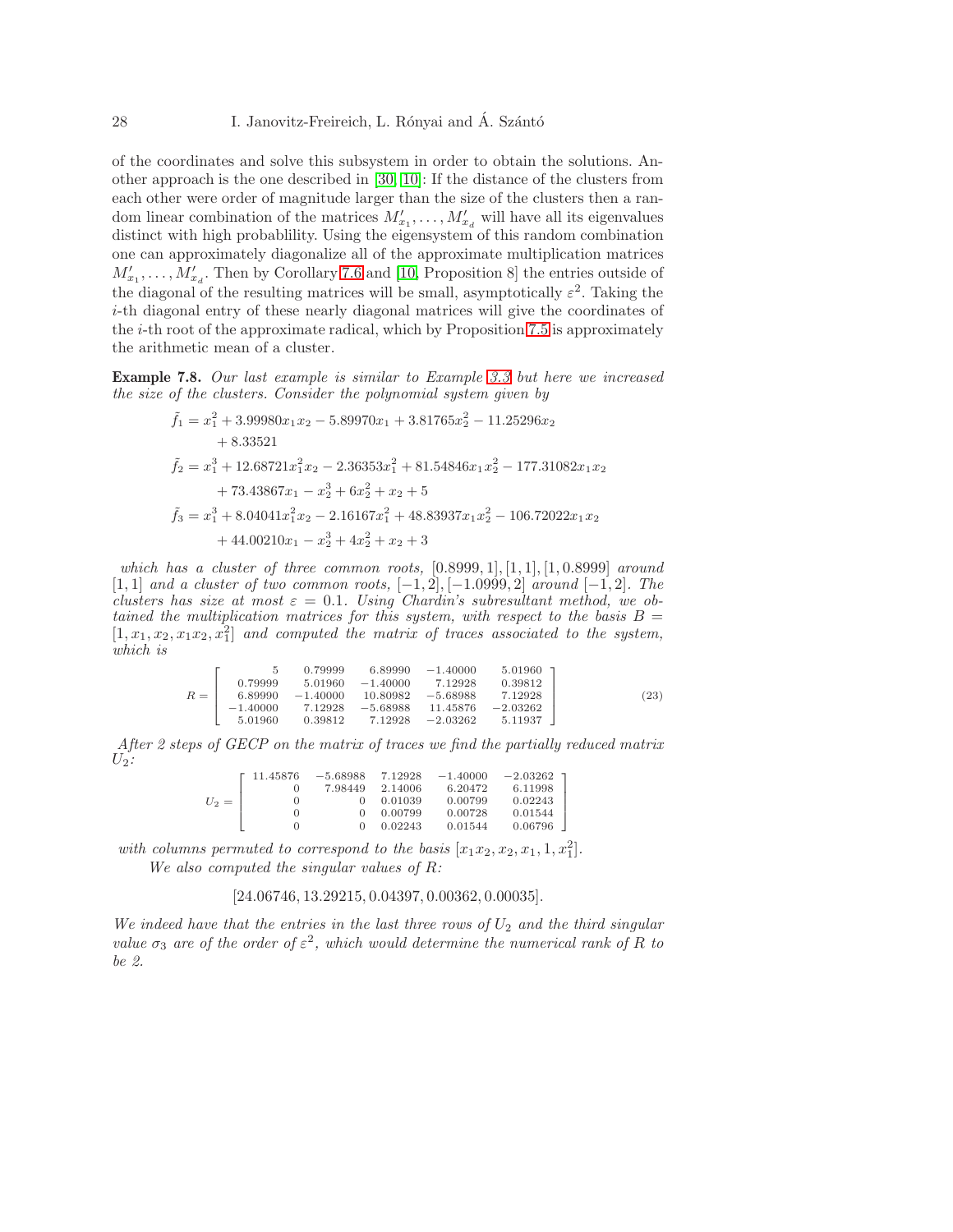*By considering its last three rows of* U<sup>2</sup> *as zero, we compute the nullspace of the resulting matrix, which gives the following generators of*  $\sqrt{I}/\tilde{I}$ ,

$$
r_3 = x_2 - 1.46302 + 0.510803x_1,
$$
  
\n
$$
r_4 = x_1x_2 + 0.51920 - 1.505323x_1,
$$
  
\n
$$
r_5 = x_1^2 - 1.01587 + 0.08562x_1.
$$

*From these we can define the multiplication matrices for*  $x_1$  and  $x_2$  in  $\mathbb{C}[\mathbf{x}]/\widetilde{\sqrt{I}}$ *in the basis*  $[1, x_1]$ *:* 

$$
\mathcal{M}'_{x_1} = \left[ \begin{array}{cc} 0 & 1 \\ 1.01587 & -0.08562 \end{array} \right] \quad \mathcal{M}'_{x_2} = \left[ \begin{array}{cc} 1.46302 & -0.51080 \\ -0.51920 & 1.50533 \end{array} \right]
$$

*These matrices do not commute but their commutator have small entries:*

$$
\mathcal{M}'_{x_1} \mathcal{M}'_{x_2} - \mathcal{M}'_{x_2} \mathcal{M}'_{x_1} = \begin{bmatrix} -0.000293 & -0.00143 \\ 0.00147 & 0.000293 \end{bmatrix}.
$$

*Thus the multiplication matrices are "almost" simultaneously diagonalizable. Following the method in* [\[10\]](#page-29-9)*, we get the following approximate diagonalizations of*  $\mathcal{M}'_{x_1}$  and  $\mathcal{M}'_{x_2}$  using the eigenspace of  $\mathcal{M}'_{x_1} + \mathcal{M}'_{x_2}$ :

$$
\mathcal{M}^{\prime}_{x_1}\sim \left[\begin{array}{ccc} -1.05162 & 0.001765 \\ 0.00116 & 0.966001 \end{array}\right] \quad \mathcal{M}^{\prime}_{x_2}\sim \left[\begin{array}{ccc} 1.99959 & -0.001768 \\ -0.001169 & 0.968759 \end{array}\right]
$$

*The corresponding diagonal entries give the solutions* [−1.05162, 1.99959] *and* [0.966001, 0.968759] *which are within* 0.00167 *distance from the centers of gravity of the clusters in the*  $\infty$ *-norm.* 

## <span id="page-28-4"></span>References

- 1. Inés Armendáriz and Pablo Solernó, On the computation of the radical of polyno*mial complete intersection ideals*, AAECC-11: Proceedings of the 11th International Symposium on Applied Algebra, Algebraic Algorithms and Error-Correcting Codes (London, UK), Springer-Verlag, 1995, pp. 106–119.
- <span id="page-28-3"></span>2. Z. Bai, J. Demmel, and A. McKenney, *On the conditioning of the nonsymmetric eigenproblem: Theory and software*, Tech. report, Knoxville, TN, USA, 1989.
- <span id="page-28-5"></span>3. E. Becker and T. Wörmann, *Radical computations of zero-dimensional ideals and real root counting*, Selected papers presented at the international IMACS symposium on Symbolic computation, new trends and developments (Amsterdam, The Netherlands, The Netherlands), Elsevier Science Publishers B. V., 1996, pp. 561–569.
- <span id="page-28-0"></span>4. Emmanuel Briand and Laureano Gonzalez-Vega, *Multivariate Newton sums: Identities and generating functions*, Communications in Algebra 30 (2001), no. 9, 4527– 4547.
- <span id="page-28-2"></span>5. J.P. Cardinal and B. Mourrain, *Algebraic approach of residues and applications*, Proceedings of AMS-Siam Summer Seminar on Math. of Numerical Analysis (Park City, Utah, 1995) (J. Reneger, M. Shub, and S. Smale, eds.), Lectures in Applied Mathematics, vol. 32, 1996, pp. 189–219.
- <span id="page-28-1"></span>6. E. Cattani, A. Dickenstein, and B. Sturmfels, *Computing multidimensional residues*, Algorithms in algebraic geometry and applications (Santander, 1994), Progr. Math., vol. 143, Birkhäuser, Basel, 1996, pp. 135–164.

.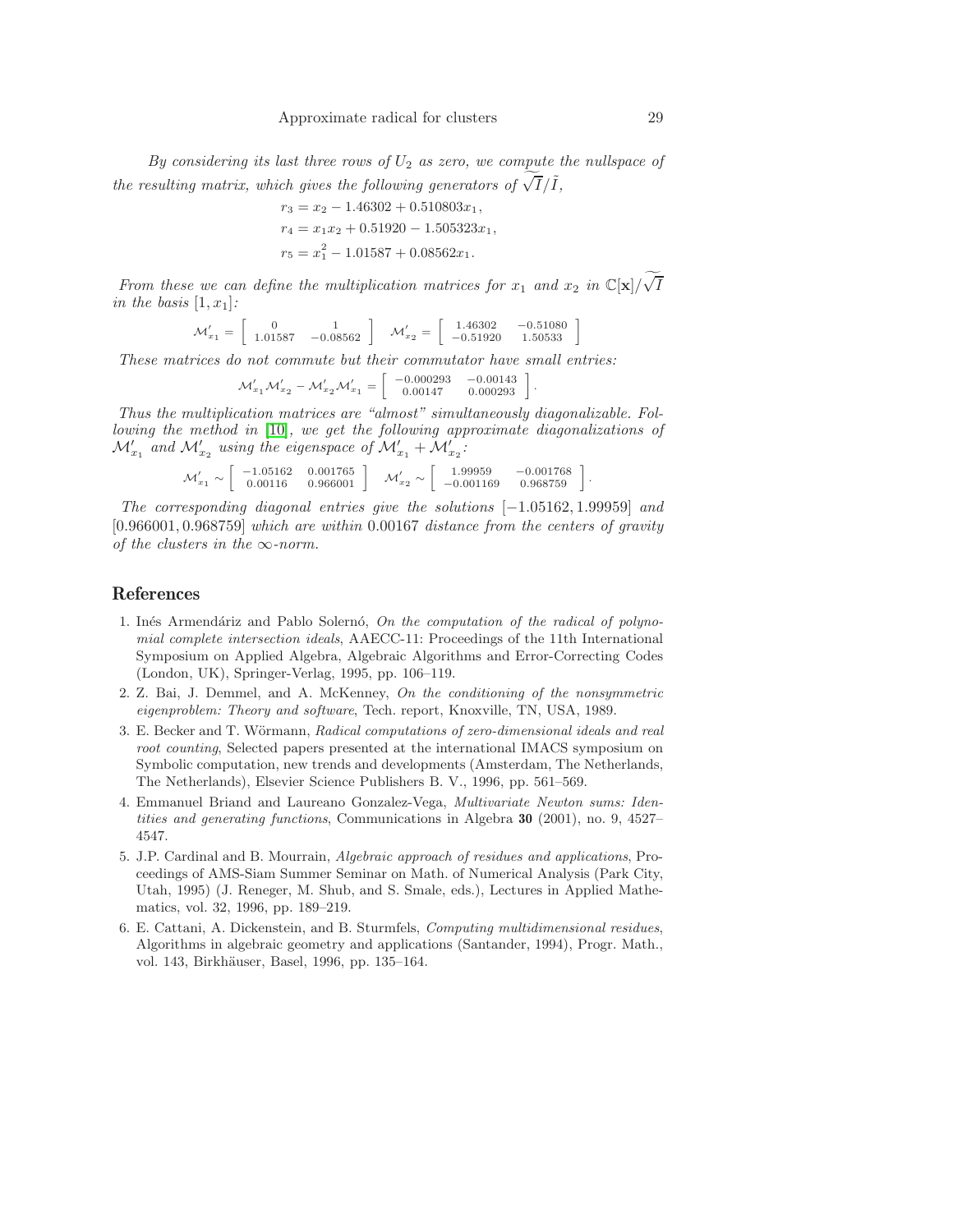- <span id="page-29-6"></span>7. Eduardo Cattani, Alicia Dickenstein, and Bernd Sturmfels, *Residues and resultants*, J. Math. Sci. Univ. Tokyo 5 (1998), no. 1, 119–148.
- <span id="page-29-3"></span>8. Marc Chardin, *Multivariate subresultants*, Journal of Pure and Applied Algebra 101 (1995), 129–138.
- <span id="page-29-2"></span>9. Robert M. Corless, *Gröbner bases and matrix eigenproblems*, ACM SIGSAM Bulletin 30 (1996), no. 4, 26–32.
- <span id="page-29-9"></span>10. Robert M. Corless, Patrizia M. Gianni, and Barry M. Trager, *A reordered Schur factorization method for zero-dimensional polynomial systems with multiple roots*, ISSAC '97, 1997, pp. 133–140.
- <span id="page-29-4"></span>11. Robert M. Corless, Patrizia M. Gianni, Barry M. Trager, and Stephen M. Watt, *The singular value decomposition for polynomial systems*, ISSAC '95, 1995, pp. 195–207.
- <span id="page-29-14"></span>12. David A. Cox, John B. Little, and Don O'Shea, *Using algebraic geometry*, Graduate Texts in Mathematics, vol. 185, Springer-Verlag, NY, 1998, 499 pages.
- <span id="page-29-7"></span>13. Carlos D'Andrea and Gabriela Jeronimo, *Rational formulas for traces in zerodimensional algebras.*,<http://arxiv.org/abs/math.AC/0503721> (2005).
- <span id="page-29-10"></span>14. Barry H. Dayton and Zhonggang Zeng, *Computing the multiplicity structure in solving polynomial systems*, ISSAC '05, 2005, pp. 116–123.
- <span id="page-29-17"></span>15. James Demmel, *Accurate singular value decompositions of structured matrices*, SIMAX (1999).
- <span id="page-29-18"></span>16. James Demmel and Plamen Koev, *Accurate SVD's of polynomial vandermonde matrices involving orthonormal polynomials*, Linear Algebra Applications, to appear (2005).
- <span id="page-29-5"></span>17. Gema M. Díaz-Toca and Laureano González-Vega, *An explicit description for the triangular decomposition of a zero-dimensional ideal through trace computations*, Symbolic computation: solving equations in algebra, geometry, and engineering (South Hadley, MA, 2000), Contemp. Math., vol. 286, AMS, 2001, pp. 21–35.
- <span id="page-29-13"></span><span id="page-29-12"></span>18. L.E. Dickson, *Algebras and Their Arithmetics*, University of Chicago Press, 1923.
- 19. Katalin Friedl and Lajos R´onyai, *Polynomial time solutions of some problems of computational algebra*, STOC '85, ACM Press, 1985, pp. 153–162.
- <span id="page-29-15"></span>20. Gene H. Golub and Charles F. Van Loan, *Matrix computations*, third ed., Johns Hopkins Studies in the Mathematical Sciences, Johns Hopkins University Press, Baltimore, MD, 1996.
- <span id="page-29-1"></span>21. V. Hribernig and H. J. Stetter, *Detection and validation of clusters of polynomial zeros*, J. Symb. Comput. 24 (1997), no. 6, 667–681.
- <span id="page-29-11"></span>22. Itnuit Janovitz-Freireich, Lajos R´onyai, and Agnes Sz´ant´o, ´ *Approximate radical of ideals with clusters of roots*, ISSAC '06: Proceedings of the 2006 international symposium on Symbolic and algebraic computation (New York, NY, USA), ACM Press, 2006, pp. 146–153.
- <span id="page-29-16"></span>23. W. Kahan, *Numerical linear algebra*, Canadian Mathematical Bulletin (1966), no. 9, 757–801.
- <span id="page-29-8"></span>24. E. Kaltofen, *On computing determinants of matrices without divisions*, ISSAC'92 (New York, N. Y.) (P. S. Wang, ed.), ACM Press, 1992, pp. 342–349.
- <span id="page-29-0"></span>25. Erich Kaltofen and John May, *On approximate irreducibility of polynomials in several variables*, ISSAC '03, 2003, pp. 161–168.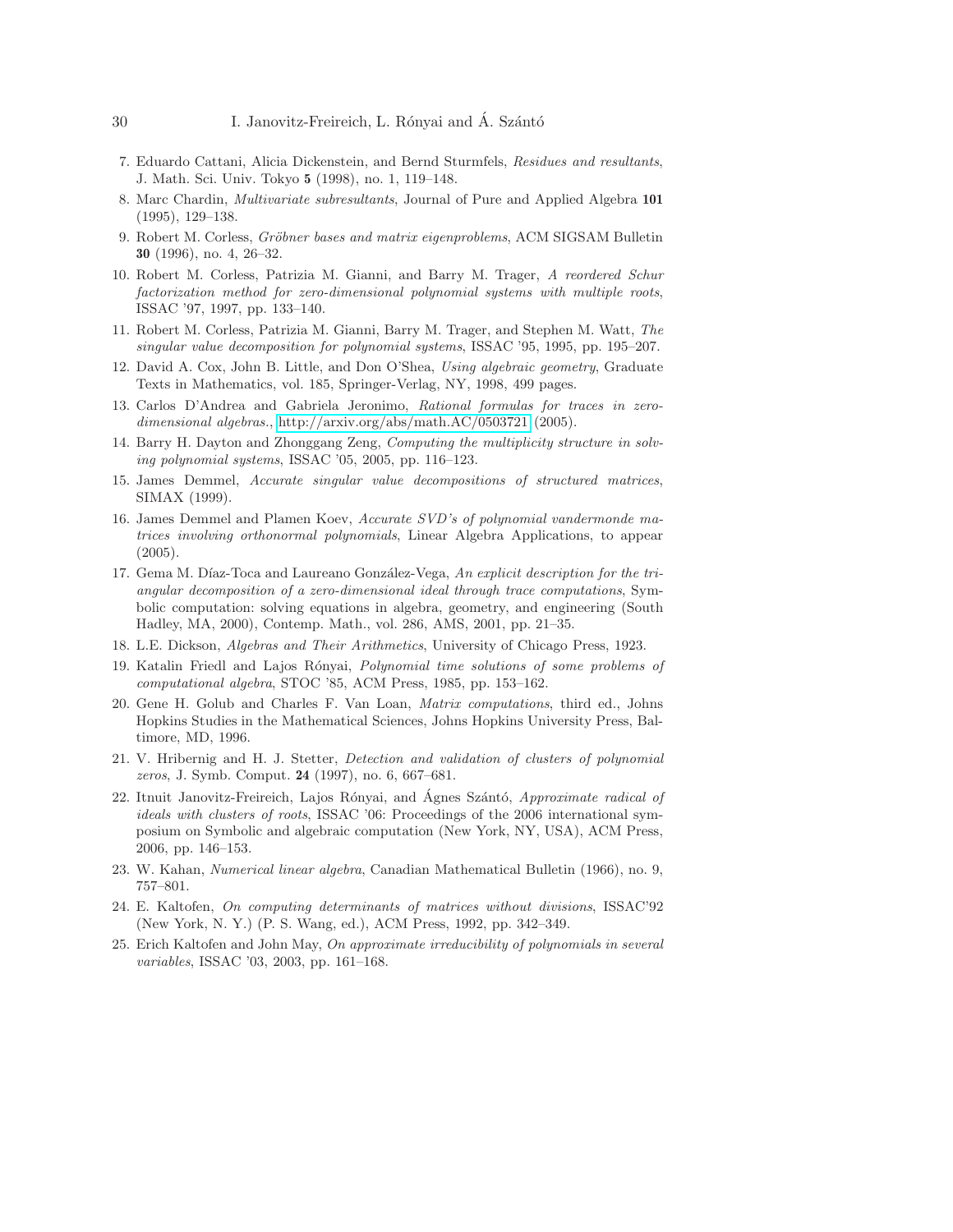- <span id="page-30-13"></span>26. K. H. Ko, T. Sakkalis, and N. M. Patrikalakis, *Nonlinear Polynomial Systems: Multiple Roots and their Multiplicities*, Proceedings of the Shape Modeling International 2004 (2004).
- <span id="page-30-1"></span>27. Daniel Lazard, *Resolution des systemes d'equations algebriques*, Theoret. Comp. Sci. 15 (1981), no. 1, French, English summary.
- <span id="page-30-6"></span>28. G. Lecerf, *Quadratic Newton iterarion for systems with multiplicity*, Foundations of Computational Mathematics (2002), no. 2, 247–293.
- <span id="page-30-7"></span>29. Anton Leykin, Jan Verschelde, and Ailing Zhao, *Evaluation of Jacobian matrices for Newton's method with deflation to approximate isolated singular solutions of polynomial systems*, SNC 2005 Proceedings. International Workshop on Symbolic-Numeric Computation. (Dongming Wang and Lihong Zhi, eds.), 2005, pp. 19–28.
- <span id="page-30-0"></span>30. Dinesh Manocha and James Demmel, *Algorithms for Intersecting Parametric and Algebraic Curves II: Multiple Intersections*, Graphical Models and Image Processing 57 (1995), no. 2, 81–100.
- <span id="page-30-12"></span>31. Maria Grazia Marinari, Teo Mora, and Hans Michael Möller, *Gröbner duality and multiplicities in polynomial system solving*, ISSAC '95, 1995, pp. 167–179.
- <span id="page-30-11"></span>32. H. Michael Möller and Hans J. Stetter, *Multivariate polynomial equations with multiple zeros solved by matrix eigenproblems*, Numerische Matematik 70 (1995), 311–329.
- <span id="page-30-8"></span>33. Alexander P. Morgan, Andrew J. Sommese, and Charles W. Wampler, *Computing singular solutions to nonlinear analytic systems.*, Numer. Math. 58 (1991), no. 7, 669–684.
- <span id="page-30-9"></span>34. , *Computing singular solutions to polynomial systems*, Adv. Appl. Math. 13 (1992), no. 3, 305–327.
- <span id="page-30-10"></span>35. , *A power series method for computing singular solutions to nonlinear analytic systems*, Numer. Math. 63 (1992), no. 3, 391–409.
- <span id="page-30-14"></span>36. Schuichi Moritsugu and Kazuko Kuriyama, *A linear algebra method for solving systems of algebraic equations*, RISC-Linz Report Series, vol. 35, 1997.
- <span id="page-30-15"></span>37. , *On multiple zeros of systems of algebraic equations*, ISSAC '99, 1999, pp. 23– 30.
- <span id="page-30-2"></span>38. Bernard Mourrain, *Generalized normal forms and polynomial system solving*, ISSAC '05, 2005, pp. 253–260.
- <span id="page-30-4"></span>39. Takeo Ojika, *Modified deflation algorithm for the solution of singular problems. I. A system of nonlinear algebraic equations*, J. Math. Anal. Appl. 123 (1987), no. 1, 199–221.
- <span id="page-30-5"></span>40. , *Modified deflation algorithm for the solution of singular problems. II. Nonlinear multipoint boundary value problems*, J. Math. Anal. Appl. 123 (1987), no. 1, 222–237.
- <span id="page-30-3"></span>41. Takeo Ojika, Satoshi Watanabe, and Taketomo Mitsui, *Deflation algorithm for the multiple roots of a system of nonlinear equations*, J. Math. Anal. Appl. 96 (1983), no. 2, 463–479.
- <span id="page-30-16"></span>42. Richard S. Pierce, *Associative algebras*, Graduate Text in Mathematics, vol. 88, Springer-Verlag, 1982.